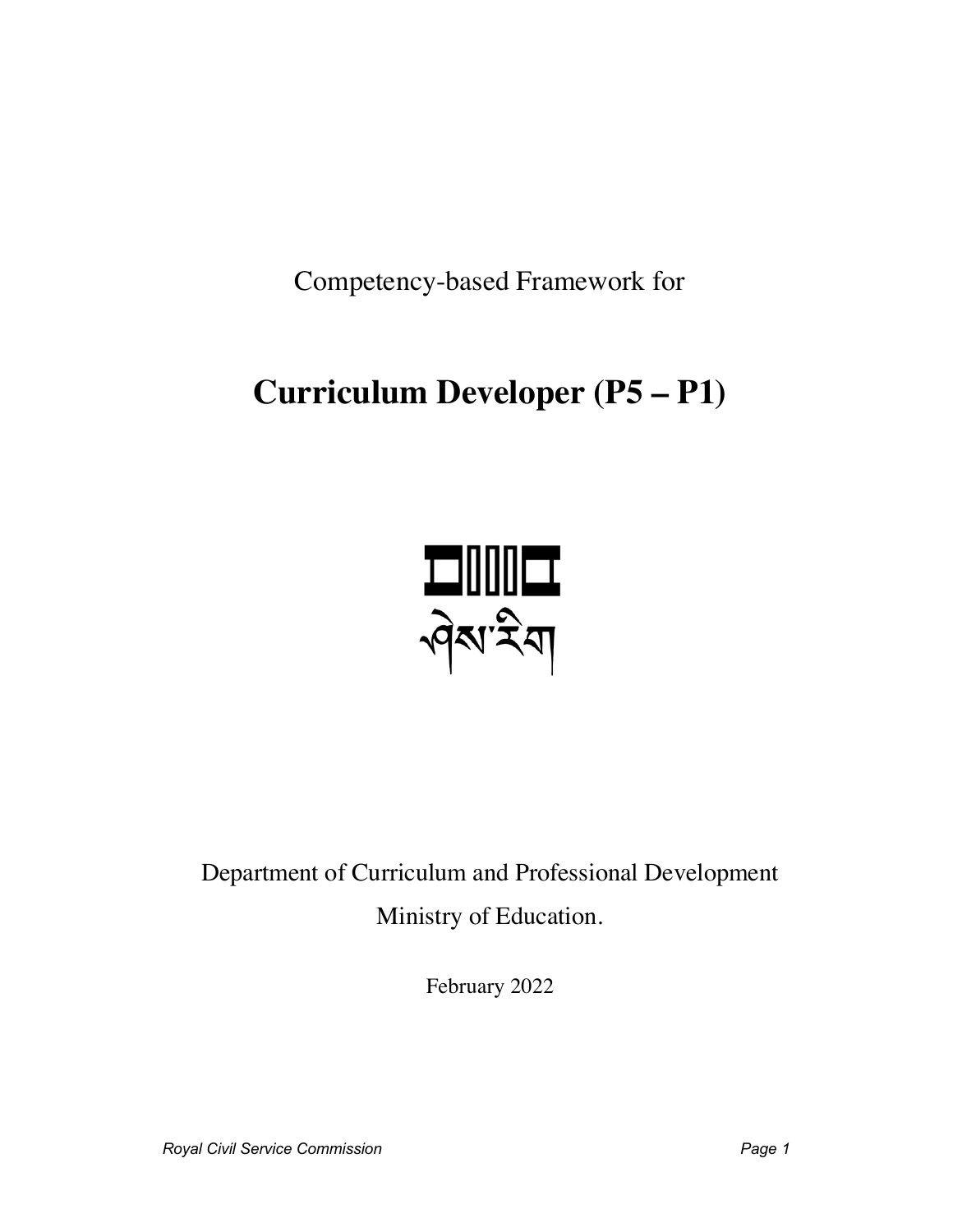# **Table of Contents**

| 1. |       |  |
|----|-------|--|
|    | 1.1   |  |
|    | 1.2   |  |
|    | 1.3   |  |
|    | 1.4   |  |
|    | 1.5   |  |
| 2. |       |  |
|    | 2.1   |  |
|    | 2.2   |  |
|    | 2.3   |  |
|    | 2.4   |  |
|    | 2.5   |  |
|    | 2.6   |  |
|    |       |  |
|    |       |  |
|    |       |  |
|    | 2.6.1 |  |
|    | 2.6.2 |  |
|    | 2.6.3 |  |
|    | 2.6.4 |  |
|    | 2.6.5 |  |
|    | 2.6.6 |  |
|    | 2.7   |  |
|    | 2.7.1 |  |
|    | 2.7.2 |  |
|    | 2.7.3 |  |
|    | 2.7.4 |  |
|    | 2.8   |  |
|    | 2.9   |  |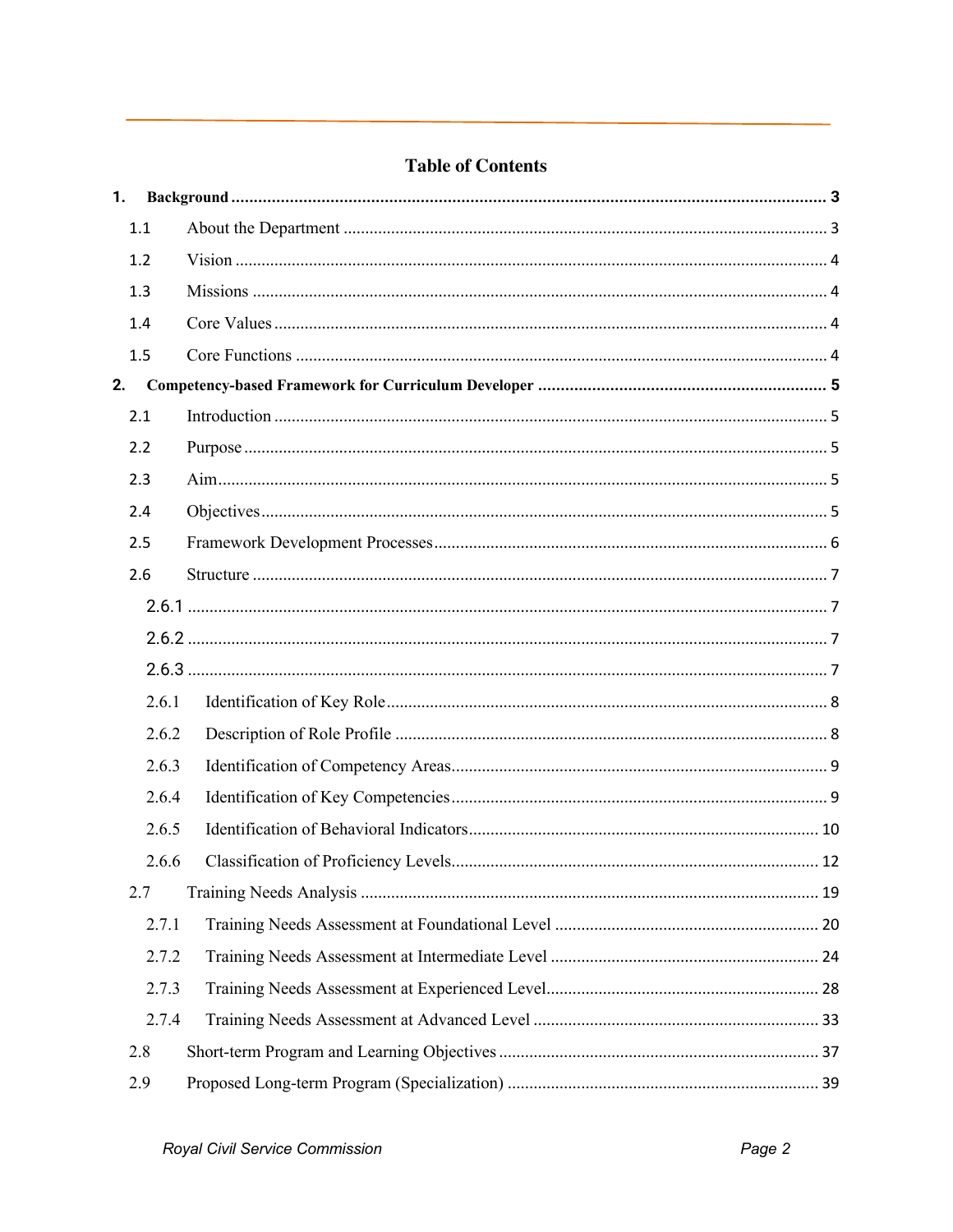# **1. Background**

#### **1.1 About the Department**

The evolution of the Department of Curriculum and Professional Development (DCPD) dates back to 1961 when the Directorate of Education (DoE) was formed as a central education authority to provide modern primary education. The Curriculum and Textbook Development Division (CTDD) was established in 1985 to streamline and cater to the increasing needs of curriculum materials. The New Approach to Primary Education (NAPE), launched in 1986, shifted the focus of teaching from teacher centred to learner centred approach. This approach replaced foreign curricula and textbook contents with local orientation and relevancy.

The CTDD was changed to the Curriculum and Professional Support Section (CAPSS) under the Ministry of Health and Education in 1996 to place added impetus on the development of curriculum and teacher professional development. When the Ministry of Health and Education was bifurcated in 2003, the CAPSS was renamed Curriculum and Professional Support Division (CAPSD). CAPSD was upgraded to Department of Curriculum Research and Development (DCRD) in 2010 to accommodate its increasing roles and responsibilities.

Meanwhile, the erstwhile Royal Education Council was established in 2007 through the Royal Command to initiate and implement education reform across the entire spectrum of education covering school education, technical education and tertiary education. In 2014, the DCRD and erstwhile Royal Education Council (REC) were merged as the Royal Education Council to reduce numerous cross-cutting and duplication of roles and responsibilities. The REC functioned as an autonomous body, under the Royal Civil Service Commission, to facilitate intellectual independence.

The Royal Education Council is now renamed as DCPD under MoE as per the Lhengye Zhungtshog recommendation after ODE of MoE.

The main roles of DCPD are to provide leadership in curriculum, professional development, and educational research to innovate and improve mainstream school education system through vibrant institutional culture and competent professionals.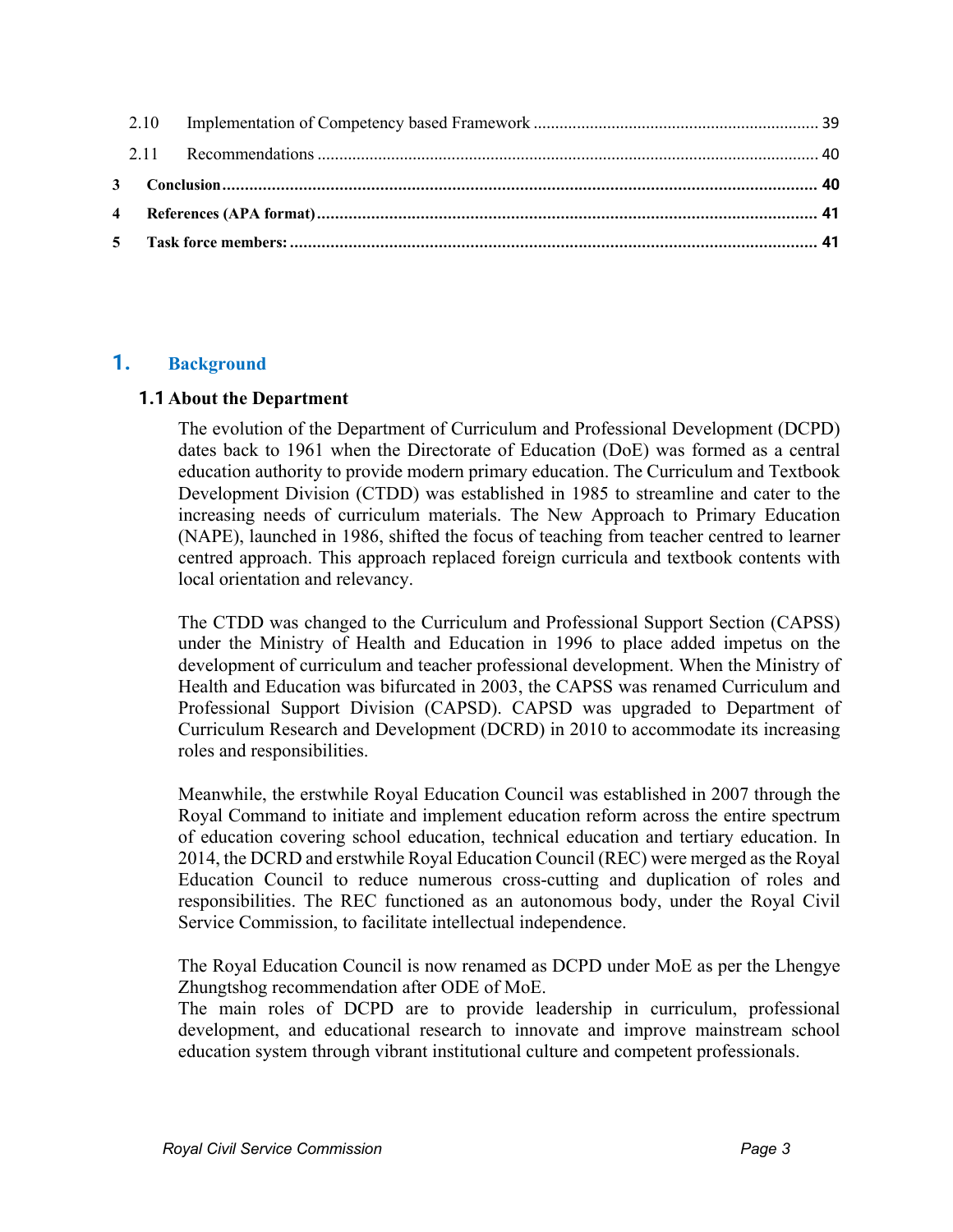#### **1.2 Vision**

A leading centre of excellence for education innovation and transformation.

#### **1.3Missions**

Provide leadership in curriculum, professional development, and educational research to innovate and improve mainstream school education system through vibrant institutional culture and competent professionals.

#### **1.4 Core Values**

DCPD as a professional organization shall be guided by the following core values:

#### ★ **Excellence**

We shall strive to maintain the highest form of standards in all our professional endeavors.

#### ★ **Integrity**

We shall act with honesty, fairness, and transparency.

#### ★ **Professionalism**

We shall uphold right work ethics, professional conduct, and commitment.

#### ★ **Team-work**

We shall work on the principle of cooperation and collaboration.

#### ★ **Innovation**

We shall be innovative and creative to fulfill the changing needs of education.

#### ★ **Accountability**

We shall be fully accountable for our actions in fulfilling our roles and responsibilities.

Further, as civil servants, we shall be guided by the set of values specified in the Bhutan Civil Service Rules and Regulations (BCSR).

#### **1.5 Core Functions**

DCPD as the centre for education innovation and transformation shall determine the national school curricula and teacher professional development programmes and strive to improve the overall mainstream education system.

Therefore, the DCPD is mandated to:

★ Review, innovate, and develop relevant curriculum and teaching learning materials for school education.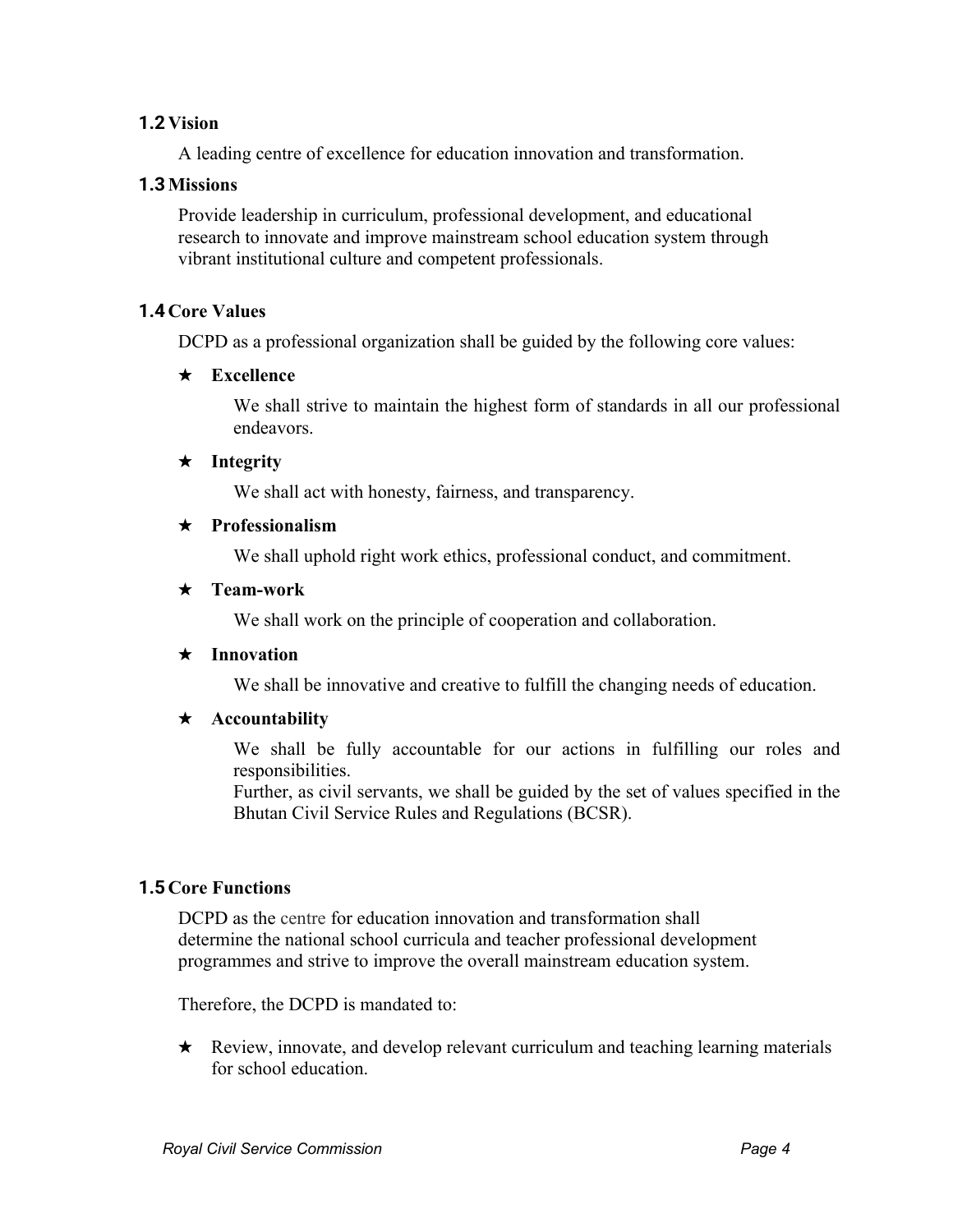- ★ Develop and provide teacher professional development programmes for efficient implementation of school curriculum.
- ★ Conduct research in curriculum and instruction, assessment and evaluation, teacher education and educational policies.
- ★ Innovate and strengthen educational technology to support design and delivery of curriculum, professional development and educational research.
- ★ Provide a forum to facilitate academic and professional discourses at national and international levels.
- ★ Provide technical expertise and work in collaboration with relevant national and international stakeholders.

# **2. Competency-based Framework for Curriculum Developer**

#### **2.1 Introduction**

CBF is a model that broadly defines the blueprint for excellent performance within an organisation focusing on the competencies of the professionals. It aims to guide an organization to identify the skills needed by employees, assist continuous development and professionalization to deliver responsibilities effectively and enhance efficiency. It also helps the organisation to communicate which behaviors are required, valued, recognized and rewarded with respect to the roles of professionals. In a nutshell, it emphasises on the development of the required competencies and outcomes of the professionals rather than the duties and responsibilities, which might change with the change of job.

#### **2.2 Purpose**

The CBF highlights the knowledge, skills and abilities required for curriculum developers to achieve a high level of professional competence and deliver the highest standard services. The framework is developed with the following aim and objectives.

#### **2.3 Aim**

Build a fraternity of curriculum developers who are highly knowledgeable, skillful and competent in delivering efficient and effective services of the highest standard.

#### **2.4 Objectives**

- $\star$  Strengthen the capacity and capabilities of the CDs to deliver the service
- $\star$  Identify the key roles and competencies required for CDs.
- ★ Identify the behavior indicators in terms of knowledge, skills and attitude.
- $\star$  Identify the capacity gap of the CDs and training needs
- ★ Use CBF for annual performance appraisal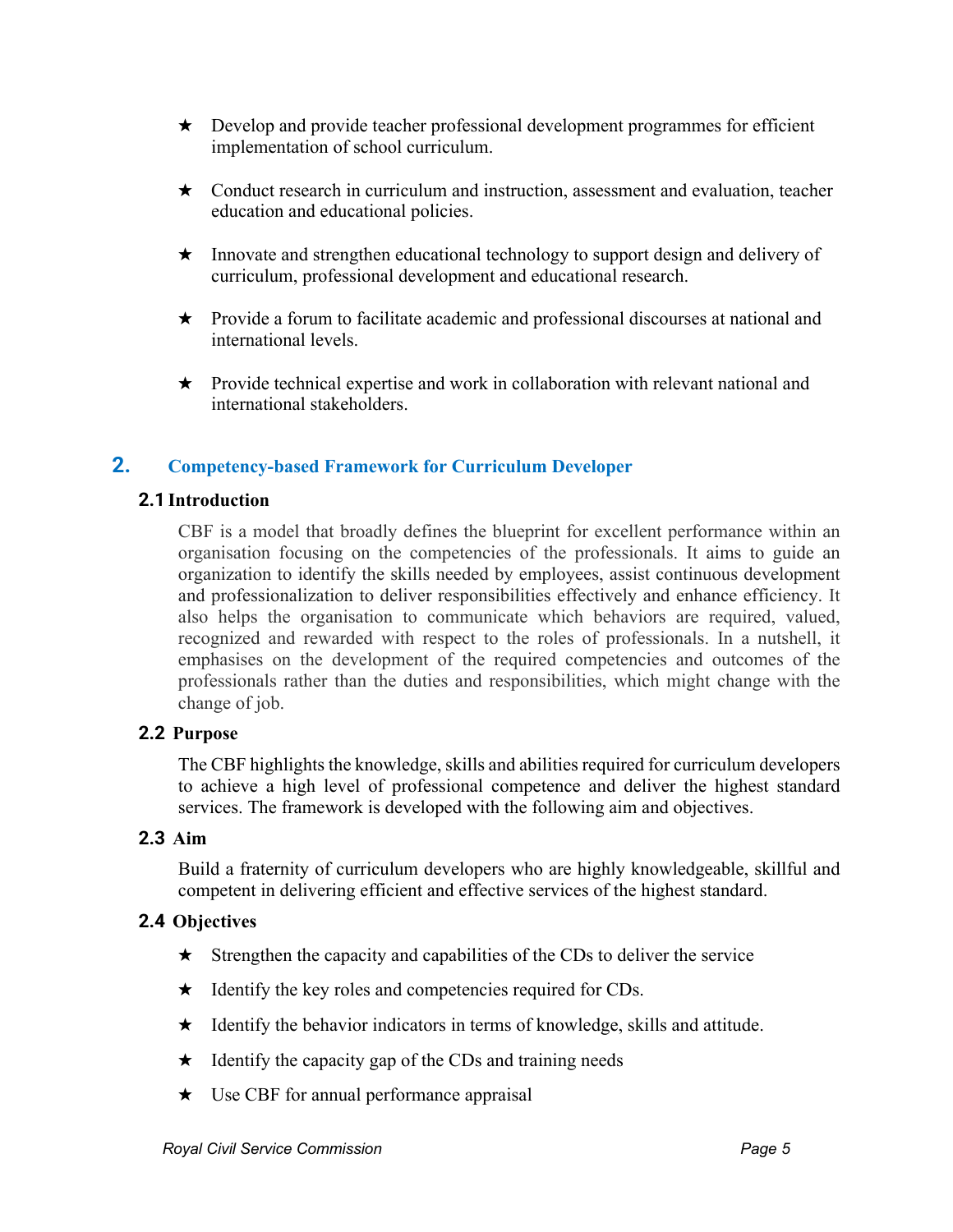#### **2.5Framework Development Processes**

The development of the framework involved identifying Role Profiles, Competency Areas, Key Competencies, Behavioral Indicators and Proficiency Levels through a rigorous, consultative and inclusive process with key stakeholders.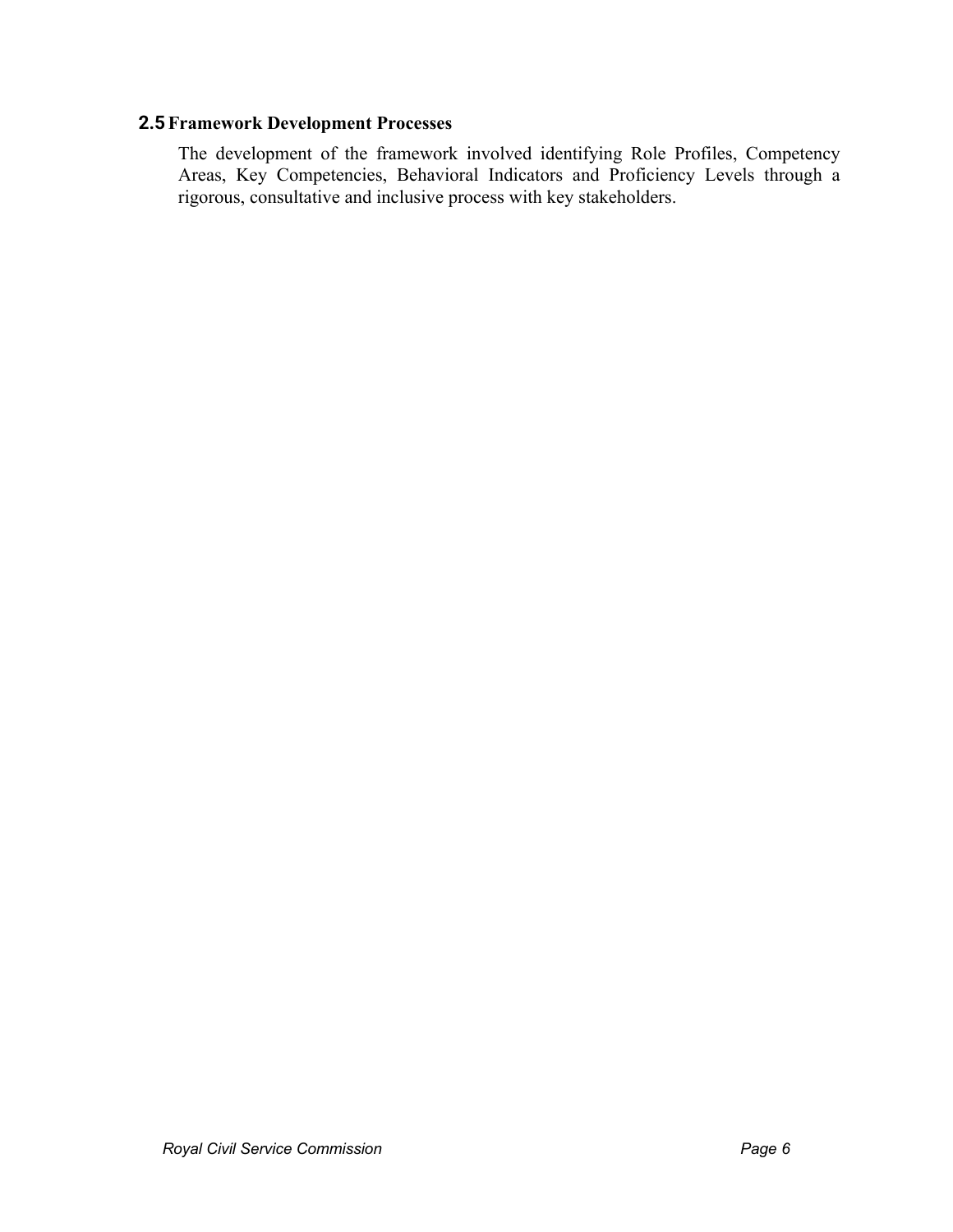# **2.6 Structure**



Brief explanation and diagrammatic overview of the CBF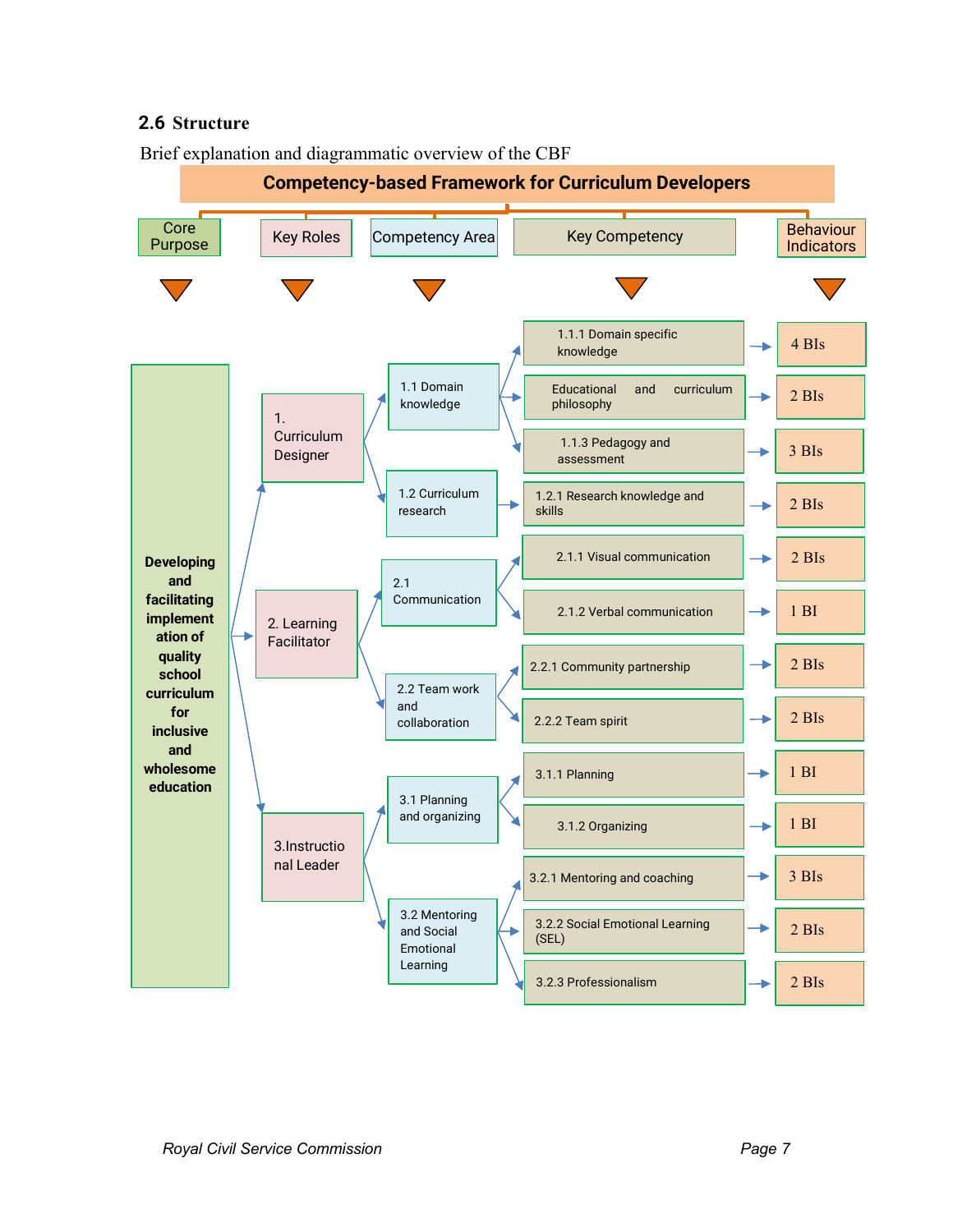#### **2.6.1 Identification of Key Role**

The key role is an organized set of behaviors that are crucial to achieve the current and future goals of the Department of Curriculum and Professional Development. Following are the key roles expected to be performed by the Curriculum Developer:

# **a. Curriculum Designer**

# **b. Learning Facilitator**

**c. Instructional Leader**

# **2.6.2 Description of Role Profile**

The role profile is the description of roles that Curriculum Developers are expected to demonstrate in achieving the outcomes of the DCPD. It defines outcomes and competencies for an individual role. It concentrates on outcomes rather than duties, which provides better guidance than a job description on expectations. It does not constrain Curriculum Developers to carry out a prescribed set of tasks.

| Sl. No. | <b>Key Role</b>         | <b>Role Description</b>                                                                                                                                                                                                                                                                                                                                                                       |  |
|---------|-------------------------|-----------------------------------------------------------------------------------------------------------------------------------------------------------------------------------------------------------------------------------------------------------------------------------------------------------------------------------------------------------------------------------------------|--|
|         | Curriculum<br>Designer  | Develop curriculum and relevant teaching learning materials<br>1.<br>Review curriculum to incorporate emerging trends and<br>2.<br>technology in education<br>Conduct research on curriculum to make informed decision<br>3.                                                                                                                                                                  |  |
|         | Learning<br>Facilitator | Facilitate professional development of teachers for effective<br>1.<br>implementation of curriculum<br>Enhance teamwork and collaboration to support children's<br>2.<br>learning<br>Create educational enrichment programmes to encourage teacher<br>3.<br>and students' learning ownership                                                                                                  |  |
| 3       | Instructional<br>Leader | Formulate realistic plans and strategies for curriculum<br>$\mathbf{I}$ .<br>development and implementation<br>Monitor curriculum implementation in schools to provide<br>2.<br>necessary support<br>Provide coaching and mentoring to build teacher capacity<br>3.<br>Provide opportunities to promote a professional learning<br>4.<br>community.<br>5. Exhibit a sense of professionalism. |  |

| <b>Role Profile of Curriculum Developers</b> |  |  |  |
|----------------------------------------------|--|--|--|
|                                              |  |  |  |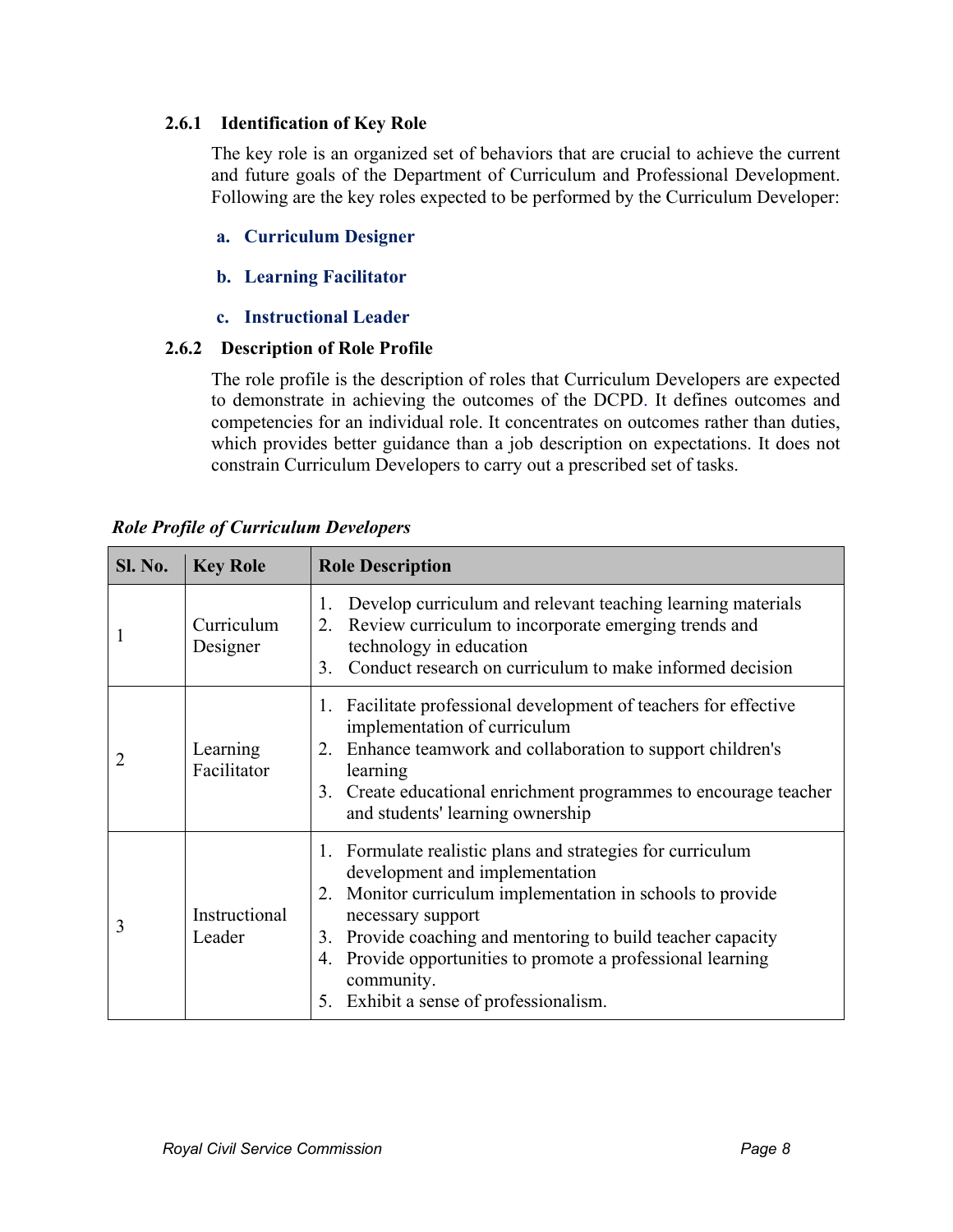# **2.6.3 Identification of Competency Areas**

The competency area is the clustering of key competencies by related behavior and functions of each role. It comprises a set of Knowledge, Skills and Abilities (KSA) that result in essential behaviors expected from Curriculum Developers. The framework has identified 6 competency areas as follows:

| Role $#$     | <b>Key Role</b>             | <b>Competency Area</b>                      |
|--------------|-----------------------------|---------------------------------------------|
| $\mathbf{1}$ | Curriculum Designer         | 1.1 Domain knowledge                        |
|              |                             | 1.2 Curriculum research                     |
|              | Learning Facilitator        | 2.1 Communication                           |
| 2            |                             | 2.2 Teamwork and collaboration              |
| 3            | <b>Instructional Leader</b> | 3.1 Planning and organizing                 |
|              |                             | 3.2 Mentoring and Social Emotional Learning |

# **2.6.4 Identification of Key Competencies**

The key competency is an observable behavior that indicates the presence of the particular competency. Generally, it is broadly divided as core competency, leadership competency and technical or functional competency. The framework has identified 13 key competencies are presented as below:

| <b>SN</b>      | <b>Key Role</b> | <b>Competency Area</b>            | <b>Key Competencies</b>                           |  |  |
|----------------|-----------------|-----------------------------------|---------------------------------------------------|--|--|
|                |                 |                                   | Domain specific knowledge<br>1.1.1                |  |  |
|                | Curriculu       | 1.1 Domain<br>knowledge           | Educational and curriculum<br>1.1.2<br>philosophy |  |  |
| $\mathbf{1}$   | m Designer      |                                   | 1.1.3<br>Pedagogy and assessment                  |  |  |
|                |                 | 1.2 Curriculum<br>research        | 1.2.1<br>Research knowledge and skills            |  |  |
|                |                 | 2.1 Communicatio<br>n             | Visual communication<br>2.1.1                     |  |  |
| $\overline{2}$ | Learning        |                                   | 2.1.2 Verbal communication                        |  |  |
|                | Facilitator     | 2.2 Teamwork and<br>collaboration | Community partnership<br>2.2.1                    |  |  |
|                |                 |                                   | 2.2.2<br>Team spirit                              |  |  |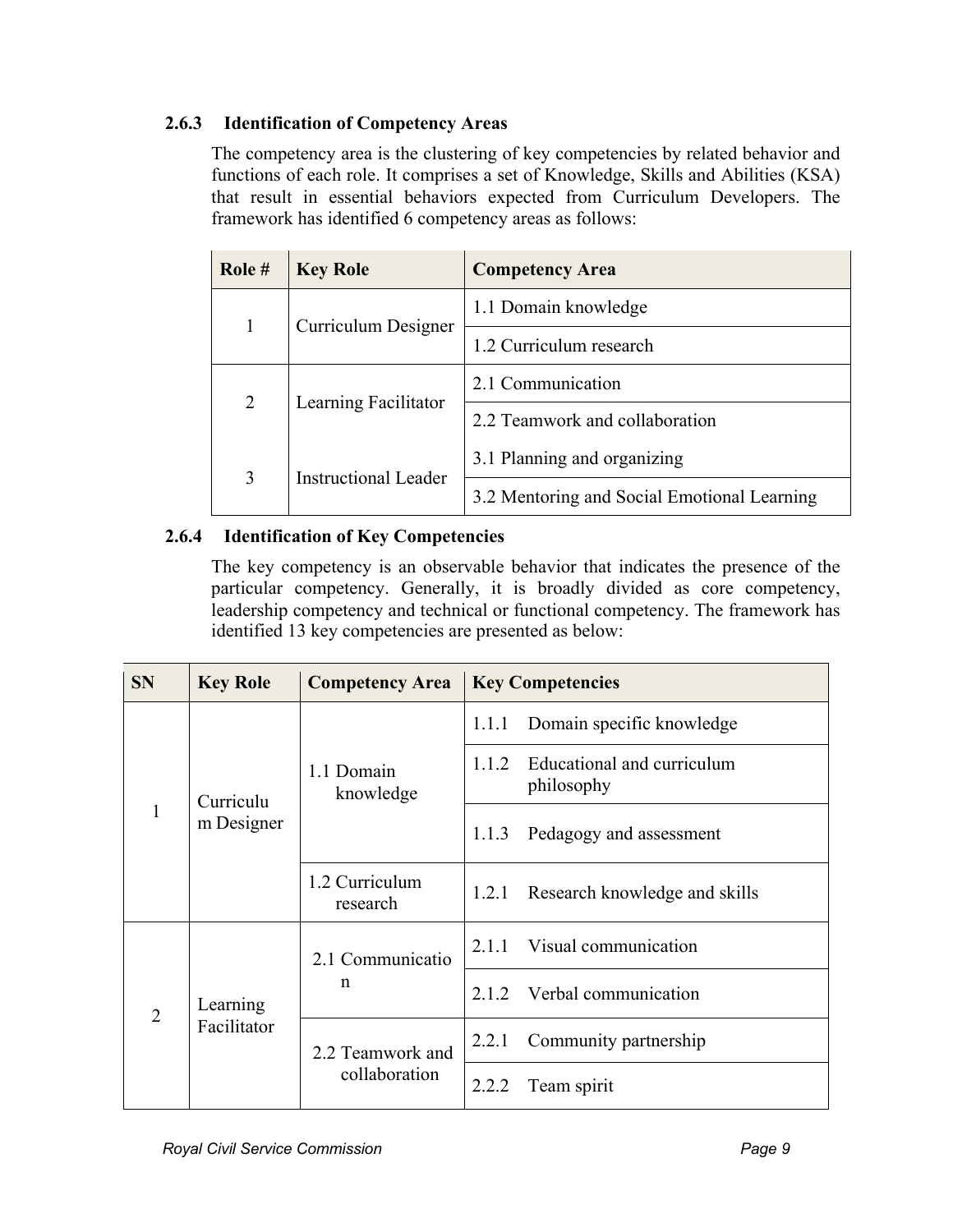|   | Instruction<br>al Leader | 3.1 Planning and<br>organizing                       | 3.1.1 | Planning                                  |
|---|--------------------------|------------------------------------------------------|-------|-------------------------------------------|
|   |                          |                                                      | 3.1.2 | Organizing                                |
| 3 |                          | 3.2 Mentoring and<br>Social<br>Emotional<br>Learning | 3.2.1 | Mentoring and coaching                    |
|   |                          |                                                      |       | 3.2.2 Social and Emotional Learning (SEL) |
|   |                          |                                                      | 3.2.3 | Professionalism                           |

# **2.6.5 Identification of Behavioral Indicators**

The Behavioral Indicators is the description of competencies based on various proficiency levels. It outlines a collection of desired and observable motives, traits and behaviors when executing or carrying out the assigned task. It serves as a tool to guide evaluations of employee performance. The framework has identified 26 behavioral indicators.

| Competency<br>Area      | <b>Key Competency</b>                          | <b>Behavior Indicators</b>                                                                                              |
|-------------------------|------------------------------------------------|-------------------------------------------------------------------------------------------------------------------------|
| 1.1 Domain<br>knowledge | 1.1.1 Domain specific<br>knowledge             | 1.1.1.1 Shows mastery of the subject knowledge<br>to ensure quality curriculum                                          |
|                         |                                                | 1.1.1.2 Displays understanding of emerging<br>trends and technologies in the domain to ensure<br>currency in curriculum |
|                         |                                                | 1.1.1.3 Incorporates values and culture in<br>curriculum                                                                |
|                         |                                                | 1.1.1.4 Develops relevant Teaching and Learning<br>Materials to ensure quality curriculum                               |
|                         | 1.1.2 Educational and<br>curriculum philosophy | 1.1.2.1 Displays understanding of curriculum<br>theories and principles to develop holistic and<br>inclusive curriculum |

# **Key Role 1: Curriculum Designer**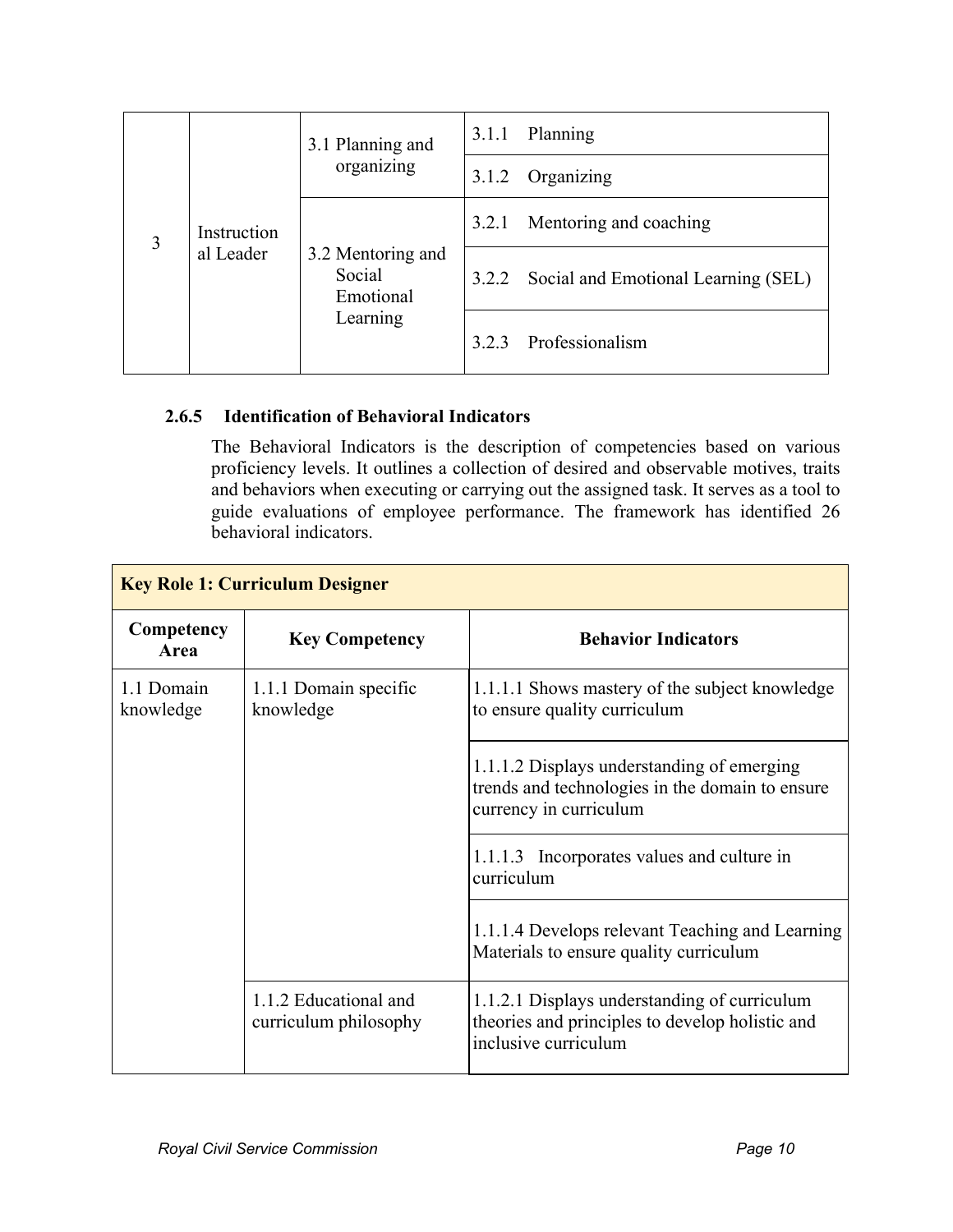|                               |                                             | 1.1.2.2 Applies educational philosophy to<br>develop relevant curriculum                                                             |
|-------------------------------|---------------------------------------------|--------------------------------------------------------------------------------------------------------------------------------------|
|                               | 1.1.3 Pedagogy and<br>assessment            | 1.1.3.1 Incorporates effective pedagogical<br>approaches for quality curriculum                                                      |
|                               |                                             | 1.1.3.2 Integrates emerging technological<br>pedagogies for quality curriculum                                                       |
|                               |                                             | 1.1.3.3 Incorporate effective assessment tools and<br>techniques                                                                     |
| 1.2<br>Curriculum<br>research | 1.2.1 Research knowledge<br>and skills      | 1.2.1.1 Shows understanding of research<br>knowledge to carry out curriculum related<br>research                                     |
|                               |                                             | 1.2.1.2. Carries out research to make informed<br>decision on curriculum development based on<br>international and national standard |
|                               | <b>Key Role 2: Learning Facilitator</b>     |                                                                                                                                      |
| 2.1                           | 2.1.1 Visual<br>Communication communication | 2.1.1.1 Demonstrates understanding of visual<br>communication skills to develop training<br>modules and curriculum                   |
|                               |                                             | 2.1.1.2 Uses visual communication skills to<br>develop training modules and curriculum                                               |
|                               | 2.1.2 Verbal<br>communication               | 2.1.2.1 Uses effective verbal communication<br>skills to orient relevant stakeholders on<br>curriculum related matters               |
| 2.2 Teamwork<br>and           | 2.2.1 Community<br>partnership              | 2.2.1.1 Garners support from the community in<br>curriculum implementation                                                           |
| collaboration                 |                                             | 2.2.1.2 Addresses the challenges involving the<br>stakeholders in curriculum implementation                                          |
|                               | 2.2.2 Team spirit                           | 2.2.2.1 Exhibits team spirit and collaborative<br>mindset to achieve organizational goals                                            |
|                               |                                             | 2.2.2.2 Recognizes sources of conflicts and takes<br>steps to resolve problems                                                       |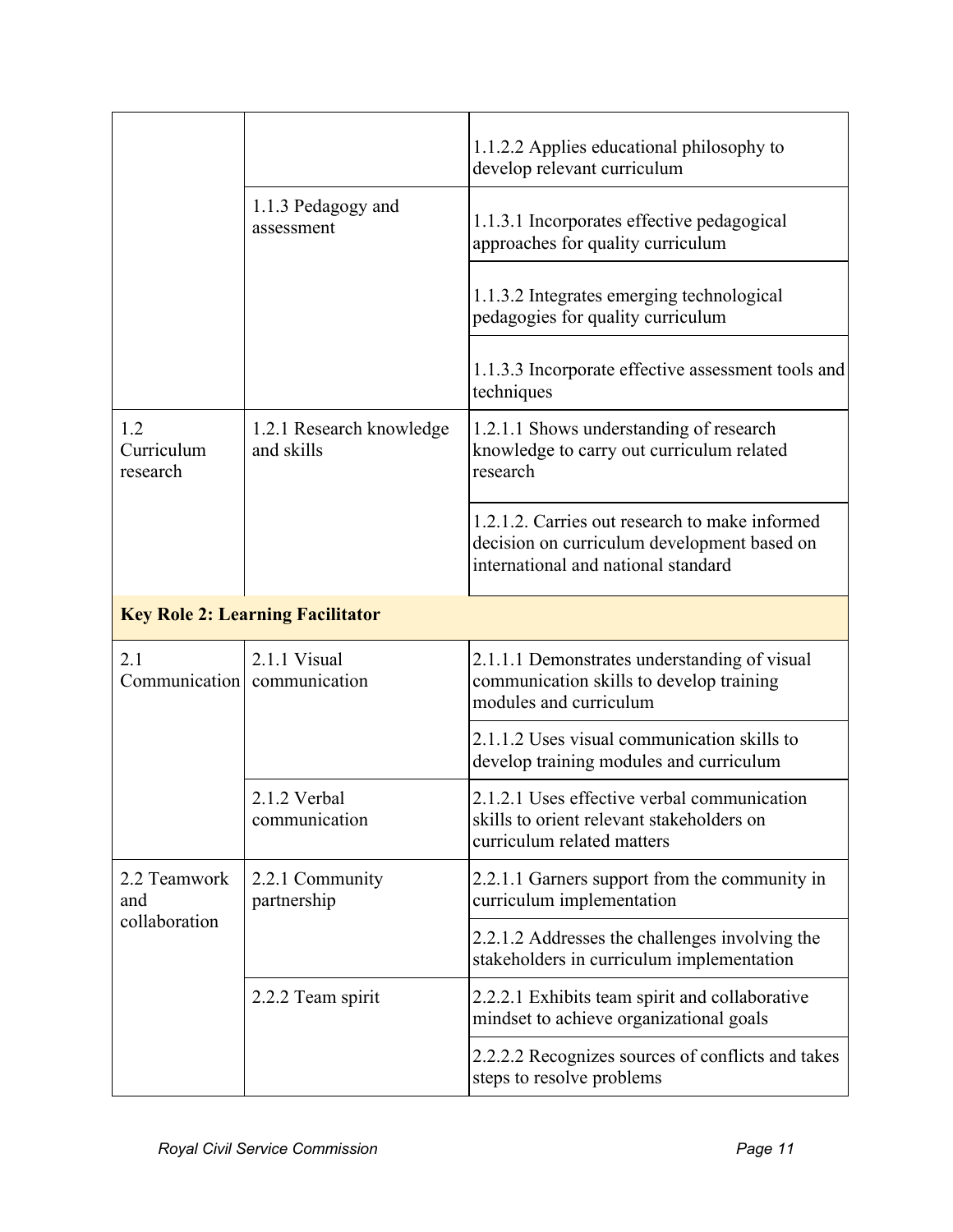| Key Role 3: Instructional Leader    |                                             |                                                                                                                          |  |  |
|-------------------------------------|---------------------------------------------|--------------------------------------------------------------------------------------------------------------------------|--|--|
| 3.1 Planning<br>and organizing      | 3.1.1 Planning                              | 3.1.1.1 Displays planning skills and creative<br>intelligence for effective curriculum<br>development and implementation |  |  |
|                                     | 3.1.2 Organizing                            | 3.1.2.1 Organizes programmes with energy and<br>persistence to achieve curricular goals and<br>objectives                |  |  |
| 3.2 Mentoring                       | 3.2.1 Mentoring and<br>coaching             | 3.2.1.1 Provides monitoring and support services                                                                         |  |  |
| and Social<br>Emotional<br>Learning |                                             | 3.2.1.2 Provides need-based mentoring and<br>coaching services to build teacher capacity                                 |  |  |
|                                     |                                             | 3.2.1.3. Creates platforms to promote<br>professional learning community for teachers and<br>educators                   |  |  |
|                                     | 3.2.2 Social and Emotional<br><b>Skills</b> | 3.2.2.1 Uses SEL knowledge and skills to<br>achieve collective goals                                                     |  |  |
|                                     |                                             | 3.2.2.2 Displays resilience in various situations to<br>ensure uninterrupted education                                   |  |  |
|                                     | 3.2.3 Professionalism                       | 3.2.3.1 Exhibits loyalty and dedication to TSA<br><b>WA SUM</b>                                                          |  |  |
|                                     |                                             | 3.2.3.2 Practices professional code of conduct                                                                           |  |  |

#### 2.6.6 **Classification of Proficiency Levels**

The proficiency level is categorized based on the level of expertise. It describes the levels of a competency required to perform a specific job successfully. There is a progression of proficiencies at each level. The proficiency level of Curriculum Developer is categorized into four levels as i) Foundational (P5-P4), ii) Intermediate (P3) iii) Experienced (P2) and iv) Advanced (P1). The framework has identified 26 behavioral indicators (BIs) across four levels of proficiency.

The proficiency will enable individual officials to distinguish the type of competencies expected in their career path, which will give them an opportunity to enhance competency in achieving current as well future career goals. As the officials in position levels of P5 & P4 play similar roles, their proficiency levels are merged together. Further, the proficiency level will set a benchmark for the recruitment and deployment. The proficiency levels of each key competency are detailed below: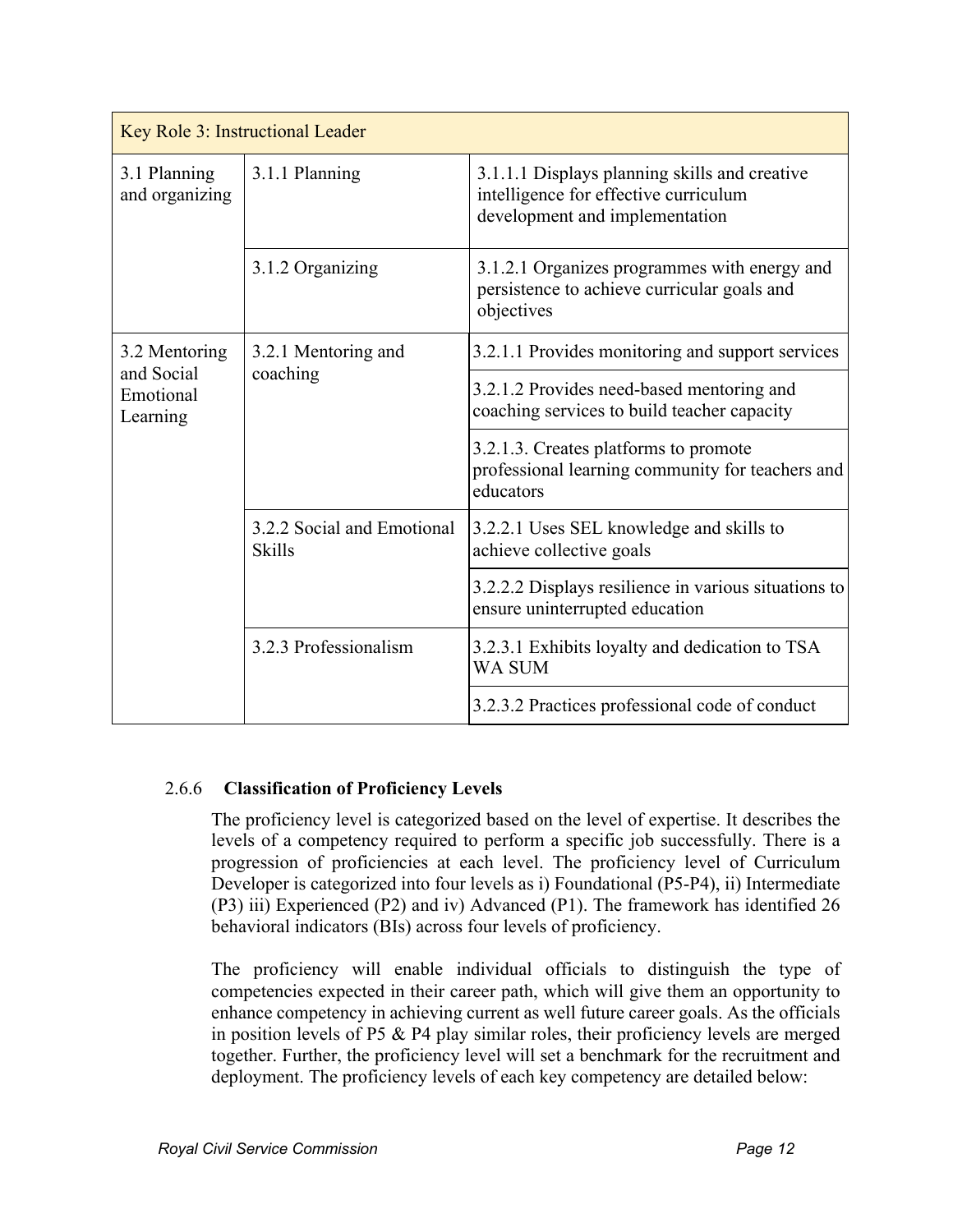**Key Role 1:** Curriculum Designer

**Competency Area:** 1.1 Domain knowledge

**Key Competency:** 1.1.1 Domain specific knowledge

**Behavior Indicator:** 1.1.1.1 Shows mastery of the subject knowledge to ensure quality curriculum

| Foundational                                                    | Intermediate                                                | Experienced                               | Advanced                                                                         |
|-----------------------------------------------------------------|-------------------------------------------------------------|-------------------------------------------|----------------------------------------------------------------------------------|
| Exhibits domain<br>knowledge to<br>ensure quality<br>curriculum | Applies domain<br>knowledge to ensure<br>quality curriculum | Incorporates emerging<br>domain knowledge | Propagates emerging<br>domain knowledge to<br>relevant professional<br>community |

**Behavior Indicator:** 1.1.1.2 Displays understanding of emerging trends and technologies to ensure currency in curriculum

| Foundational                                                                                                                                 | Intermediate                                                                       | Experienced                                                                                                         | Advanced                                                                     |
|----------------------------------------------------------------------------------------------------------------------------------------------|------------------------------------------------------------------------------------|---------------------------------------------------------------------------------------------------------------------|------------------------------------------------------------------------------|
| Exhibits<br>understanding of<br>emerging trends<br>and technologies in domain to ensure<br>the domain to<br>ensure currency in<br>curriculum | Applies emerging<br>trends and<br>technologies in the<br>currency in<br>curriculum | Disseminates the application Facilitates<br>of emerging trends and<br>technologies in the domain<br>to stakeholders | implementation of<br>emerging trends and<br>technologies in other<br>domains |

**Behavior Indicator:** 1.1.1.3 Incorporates values and culture in curriculum

| Foundational              | Intermediate | Experienced                                     | Advanced               |
|---------------------------|--------------|-------------------------------------------------|------------------------|
| Identifies values         |              | Integrates values and Advocates on values and   | Mentors others to      |
| and culture to be         |              | culture in the domain culture integrated in the | incorporate values and |
| incorporated in the areas |              | domain areas                                    | culture in the domain  |
| domain areas              |              |                                                 | areas                  |

**Behavior Indicator:** 1.1.1.4 Develops relevant teaching and learning materials to ensure quality curriculum.

| Foundational                                                       | Intermediate                                                  | Experienced                                                              | Advanced                                                                                 |
|--------------------------------------------------------------------|---------------------------------------------------------------|--------------------------------------------------------------------------|------------------------------------------------------------------------------------------|
| Exhibits skills to<br>select appropriate<br><b>TLM</b>             | Designs TLM by<br>selecting appropriate<br>learning materials | Designs variety of TLM by<br>selecting appropriate<br>learning materials | Leads other<br>professionals in<br>designing and<br>developing appropriate<br><b>TLM</b> |
| <b>Key Competency:</b> 1.1.2 Educational and curriculum philosophy |                                                               |                                                                          |                                                                                          |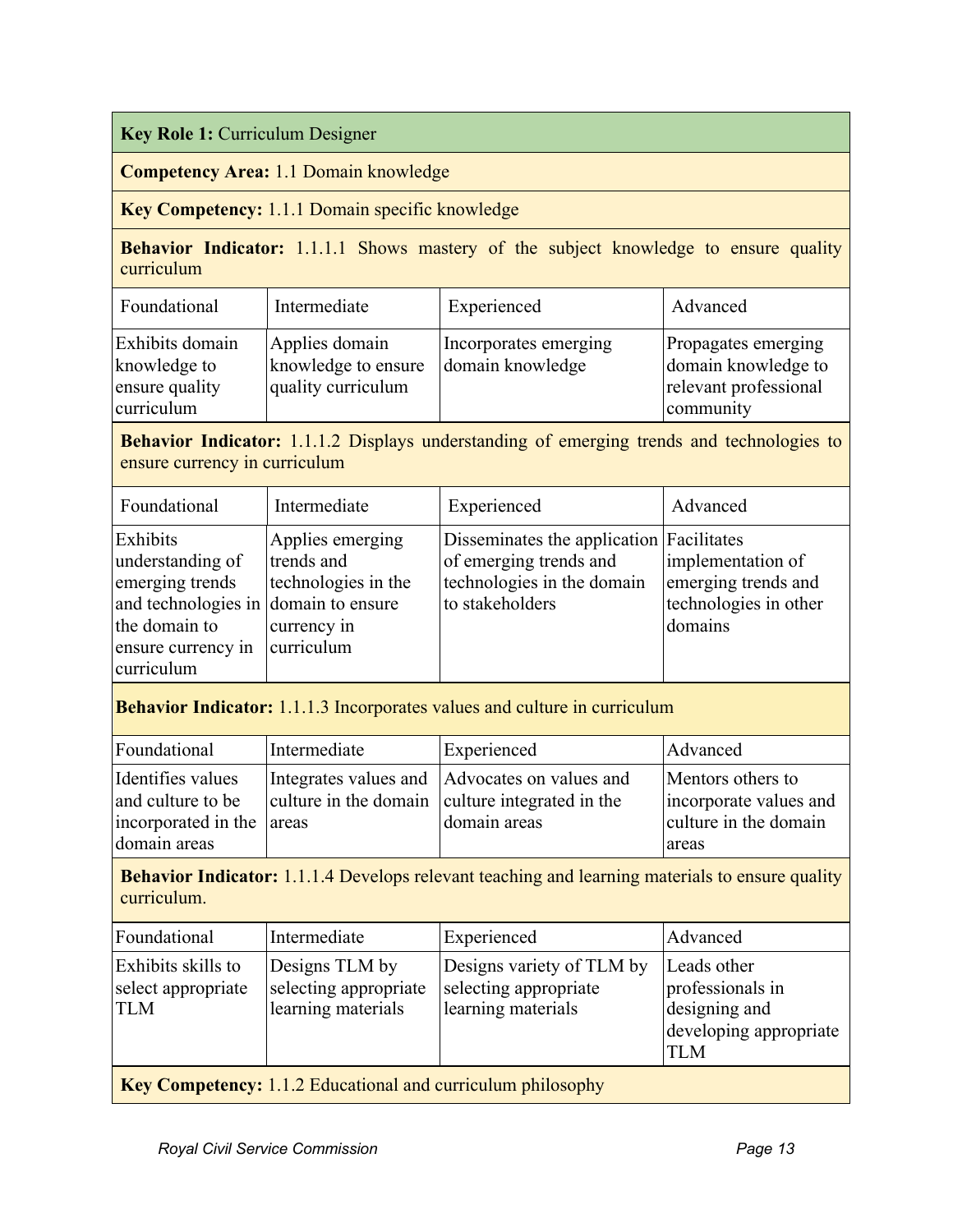**Behavior Indicator:** 1.1.2.1 Displays understanding of curriculum theories and principles to develop holistic and inclusive curriculum

| Foundational                                                                                             | Intermediate                                                                                                                                 | Experienced                                                               | Advanced                                                                                                           |
|----------------------------------------------------------------------------------------------------------|----------------------------------------------------------------------------------------------------------------------------------------------|---------------------------------------------------------------------------|--------------------------------------------------------------------------------------------------------------------|
| Demonstrates<br>understanding of<br>and principles to<br>develop holistic<br>and inclusive<br>curriculum | Applies curriculum<br>theories and<br>curriculum theories principles to develop<br>holistic and inclusive inclusive curriculum<br>curriculum | Analyses curriculum<br>theories and principles to<br>develop holistic and | Guides others to apply<br>curriculum theories and<br>principles to develop<br>holistic and inclusive<br>curriculum |

**Behavior Indicator:** 1.1.2.2 Applies educational philosophy to develop relevant curriculum

| Foundational                                                                                       | Intermediate                                           | Experienced                                                                                         | Advanced                                                                               |
|----------------------------------------------------------------------------------------------------|--------------------------------------------------------|-----------------------------------------------------------------------------------------------------|----------------------------------------------------------------------------------------|
| Demonstrates<br>understanding of<br>educational<br>philosophy to<br>develop relevant<br>curriculum | Applies relevant<br>educational<br>relevant curriculum | Analyses relevant<br>educational philosophy to<br>philosophy to develop develop relevant curriculum | Mentors others to apply<br>educational philosophy<br>to develop relevant<br>curriculum |

**Key Competency:** 1.1.3 Pedagogy and assessment

**Behavior Indicator:** 1.1.3.1 Incorporates effective pedagogical approaches for quality curriculum

| Foundational                                                                                  | Intermediate                                                              | Experienced                                             | Advanced                                                                           |
|-----------------------------------------------------------------------------------------------|---------------------------------------------------------------------------|---------------------------------------------------------|------------------------------------------------------------------------------------|
| Identifies<br>appropriate<br>pedagogies to be<br>incorporated in the curriculum<br>curriculum | Incorporates<br>appropriate<br>pedagogies for quality incorporated in the | Analyses the relevant<br>pedagogies to be<br>curriculum | Advocates the<br>application of<br>appropriate pedagogies<br>in different contexts |

**Behavior Indicator:** 1.1.3. 2 Integrates emerging technological pedagogies for quality curriculum

| Foundational                                                                        | Intermediate                                       | Experienced                                                       | Advanced                                                     |  |
|-------------------------------------------------------------------------------------|----------------------------------------------------|-------------------------------------------------------------------|--------------------------------------------------------------|--|
| Familiarises with<br>emerging<br>technological<br>pedagogies                        | Integrates emerging<br>technological<br>pedagogies | Propagates integration of<br>emerging technological<br>pedagogies | Leads in integrating<br>emerging technological<br>pedagogies |  |
| Behavior Indicator: 1.1.3. 3 Incorporates effective assessment tools and techniques |                                                    |                                                                   |                                                              |  |
| Foundational                                                                        | Intermediate                                       | Experienced                                                       | Advanced                                                     |  |
| Acquires                                                                            |                                                    | Integrates appropriate Propagates integrations of                 | Mentor others in                                             |  |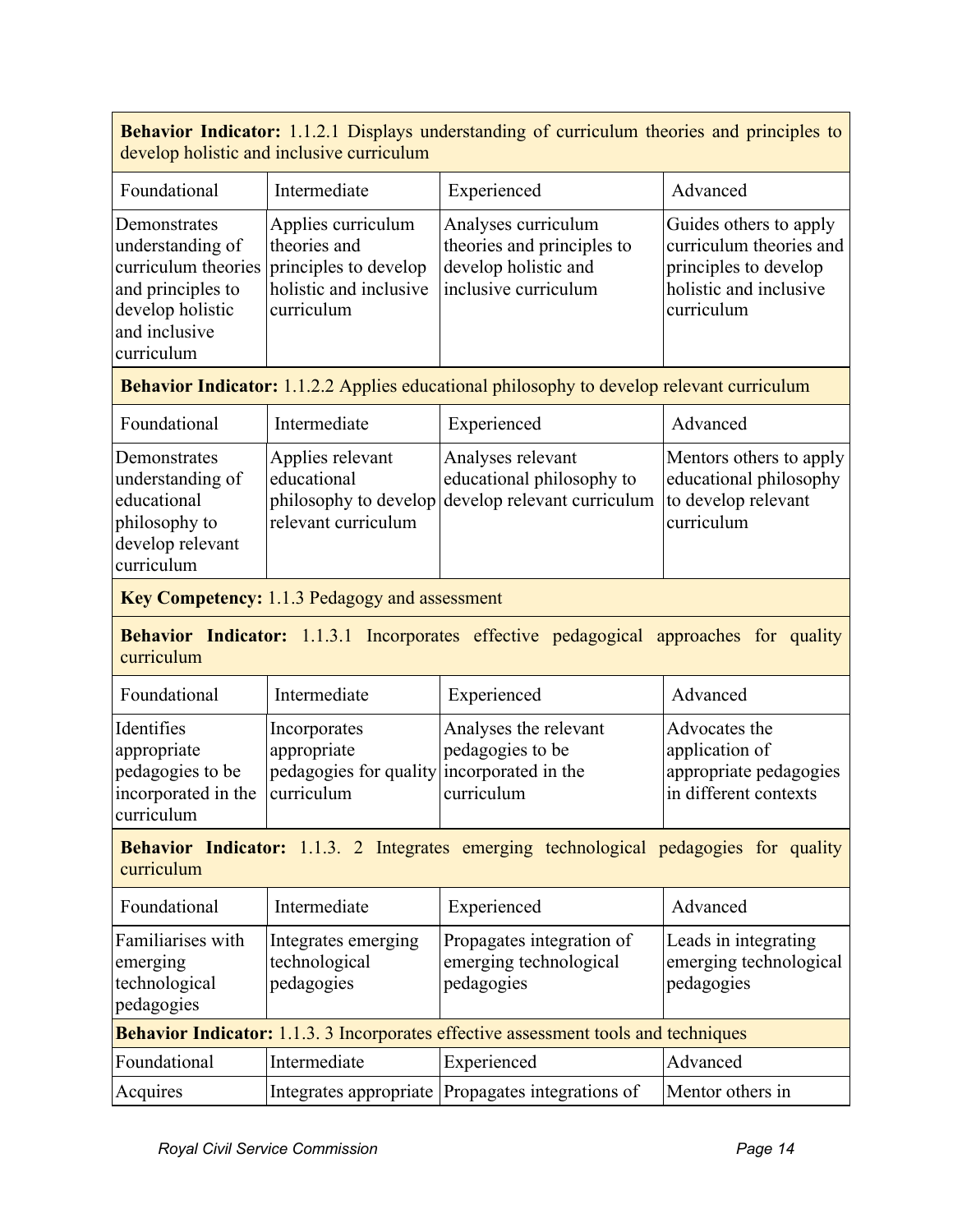| knowledges and<br>skills of assessment techniques<br>tools and<br>techniques | assessment tools and | appropriate assessment tools integrating appropriate<br>and techniques | assessment tools and<br>techniques |
|------------------------------------------------------------------------------|----------------------|------------------------------------------------------------------------|------------------------------------|
|                                                                              |                      |                                                                        |                                    |

**Competency Area**: 1.2 Curriculum research

**Key Competency**: 1.2.1 Research knowledge and skills

**Behavior Indicator**: 1.2.1.1 Shows understanding of research knowledge to carryout curriculum related research

| Foundational                                                                          | Intermediate                                                                     | Experienced         | Advanced                              |
|---------------------------------------------------------------------------------------|----------------------------------------------------------------------------------|---------------------|---------------------------------------|
| Advocates the<br>application of<br>appropriate<br>pedagogies in<br>different contexts | Applies<br>understanding of<br>research<br>fundamentals to assist<br>researchers | Co-authors research | Carries out research<br>independently |

**Behavior Indicator**: 1.2.1.2 Carries out research to make informed decision on curriculum development based on international and national standards

| Foundational                 | Intermediate  | Experienced                                                                                 | Advanced                |
|------------------------------|---------------|---------------------------------------------------------------------------------------------|-------------------------|
| Carries out                  |               | Carries out research Develops curriculum aligned Mentors others to                          |                         |
|                              |               | research to develop to align curriculum to to national and international develop curriculum |                         |
| curriculum as per            | international | standards                                                                                   | aligned to national and |
| national standards standards |               |                                                                                             | international standards |
| $\mathbf{r}$                 |               |                                                                                             |                         |

**Key Role 2:** Learning Facilitator

**Competency Area:** 2.1 Communication

**Key Competency:** 2.1.1 Visual communication

**Behavior Indicator:** 2.1.1.1 Demonstrates understanding of visual communication skills to develop training modules and curriculum

| Foundational                                                                                                          | Intermediate                                                                                 | Experienced                                                                                                                                                           | Advanced                                      |
|-----------------------------------------------------------------------------------------------------------------------|----------------------------------------------------------------------------------------------|-----------------------------------------------------------------------------------------------------------------------------------------------------------------------|-----------------------------------------------|
| Recognizes the<br>importance of<br>visual<br>communication<br>skills to develop<br>training modules<br>and curriculum | Identifies various<br>skills to develop<br>training modules and and curriculum<br>curriculum | Analyses the importance of Mentors professionals<br>visual communication visual communication skills on visual<br>to develop training modules communication skills to | develop training<br>modules and<br>curriculum |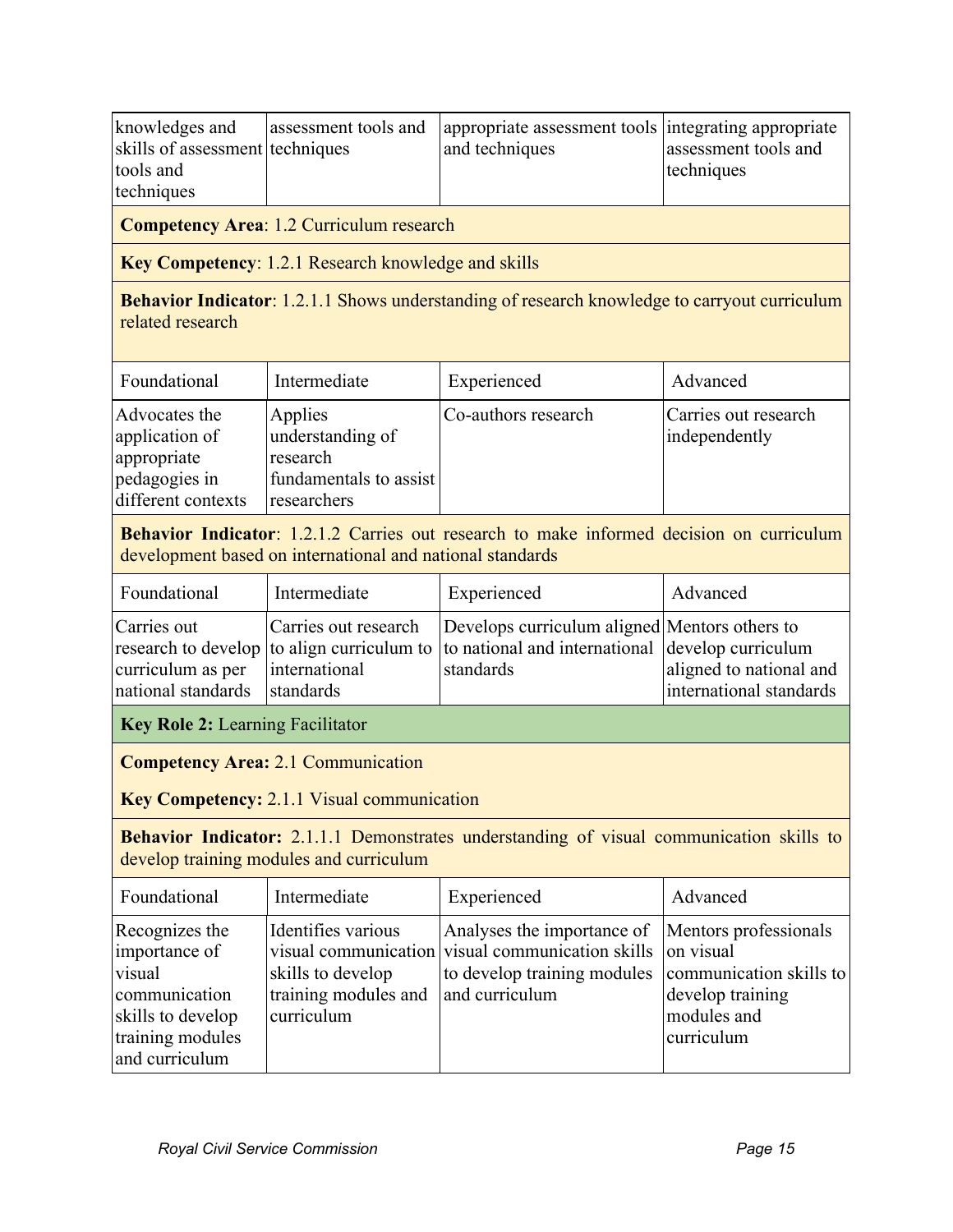**Behavior Indicator:** 2.1.1.2 Uses visual communication skills to develop training modules and curriculum

| Foundational                                                                               | Intermediate                                                                   | Experienced                                                                         | Advanced                                                         |
|--------------------------------------------------------------------------------------------|--------------------------------------------------------------------------------|-------------------------------------------------------------------------------------|------------------------------------------------------------------|
| Applies visual<br>communication<br>skills to develop<br>training modules<br>and curriculum | Applies texts and<br>graphics to develop<br>training modules and<br>curriculum | Applies texts, graphics and<br>videos to develop training<br>modules and curriculum | Facilitates on use of<br>relevant visual<br>communication skills |

**Key Competency:** 2.1.2 Verbal communication

**Behavior Indicator:** 2.1.2.1 Uses effective verbal communication skills to orient relevant stakeholders on curriculum related matters

| Foundational                     | Intermediate                           | Experienced                                       | Advanced                |
|----------------------------------|----------------------------------------|---------------------------------------------------|-------------------------|
| Speaks clearly to                | Speaks clearly and                     | Speaks clearly, concisely                         | Speaks clearly,         |
| orient stakeholders concisely by |                                        | and emphatically to orient                        | concisely, emphatically |
| on curriculum                    |                                        | identifying key points stakeholders on curriculum | and engages others in   |
| related matters                  | related to the subject related matters |                                                   | discussion in various   |
|                                  | matter                                 |                                                   | contexts                |

**Competency Area**: 2.2 Teamwork and collaboration

**Key Competency**: 2.2.1 Community partnership

**Behavior Indicator:** 2.2.1.1 Garners support from the community in curriculum implementation

| Foundational                                                                          | Intermediate                                                      | Experienced                                   | Advanced                                                                         |
|---------------------------------------------------------------------------------------|-------------------------------------------------------------------|-----------------------------------------------|----------------------------------------------------------------------------------|
| Involves<br>professionals<br>within the<br>organisation to<br>implement<br>curriculum | Involves local<br>community to<br>implement curriculum curriculum | Involves regional<br>communities to implement | Involves various<br>stakeholders at national<br>level to implement<br>curriculum |

**Behavior Indicator**: 2.2.1.2 Addresses the challenges involving the stakeholders in curriculum implementation

| Foundational                                                                                   | Intermediate                                                                                             | Experienced                                                         | Advanced                                                                                                               |
|------------------------------------------------------------------------------------------------|----------------------------------------------------------------------------------------------------------|---------------------------------------------------------------------|------------------------------------------------------------------------------------------------------------------------|
| Involves the<br>professionals<br>within the<br>organization to<br>address the<br>challenges in | Involves teachers to<br>address the challenges parents to address the<br>in curriculum<br>implementation | Involves teachers and<br>challenges in curriculum<br>implementation | Involves the teachers,<br>parents and policy<br>makers to address the<br>challenges in<br>curriculum<br>implementation |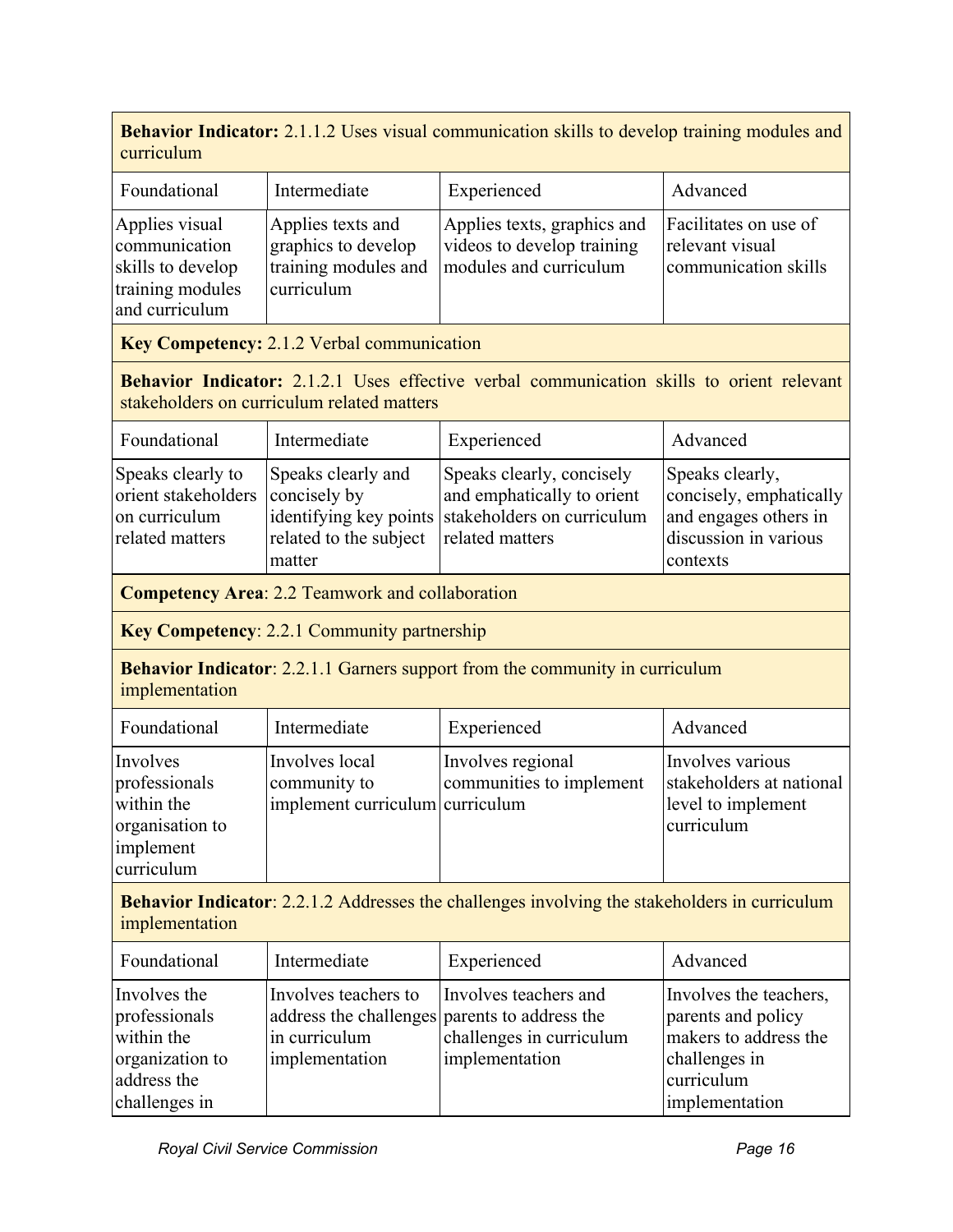| curriculum<br>implementation                                                                                                       |                                                                                         |                                                                                                      |                                                                                                           |  |  |
|------------------------------------------------------------------------------------------------------------------------------------|-----------------------------------------------------------------------------------------|------------------------------------------------------------------------------------------------------|-----------------------------------------------------------------------------------------------------------|--|--|
| <b>Key Competency: 2.2.2 Team spirit</b>                                                                                           |                                                                                         |                                                                                                      |                                                                                                           |  |  |
| organizational goals                                                                                                               |                                                                                         | Behavior Indicator: 2.2.2.1 Exhibits team spirit and collaborative mindset to achieve                |                                                                                                           |  |  |
| Foundational                                                                                                                       | Intermediate                                                                            | Experienced                                                                                          | Advanced                                                                                                  |  |  |
| Explores the<br>importance of team team spirit and<br>spirit and<br>collaborative<br>mindset to achieve<br>organizational<br>goals | Identifies the skills of<br>collaborative mindset<br>to achieve<br>organizational goals | Applies the skills of team<br>spirit and collaborative<br>mindset to achieve<br>organizational goals | Fosters team spirit and<br>collaborative mindset<br>within the team to<br>achieve organizational<br>goals |  |  |
| problems                                                                                                                           |                                                                                         | <b>Behavior Indicator:</b> 2.2.2.2 Recognizes sources of conflicts and takes steps to resolve        |                                                                                                           |  |  |
| Foundational                                                                                                                       | Intermediate                                                                            | Experienced                                                                                          | Advanced                                                                                                  |  |  |
| Identifies sources<br>of conflicts but<br>requires<br>supervisory<br>intervention                                                  | Identifies sources of<br>conflicts and takes<br>steps to resolve                        | Anticipates sources of<br>conflicts and takes<br>preemptive measures to<br>resolve                   | Helps other to resolve<br>conflicts                                                                       |  |  |
| <b>Key Role 3: Instructional Leader</b>                                                                                            |                                                                                         |                                                                                                      |                                                                                                           |  |  |
|                                                                                                                                    | <b>Competency Area: 3.1 Planning and organising</b>                                     |                                                                                                      |                                                                                                           |  |  |
| <b>Key Competency: 3.1.1 Planning</b>                                                                                              |                                                                                         |                                                                                                      |                                                                                                           |  |  |
|                                                                                                                                    | curriculum development and implementation                                               | Behavior Indicator: 3.1.1.1 Displays planning skills and creative intelligence for effective         |                                                                                                           |  |  |
| Foundational                                                                                                                       | Intermediate                                                                            | Experienced                                                                                          | Advanced                                                                                                  |  |  |
| Identifies attributes<br>of a good plan<br>(SMART<br>principles)                                                                   | Plans activities<br>clearly using SMART<br>principles                                   | Incorporates changes in the<br>plan based on the emerging<br>needs and priorities                    | Provides guidance to<br>other professionals in<br>planning activities                                     |  |  |
|                                                                                                                                    | <b>Key Competency: 3.1.2 Organising</b>                                                 |                                                                                                      |                                                                                                           |  |  |
| curricular goals and objectives                                                                                                    |                                                                                         | <b>Behavior Indicator:</b> 3.1.2.1 Organises programmes with energy and persistence to achieve       |                                                                                                           |  |  |
| Foundational                                                                                                                       | Intermediate                                                                            | Experienced                                                                                          | Advanced                                                                                                  |  |  |
|                                                                                                                                    |                                                                                         |                                                                                                      |                                                                                                           |  |  |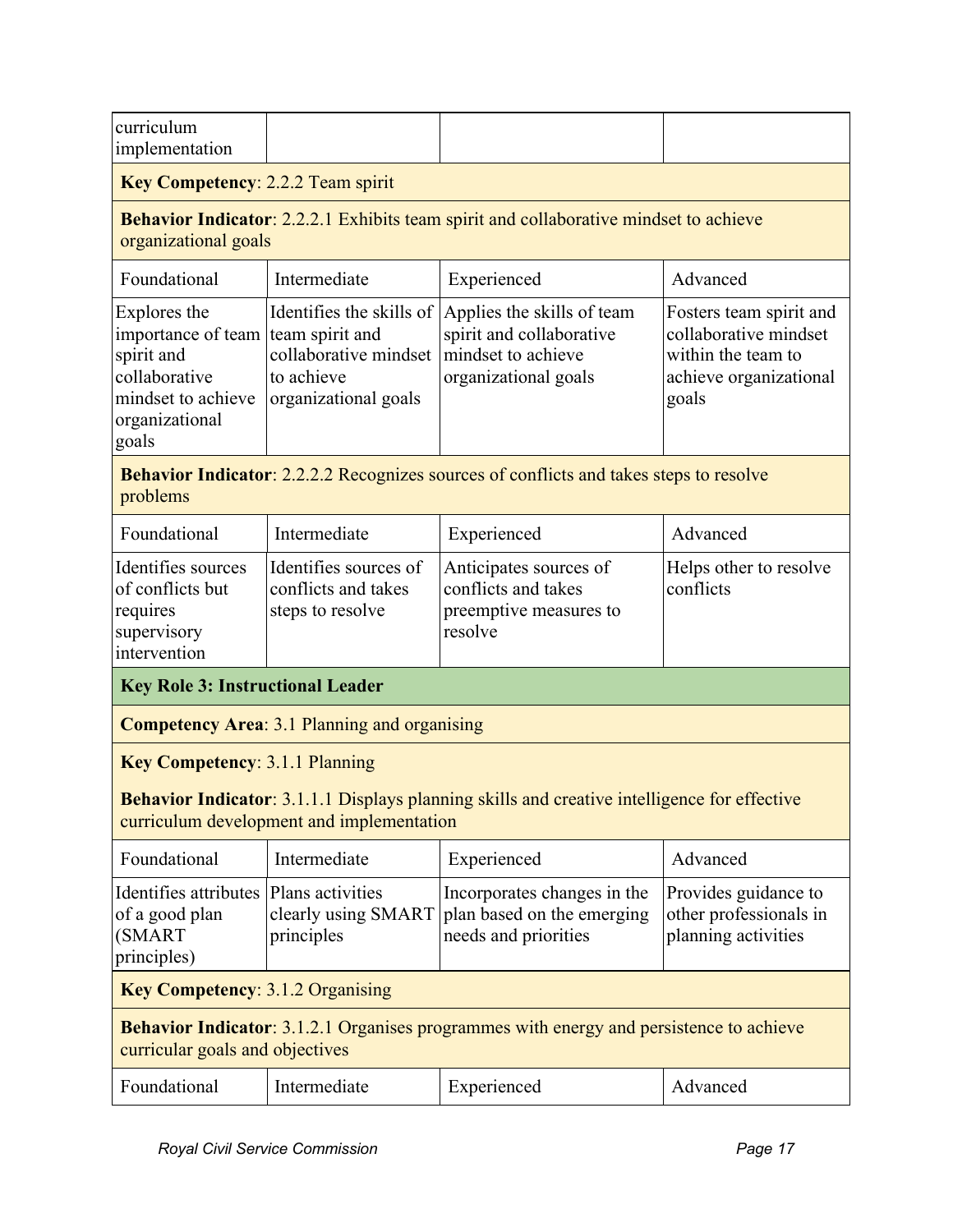| Organises planned                                                                                                | Orgainses planned                                                                                                             | Adapts and organises the                                                                                                                                                                                          | Uses innovative                                                                                                                                  |  |  |  |
|------------------------------------------------------------------------------------------------------------------|-------------------------------------------------------------------------------------------------------------------------------|-------------------------------------------------------------------------------------------------------------------------------------------------------------------------------------------------------------------|--------------------------------------------------------------------------------------------------------------------------------------------------|--|--|--|
| programmes under                                                                                                 |                                                                                                                               |                                                                                                                                                                                                                   |                                                                                                                                                  |  |  |  |
| supervision                                                                                                      | programmes<br>independently                                                                                                   | programme to respond to the strategies to organise<br>changing needs                                                                                                                                              | the programmes                                                                                                                                   |  |  |  |
|                                                                                                                  |                                                                                                                               |                                                                                                                                                                                                                   |                                                                                                                                                  |  |  |  |
|                                                                                                                  | <b>Competency Area: 3.2 Mentoring and Social Emotional Learning</b>                                                           |                                                                                                                                                                                                                   |                                                                                                                                                  |  |  |  |
|                                                                                                                  | <b>Key Competency: 3.2.1 Mentoring and coaching</b>                                                                           |                                                                                                                                                                                                                   |                                                                                                                                                  |  |  |  |
|                                                                                                                  |                                                                                                                               | <b>Behavior Indicator: 3.2.1.1 Provides monitoring and support services</b>                                                                                                                                       |                                                                                                                                                  |  |  |  |
| Foundational                                                                                                     | Intermediate                                                                                                                  | Experienced                                                                                                                                                                                                       | Advanced                                                                                                                                         |  |  |  |
| Identifies the areas<br>for monitoring and<br>support services                                                   | Provides monitoring<br>and support services<br>using the principles of<br>monitoring                                          | Evaluates the effectiveness<br>Guides professionals on<br>of monitoring and support<br>monitoring and support<br>services<br>services                                                                             |                                                                                                                                                  |  |  |  |
| teacher capacity                                                                                                 |                                                                                                                               | <b>Behavior Indicator:</b> 3.2.1.2 Provides need-based mentoring and coaching services to build                                                                                                                   |                                                                                                                                                  |  |  |  |
| Foundational                                                                                                     | Intermediate                                                                                                                  | Experienced                                                                                                                                                                                                       | Advanced                                                                                                                                         |  |  |  |
| Identifies the<br>professional needs<br>of the teachers                                                          | Provides mentoring<br>and coaching services                                                                                   | Assesses the impact of<br>mentoring and coaching<br>services                                                                                                                                                      | Provides<br>recommendation to<br>others on mentoring<br>and coaching services                                                                    |  |  |  |
| teachers and educators                                                                                           |                                                                                                                               | <b>Behavior Indicator:</b> 3.2.1.3 Creates platforms to promote professional learning community for                                                                                                               |                                                                                                                                                  |  |  |  |
| Foundational                                                                                                     | Intermediate                                                                                                                  | Experienced                                                                                                                                                                                                       | Advanced                                                                                                                                         |  |  |  |
| Facilitates building<br>professional<br>learning<br>community within<br>the school                               | Facilitates building<br>professional learning<br>community at<br>Dzongkhag level                                              | Facilitates building<br>professional learning<br>community at regional level                                                                                                                                      | Facilitates building<br>professional learning<br>community at national<br>level                                                                  |  |  |  |
|                                                                                                                  | <b>Key Competency: 3.2.2 Social and Emotional Learning (SEL)</b>                                                              |                                                                                                                                                                                                                   |                                                                                                                                                  |  |  |  |
|                                                                                                                  |                                                                                                                               | <b>Behavior Indicator:</b> 3.2.2.1 Uses SEL knowledge and skills to achieve collective goals                                                                                                                      |                                                                                                                                                  |  |  |  |
| Foundational                                                                                                     | Intermediate                                                                                                                  | Experienced                                                                                                                                                                                                       | Advanced                                                                                                                                         |  |  |  |
| Develops self-<br>awareness, self-<br>management and<br>decision making<br>skills to achieve<br>collective goals | Uses self-awareness,<br>self-management,<br>interpersonal and<br>to establish and<br>maintain positive<br>relationship within | Uses self-awareness, self-<br>management, interpersonal<br>and decision-making skills<br>decision making skills to establish and maintain<br>positive relationship while<br>dealing with relevant<br>stakeholders | Promotes use of self-<br>awareness, self-<br>management,<br>interpersonal and<br>decision making skills<br>to establish and<br>maintain positive |  |  |  |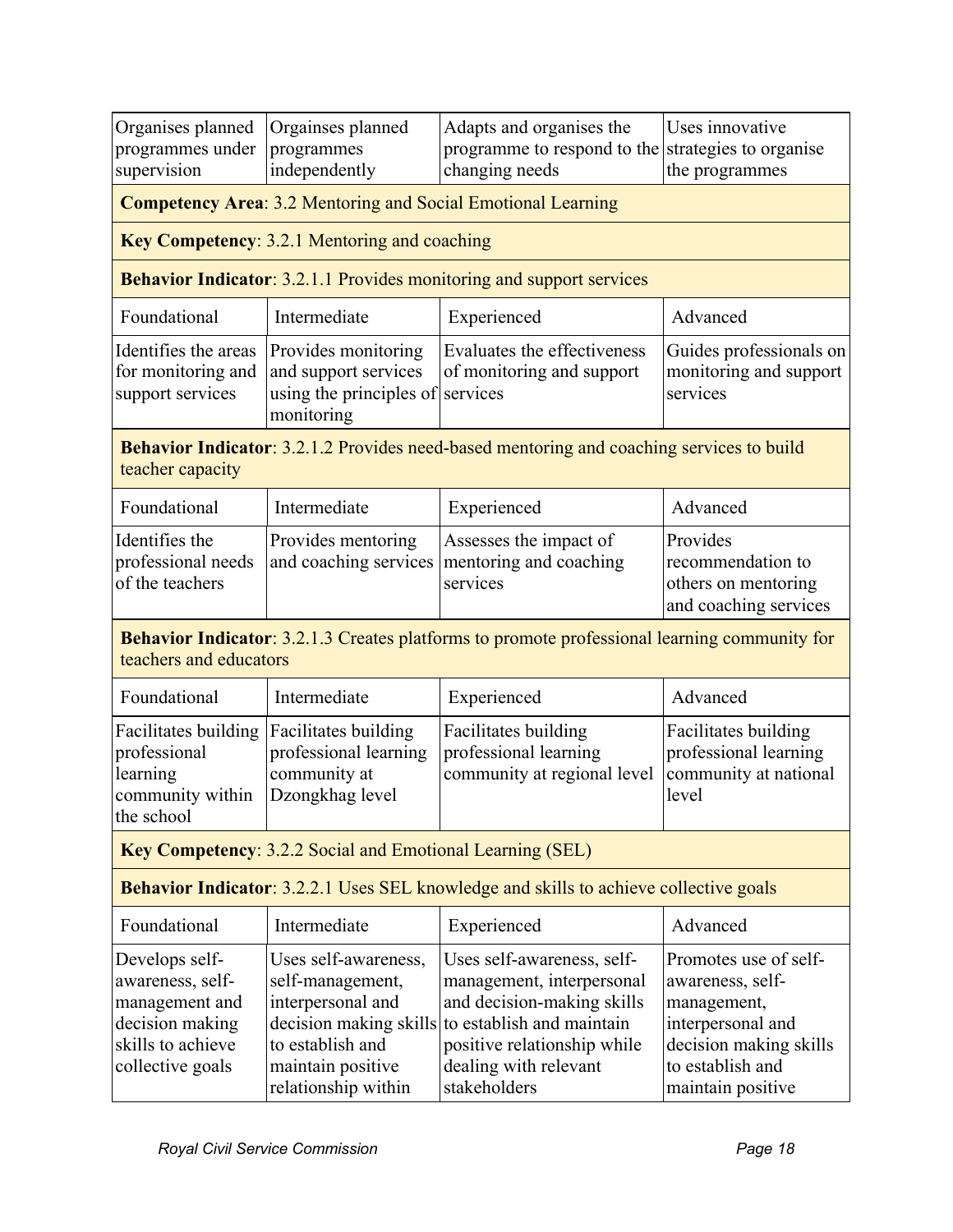|                                                                                                                                   | the organisation                                                                                     |                                                                                         | relationship while<br>dealing with relevant<br>stakeholders                                                     |  |  |
|-----------------------------------------------------------------------------------------------------------------------------------|------------------------------------------------------------------------------------------------------|-----------------------------------------------------------------------------------------|-----------------------------------------------------------------------------------------------------------------|--|--|
| <b>Behavior Indicator:</b> 3.2.2.2 Displays resilience in various situations to ensure uninterrupted<br>education                 |                                                                                                      |                                                                                         |                                                                                                                 |  |  |
| Foundational                                                                                                                      | Intermediate                                                                                         | Experienced                                                                             | Advanced                                                                                                        |  |  |
| <b>Explores principles</b><br>and components of<br>resilience in<br>various situations<br>to ensure<br>uninterrupted<br>education | Exhibits resilience<br>under different<br>situations to ensure<br>uninterrupted<br>education         | Advocates resilience under<br>different situations to ensure<br>uninterrupted education | Mentors other<br>professionals build<br>resilience to cope with<br>unexpected changes in<br>education landscape |  |  |
|                                                                                                                                   | <b>Key Competency: 3.2.3 Professionalism</b>                                                         |                                                                                         |                                                                                                                 |  |  |
|                                                                                                                                   |                                                                                                      | Behavior Indicator: 3.2.3.1 Exhibits loyalty and dedication to TSA WA SUM               |                                                                                                                 |  |  |
| Foundational                                                                                                                      | Intermediate                                                                                         | Experienced                                                                             | Advanced                                                                                                        |  |  |
| <b>Explores avenues</b><br>to exhibit loyalty<br>and dedication to<br>TSA WA SUM                                                  | Exhibits loyalty and<br>dedication to TSA<br>WA SUM in<br>discharge of roles and<br>responsibilities | Advocates on the<br>importance of loyalty and<br>dedication to TSA WA<br><b>SUM</b>     | Models in exhibiting<br>loyalty and dedication<br>to TSA WA SUM                                                 |  |  |
| <b>Behavior Indicator: 3.2.3.2 Practices professional code of conduct</b>                                                         |                                                                                                      |                                                                                         |                                                                                                                 |  |  |
| Foundational                                                                                                                      | Intermediate                                                                                         | Experienced                                                                             | Advanced                                                                                                        |  |  |
| Understands the<br>importance of<br>professional code<br>of conduct                                                               | Exhibits professional<br>code of conduct                                                             | Advocates on professional<br>code of conduct                                            | Mentors others on<br>professional code of<br>conduct                                                            |  |  |

# **2.7 Training Needs Analysis**

The Training Needs is the difference between desired capability and current capability. The Training Needs Analysis is the process of recognizing the skills gap and needs of training. It is the procedure to determine whether the training will bring out the solution to the problem. It ensures that training is targeting the correct competencies, the correct employees and the needs of the Department. The training can reduce, if not eliminate, the gap by equipping the Curriculum Developers with knowledge and skills. It should be the shared responsibility of the employee and Department to build and enhance their capability and competency.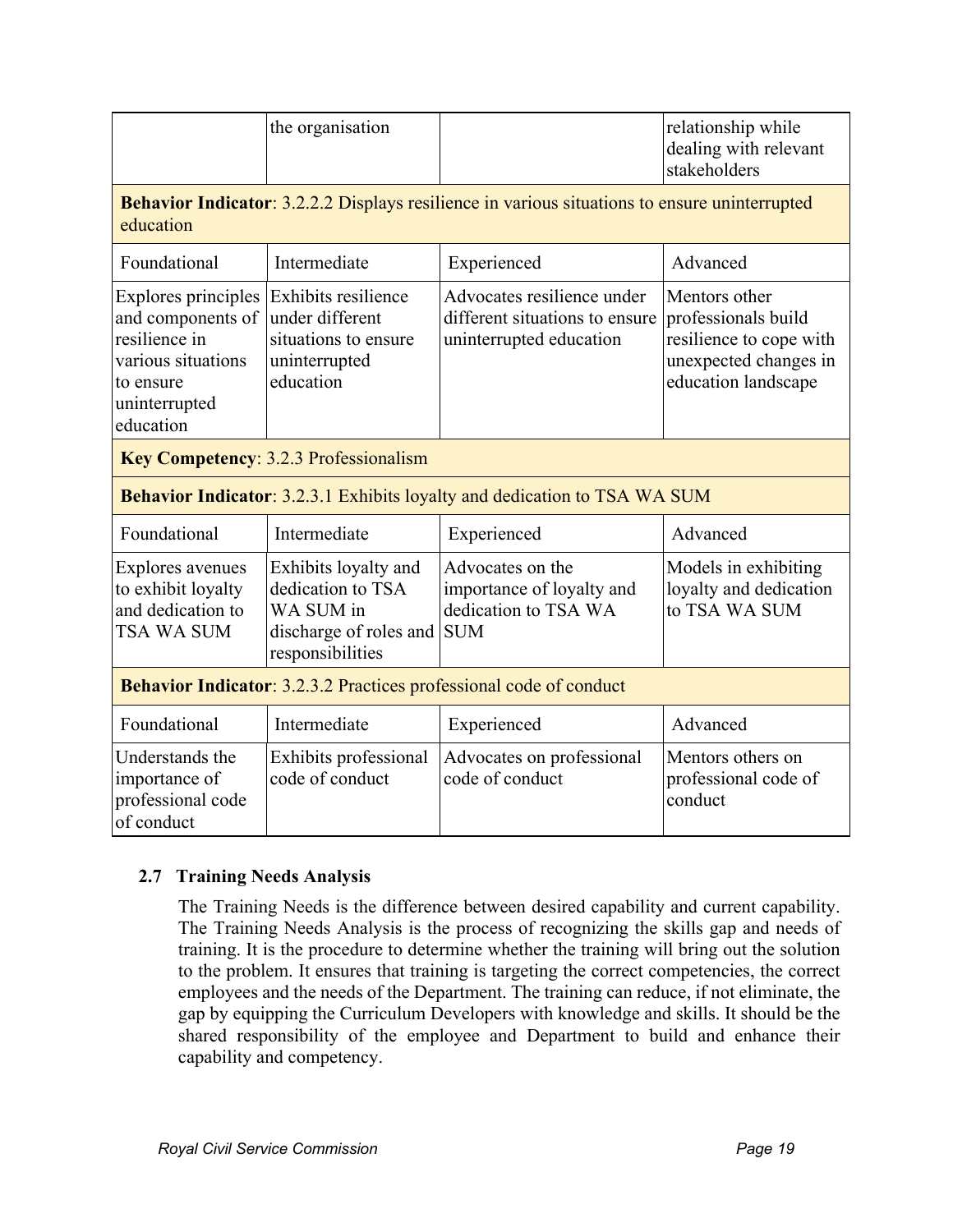The training needs analysis is carried out in consultation with the stakeholders through interview, survey and FGD. The questionnaire consists of both closed and open-ended questions. The questionnaire is based on 20 behavioral indicators of different proficiency levels on Likert Scale of "Competent" and "Not Competent" followed by open ended questions asking the likely reasons for 'Not Competent" and suggest interventions to address the gap. The behavioral indicators were assessed by proficiency level to identify the performance gaps.

| <b>Key Role: 1. Curriculum Designer</b> |                                                                                                                             |                                           |                                                                        |                                                       |
|-----------------------------------------|-----------------------------------------------------------------------------------------------------------------------------|-------------------------------------------|------------------------------------------------------------------------|-------------------------------------------------------|
| Competency<br><b>Areas</b>              | <b>Description of</b><br><b>Proficiency Level</b>                                                                           | Performance<br>(Adequate/Not<br>adequate) | <b>Likely reason</b><br>for<br>performance<br>gap                      | Capacity<br><b>Development</b><br><b>Intervention</b> |
| 1.1 Domain<br>knowledge                 | Exhibits domain<br>knowledge to<br>ensure quality<br>curriculum                                                             | Not adequate                              | Possesses<br>Bachelor<br>degree and has<br>limited field<br>experience | LTT (Masters in<br>subject)                           |
|                                         | Exhibits<br>understanding of<br>emerging trends<br>and technologies in<br>the domain to<br>ensure currency in<br>curriculum | Not adequate                              | Lack of<br>exposure                                                    | STT (Emerging trends<br>and technologies)             |
|                                         | Identifies values<br>and culture to be<br>incorporated in the<br>domain areas                                               | Not Adequate                              | Novice                                                                 | STT (Values and<br>culture)                           |
|                                         | Exhibits skills to<br>select appropriate<br><b>TLM</b>                                                                      | Not Adequate                              | Novice                                                                 | <b>STT (TLM</b><br>development)                       |
|                                         | Demonstrates<br>understanding of<br>curriculum theories<br>and principles to<br>develop holistic                            | Not adequate                              | Limited<br>knowledge of<br>curriculum<br>theories and<br>principles    | LTT (Curriculum<br>theories and practice)             |

#### **2.7.1 Training Needs Assessment at Foundational Level**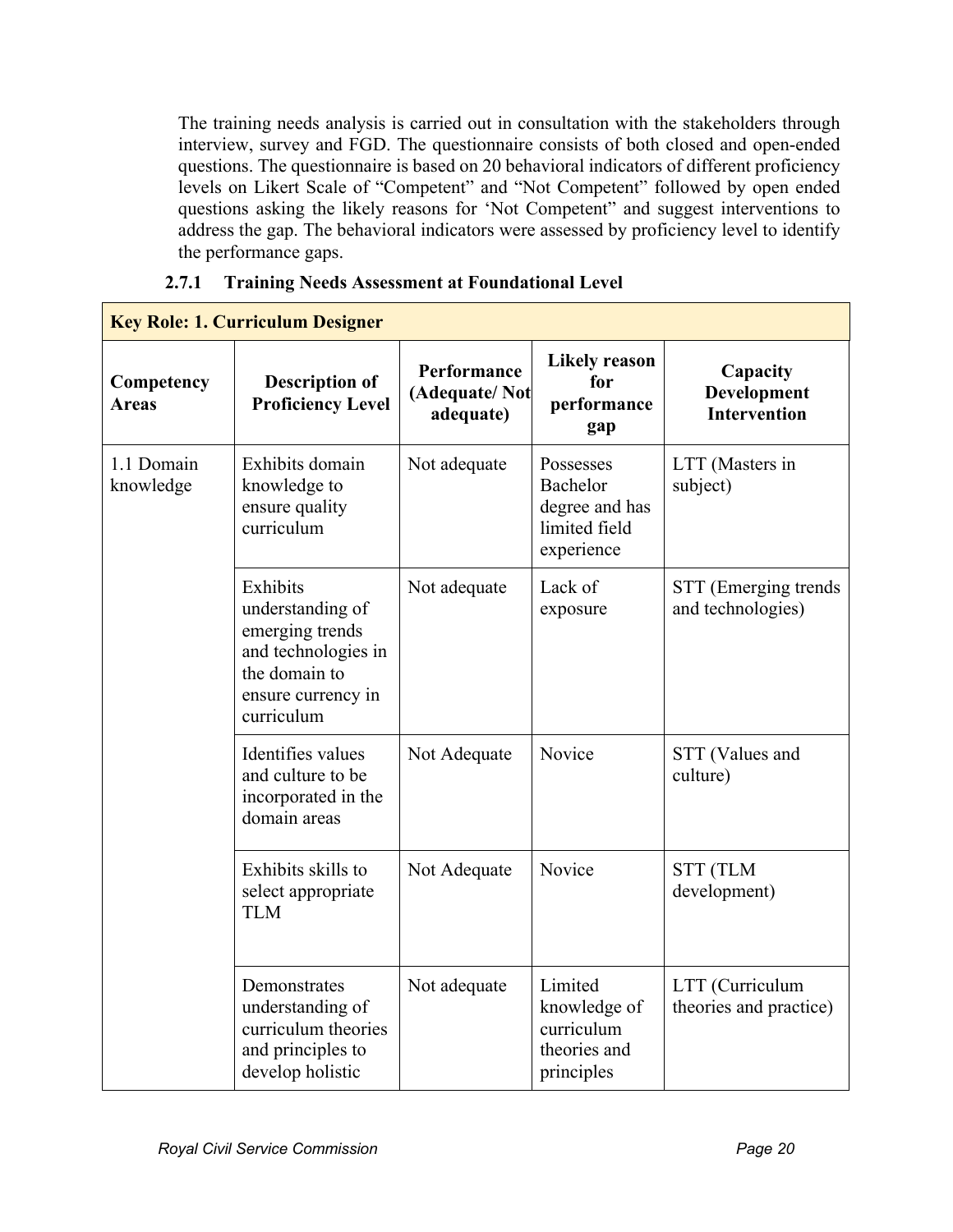|                                          | and inclusive<br>curriculum                                                                        |                                              |                                                      |                                                |
|------------------------------------------|----------------------------------------------------------------------------------------------------|----------------------------------------------|------------------------------------------------------|------------------------------------------------|
|                                          | Demonstrates<br>understanding of<br>educational<br>philosophy to<br>develop relevant<br>curriculum | Not adequate                                 | Limited<br>knowledge on<br>educational<br>philosophy | STT (Educational<br>philosophy)                |
|                                          | Identifies<br>appropriate<br>pedagogies to be<br>incorporated in the<br>curriculum                 | Not adequate                                 | Novice                                               | STT (Pedagogies)                               |
|                                          | Familiarises with<br>emerging<br>technological<br>pedagogies                                       | Not adequate                                 | Novice                                               | STT (Technological<br>pedagogies)              |
|                                          | Acquires<br>knowledge and<br>skills of assessment<br>tools and<br>techniques                       | Not adequate                                 | Novice                                               | STT (Assessment<br>tools and techniques)       |
| 1.2 Curriculum<br>research               | Demonstrates<br>understanding of<br>research<br>fundamentals and<br>processes                      | Not adequate                                 | Lack of<br>research<br>knowledge                     | STT (Research<br>methodology and<br>skills)    |
|                                          | Carries out research<br>to develop<br>curriculum as per<br>national standards                      |                                              | Novice                                               | STT (Research<br>methodology and<br>skills     |
| <b>Key Role: 2. Learning Facilitator</b> |                                                                                                    |                                              |                                                      |                                                |
| <b>Key</b><br>Competencies               | <b>Description of</b><br><b>Proficiency Level</b>                                                  | Performance<br>(competent/N<br>ot competent) | <b>Likely reason</b><br>for<br>performance<br>gap    | Capacity<br>Development<br><b>Intervention</b> |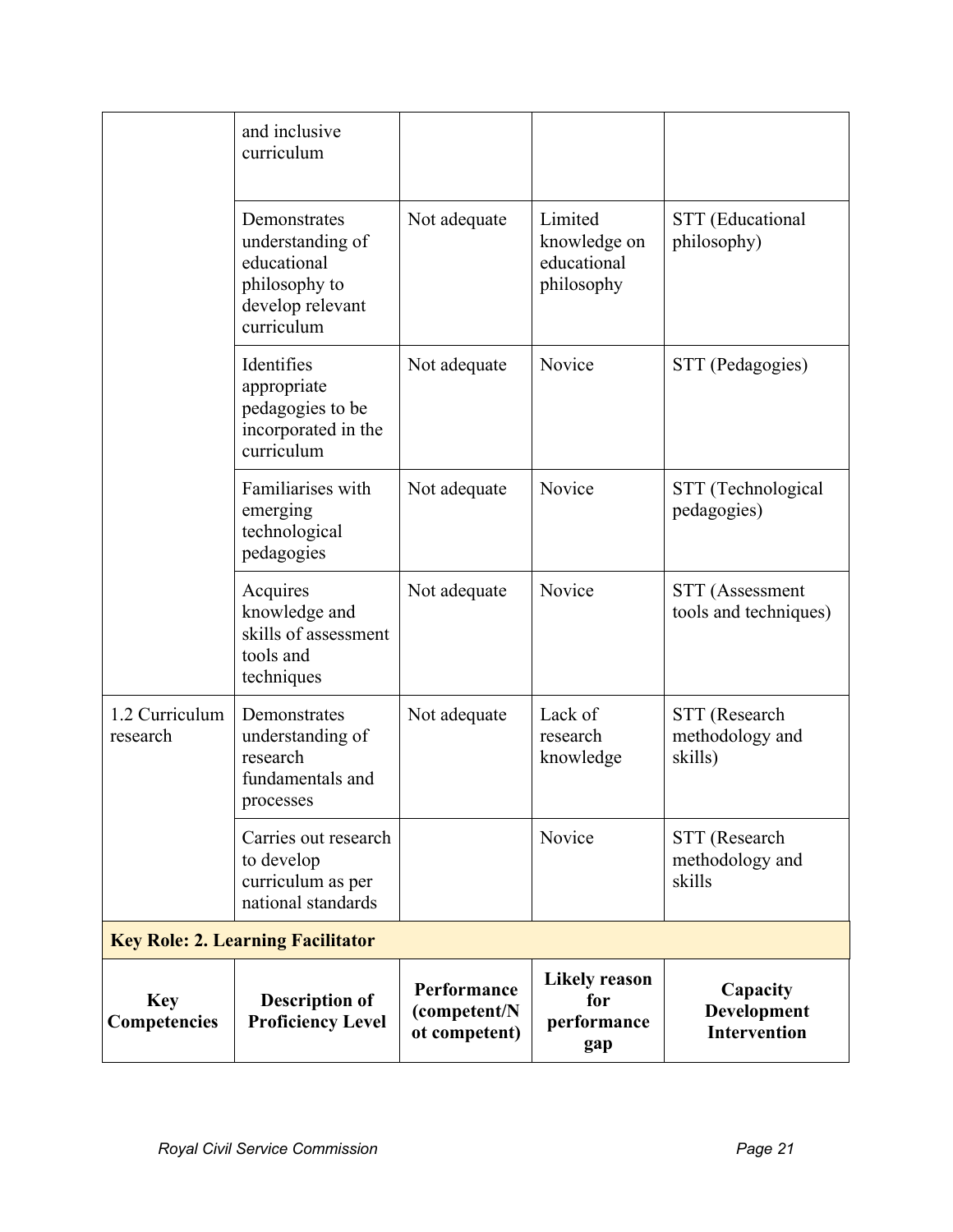| 2.1<br>Communicatio<br>n             | Recognises the<br>importance of<br>visual<br>communication<br>skills to develop<br>training modules<br>and curriculum          | Not adequate | Limited<br>knowledge of<br>visual<br>communication                        | <b>STT</b> (Visual<br>communication)             |
|--------------------------------------|--------------------------------------------------------------------------------------------------------------------------------|--------------|---------------------------------------------------------------------------|--------------------------------------------------|
|                                      | Applies visual<br>communication<br>skills to develop<br>training modules<br>and curriculum                                     | Not adequate | Limited<br>skills<br>visual<br>in<br>communication                        | STT (Fundamentals of<br>visual<br>communication) |
|                                      | Speaks clearly to<br>orient stakeholders<br>on curriculum<br>related matters                                                   | Not adequate | Limited verbal<br>communication<br>skills                                 | STT (Fundamentals of<br>verbal<br>communication) |
| 2.2 Teamwork<br>and<br>collaboration | Involves<br>professionals<br>within the<br>organisation to<br>implement<br>curriculum                                          | Not adequate | Lack of<br>experience                                                     | STT (Networking<br>within organisation)          |
|                                      | Involves the<br>professionals<br>within the<br>organization to<br>address the<br>challenges in<br>curriculum<br>implementation | Not adequate | Lack of<br>knowledge and<br>experience in<br>dealing with<br>stakeholders | STT (Networking<br>with the stakeholders)        |
|                                      | Explores the<br>importance of team<br>spirit and<br>collaborative<br>mindset to achieve<br>organisational goals                | Not adequate | Limited<br>knowledge and<br>skills                                        | STT (Team building)                              |
|                                      | Identifies sources<br>of conflicts but<br>requires<br>supervisory<br>intervention                                              | Not adequate | Limited skills<br>and experience                                          | STT (Strategies to<br>identify conflicts)        |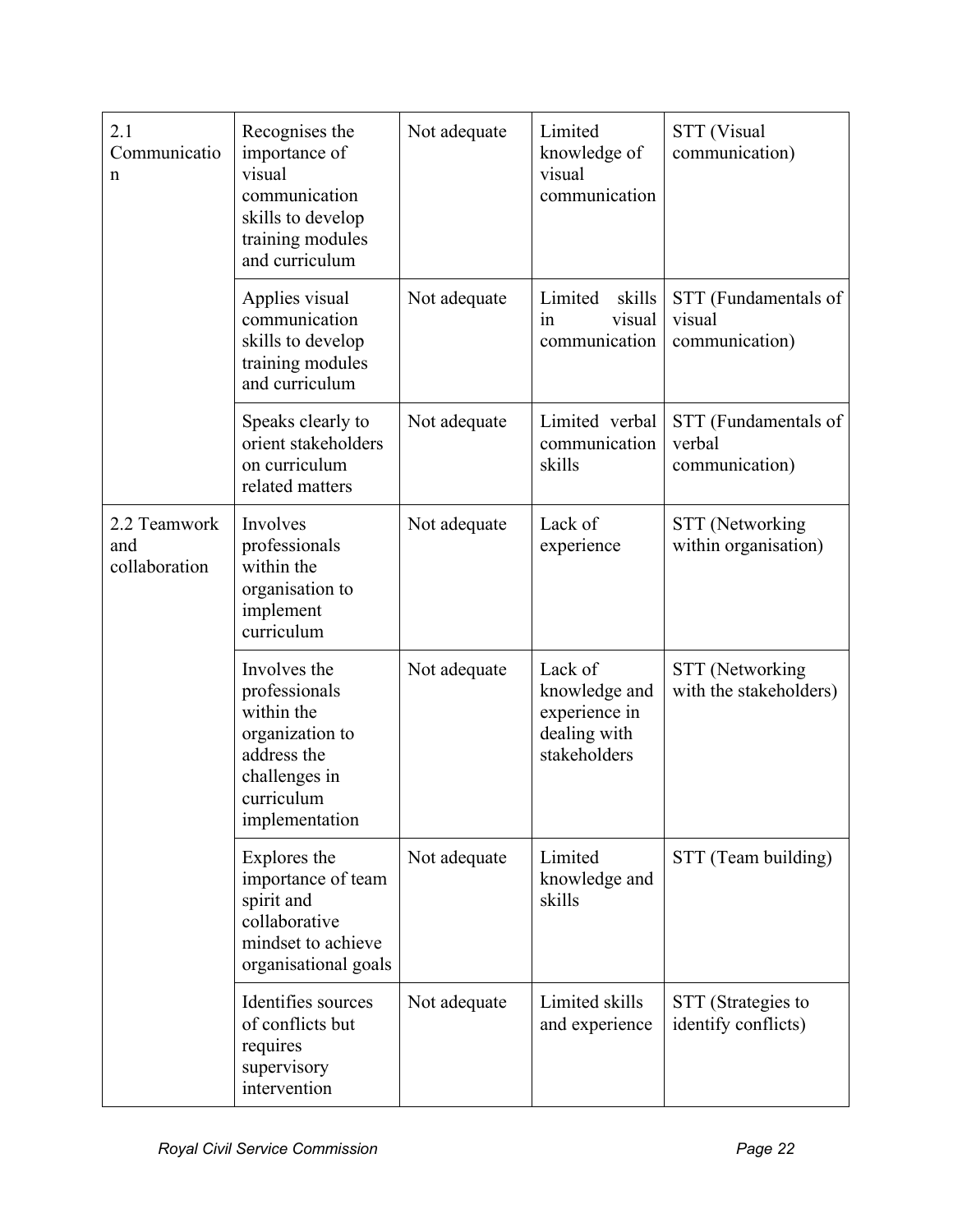| <b>Key Role: 3. Instructional Leader</b> |                                                                                                                  |                                              |                                                                                    |                                                |  |
|------------------------------------------|------------------------------------------------------------------------------------------------------------------|----------------------------------------------|------------------------------------------------------------------------------------|------------------------------------------------|--|
| <b>Key</b><br>Competencies               | <b>Description of</b><br><b>Proficiency Level</b>                                                                | Performance<br>(competent/N<br>ot competent) | <b>Likely reason</b><br>for<br>performance<br>gap                                  | Capacity<br>Development<br><b>Intervention</b> |  |
| 3.1 Planning<br>and organising           | Identifies attributes<br>of a good plan<br><b>(SMART</b><br>principles)                                          | Not adequate                                 | Limited skills<br>and knowledge<br>in developing<br>curricular plans               | STT (Planning)                                 |  |
|                                          | Organises planned<br>programmes under<br>supervision                                                             | Not adequate                                 | Limited skills<br>and experience<br>in organising<br>programmes                    | STT (Organisational<br>skills)                 |  |
| 3.2 Mentoring<br><b>SEL</b>              | Identifies the areas<br>for monitoring and<br>support services                                                   | Not adequate                                 | Limited<br>knowledge                                                               | STT (Monitoring and<br>support services)       |  |
|                                          | Identifies the<br>professional needs<br>of the teachers                                                          | Not adequate                                 | Limited<br>knowledge and<br>experience on<br>mentoring and<br>coaching             | STT (Mentorship and<br>coaching)               |  |
|                                          | Facilitates building<br>professional<br>learning<br>community within<br>the school                               | Not adequate                                 | Limited<br>knowledge and<br>experience on<br>professional<br>learning<br>community | STT (Professional<br>Learning Community)       |  |
|                                          | Develops self-<br>awareness, self-<br>management and<br>decision making<br>skills to achieve<br>collective goals | Not adequate                                 | Limited<br>knowledge and<br>experience on<br><b>SEL</b>                            | STT (SEL)                                      |  |
|                                          | Explores principles<br>and components of<br>resilience in<br>various situations<br>to ensure                     | Not adequate                                 | Limited<br>knowledge on<br>importance of<br>being resilient                        | STT (Characteristics<br>of resilience)         |  |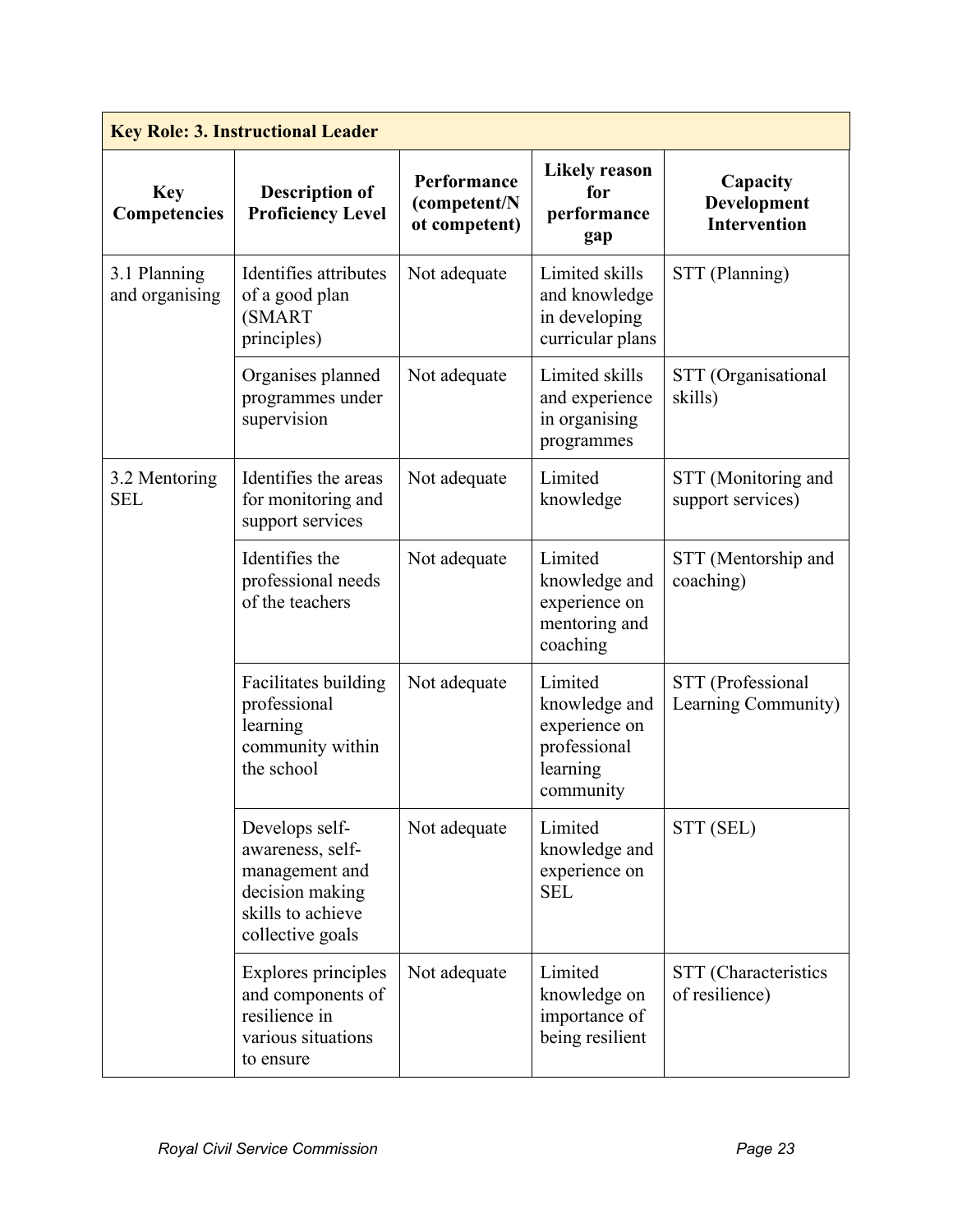| uninterrupted<br>education                                                |              |                       |                                       |
|---------------------------------------------------------------------------|--------------|-----------------------|---------------------------------------|
| Explores avenues<br>to exhibit loyalty<br>and dedication to<br>TSA WA SUM | Not adequate | Limited<br>experience | STT (Loyalty and<br>dedication)       |
| Understands the<br>importance of<br>professional code<br>of conduct       | Not adequate | Novice                | STT (Professional<br>code of conduct) |

# **2.7.2 Training Needs Assessment at Intermediate Level**

| <b>Key Role: 1. Curriculum Designer</b> |                                                                                                        |                                                  |                                                   |                                                |  |
|-----------------------------------------|--------------------------------------------------------------------------------------------------------|--------------------------------------------------|---------------------------------------------------|------------------------------------------------|--|
| Competen<br>cy Areas                    | <b>Description of</b><br><b>Proficiency Level</b>                                                      | <b>Performance</b><br>(Adequate/Not<br>adequate) | <b>Likely reason</b><br>for<br>performance<br>gap | Capacity<br>Development<br><b>Intervention</b> |  |
| 1.1<br>Domain<br>knowledge              | Applies domain<br>knowledge to<br>ensure quality<br>curriculum                                         | Not adequate                                     | Inadequate<br>domain<br>knowledge                 | STT (Refresher<br>course)                      |  |
|                                         | Applies emerging<br>trends and<br>technologies in the<br>domain to ensure<br>currency in<br>curriculum | Not adequate                                     | Limited<br>exposure                               | STT (Emerging trends<br>and technologies)      |  |
|                                         | Integrates values<br>and culture in the<br>domain areas                                                | Not Adequate                                     | Limited<br>exposure                               | STT (Values and<br>culture)                    |  |
|                                         | Designs TLM by<br>selecting<br>appropriate<br>learning materials                                       | Not adequate                                     | Limited<br>experience                             | <b>STT (TLM</b><br>development)                |  |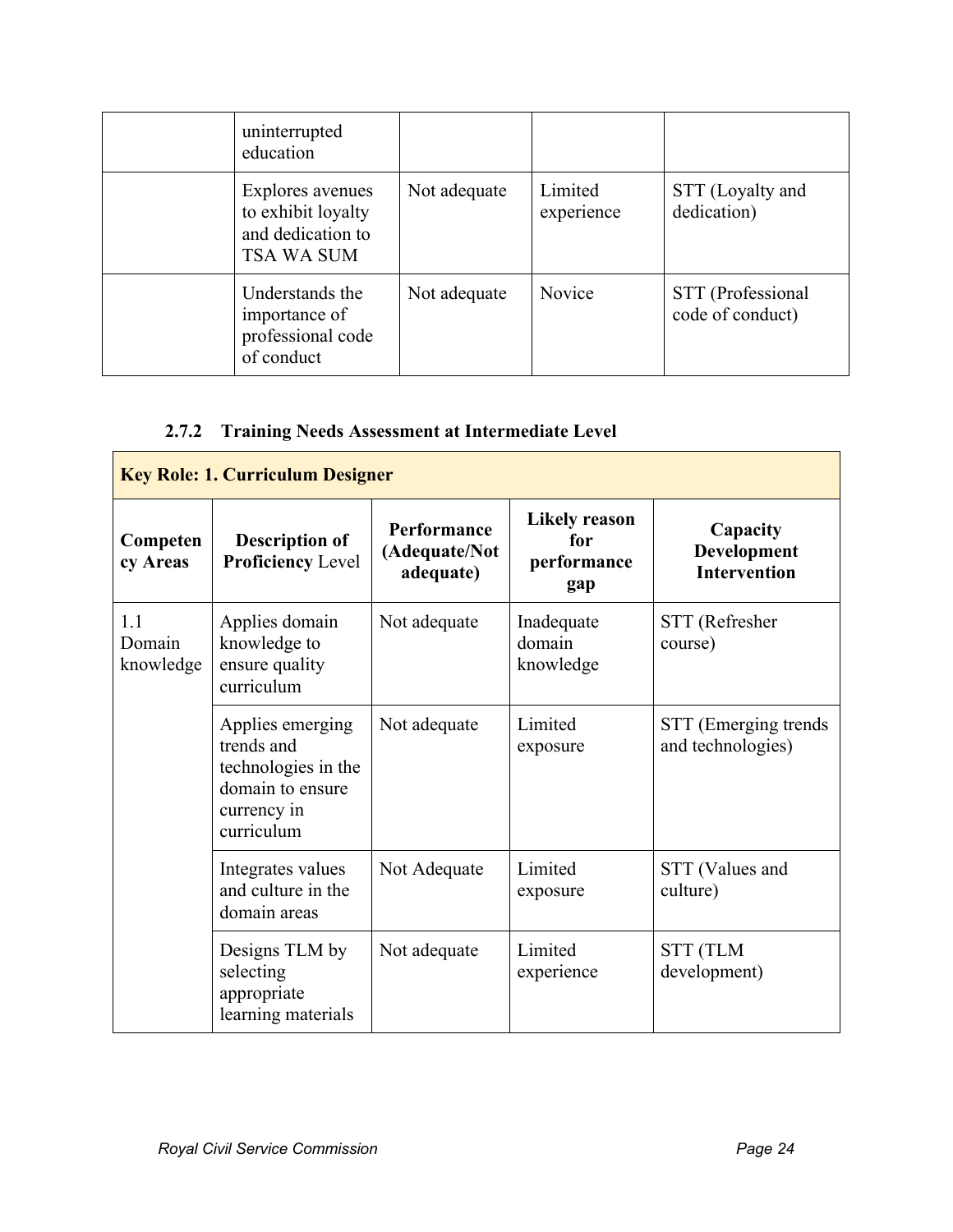|                                | Applies<br>curriculum<br>theories and<br>principles to<br>develop holistic<br>and inclusive<br>curriculum | Not adequate                                 | Limited<br>experience                                   | STT (Theories and<br>models of curriculum)                 |
|--------------------------------|-----------------------------------------------------------------------------------------------------------|----------------------------------------------|---------------------------------------------------------|------------------------------------------------------------|
|                                | Applies relevant<br>educational<br>philosophy to<br>develop relevant<br>curriculum                        | Not adequate                                 | Limited<br>exposure on<br>application of<br>educational | STT (Application of<br>educational<br>philosophy)          |
|                                | Incorporates<br>appropriate<br>pedagogies for<br>quality curriculum                                       | Not adequate                                 | Limited<br>Analysis skills                              | STT (Pedagogies)                                           |
|                                | Integrates<br>emerging<br>technological<br>pedagogies                                                     | Not adequate                                 | Limited<br>experience                                   | STT (Technological<br>pedagogies)                          |
|                                | Integrates<br>appropriate<br>assessment tools<br>and techniques                                           | Not adequate                                 | Limited<br>experience                                   | STT (integration on<br>assessment tools and<br>techniques) |
| 1.2<br>Curriculu<br>m research | Applies<br>understanding of<br>research<br>fundamentals to<br>assist researchers                          | Not adequate                                 | Limited research<br>knowledge and<br>skills             | STT (Research<br>methodology and<br>skills)                |
|                                | Carries out<br>research to align<br>curriculum to<br>international<br>standards                           | Not adequate                                 | Limited<br>experience                                   | STT (Research<br>methodology and<br>skills)                |
|                                | <b>Key Role: 2. Learning Facilitator</b>                                                                  |                                              |                                                         |                                                            |
| <b>Key</b><br>Competen<br>cies | of<br><b>Description</b><br><b>Proficiency Level</b>                                                      | Performance<br>(competent/No<br>t competent) | <b>Likely</b><br>reason<br>for<br>performance<br>gap    | Capacity<br>Development<br><b>Intervention</b>             |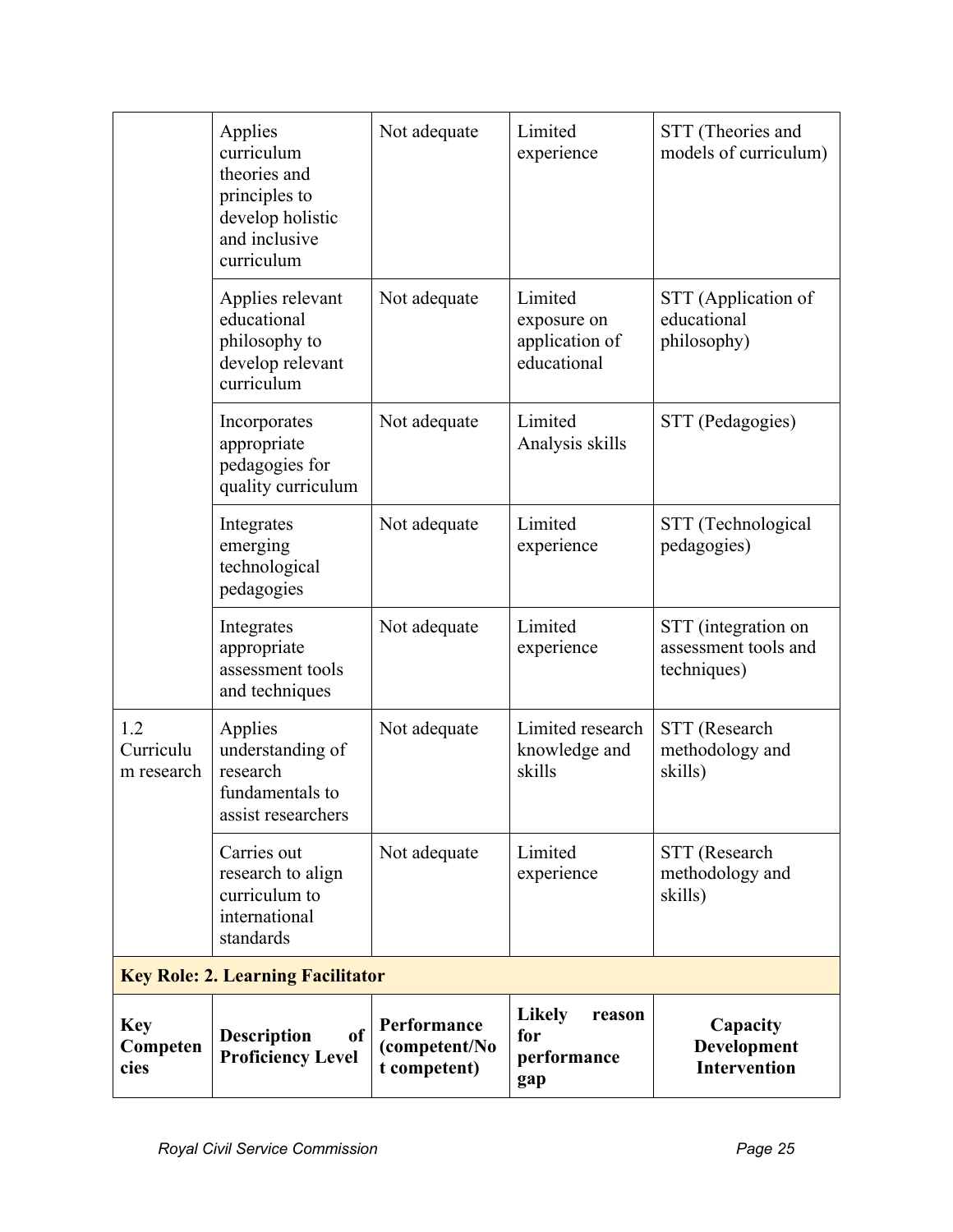| 2.1<br>Communic<br>ation                    | Identifies various<br>visual<br>communication<br>skills to develop<br>training modules<br>and curriculum      | Not adequate | Limited<br>knowledge on<br>application of<br>the skills                         | STT (Visual<br>communication)                            |
|---------------------------------------------|---------------------------------------------------------------------------------------------------------------|--------------|---------------------------------------------------------------------------------|----------------------------------------------------------|
|                                             | Applies texts and<br>graphics to<br>develop training<br>modules and<br>curriculum                             | Not adequate | Limited skills on<br>application of<br>visual<br>communication                  | STT(Application of<br>visual<br>communication)           |
|                                             | Speaks clearly and<br>concisely by<br>identifying key<br>points related to<br>the subject matter              | Not adequate | Limited verbal<br>communication<br>skills                                       | STT (Effective verbal<br>communication skills            |
| 2.2<br>Teamwork<br>and<br>collaborati<br>on | Involves local<br>community to<br>implement<br>curriculum                                                     | Not adequate | Limited<br>networking<br>strategies and<br>skills                               | STT (Networking with<br>the community                    |
|                                             | Involves teachers<br>to address the<br>challenges in<br>curriculum<br>implementation                          | Not adequate | Limited<br>experience to<br>involve teachers<br>in curriculum<br>implementation | STT (Networking with<br>the stakeholders)                |
|                                             | Identifies the skills<br>of team spirit and<br>collaborative<br>mindset to achieve<br>organisational<br>goals | Not adequate | Limited<br>knowledge and<br>skills                                              | STT (Team building)                                      |
|                                             | Identifies sources<br>of conflicts and<br>takes steps to<br>resolve                                           | Not adequate | Limited skills<br>and experience                                                | STT (Strategies to<br>identify conflicts and<br>resolve) |
|                                             | <b>Key Role: 3. Instructional Leader</b>                                                                      |              |                                                                                 |                                                          |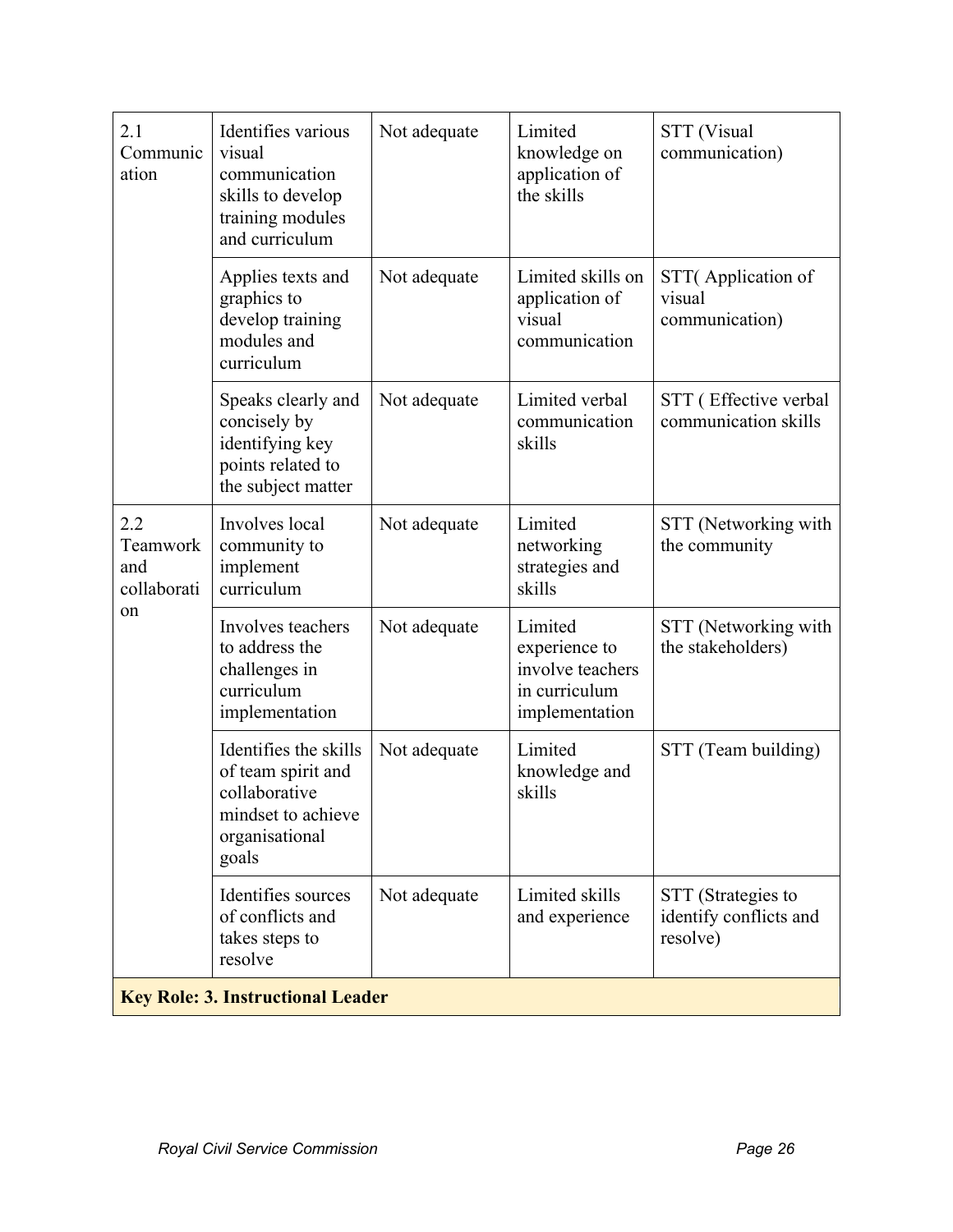| <b>Key</b><br>Competen<br>cies       | <sub>of</sub><br><b>Description</b><br><b>Proficiency Level</b>                                                                                                                   | Performance<br>(competent/No<br>t competent) | <b>Likely</b><br>reason<br>for<br>performance<br>gap                          | Capacity<br>Development<br><b>Intervention</b>             |
|--------------------------------------|-----------------------------------------------------------------------------------------------------------------------------------------------------------------------------------|----------------------------------------------|-------------------------------------------------------------------------------|------------------------------------------------------------|
| 3.1<br>Planning<br>and<br>organising | Plans activities<br>clearly sing<br><b>SMART</b> principles                                                                                                                       | Not adequate                                 | Limited skills<br>and knowledge<br>to apply<br>curricular plans               | STT (Planning and<br>implementation)                       |
|                                      | Orgainses planned<br>programmes<br>independently                                                                                                                                  | Not adequate                                 | Inadequate<br>experience to<br>organise<br>programmes                         | STT (Organisational<br>skills)                             |
| 3.2<br>Mentoring<br><b>SEL</b>       | Provides<br>monitoring and<br>support services<br>using the<br>principles of<br>monitoring                                                                                        | Not adequate                                 | Limited<br>experience                                                         | STT (Application of<br>monitoring and<br>support services) |
|                                      | Provides<br>mentoring and<br>coaching services                                                                                                                                    | Not adequate                                 | Limited<br>experience on<br>mentoring and<br>coaching                         | STT (Mentorship and<br>coaching                            |
|                                      | Facilitates building<br>professional<br>learning<br>community at<br>Dzongkhag level                                                                                               | Not adequate                                 | Limited<br>experience on<br>building<br>professional<br>learning<br>community | STT (Professional<br>Learning Community)                   |
|                                      | Uses self<br>awareness, self<br>management,<br>interpersonal and<br>decision making<br>skills to establish<br>and maintain<br>positive<br>relationship within<br>the organisation | Not adequate                                 | Limited<br>experience on<br>SEL application                                   | STT (SEL<br>Application)                                   |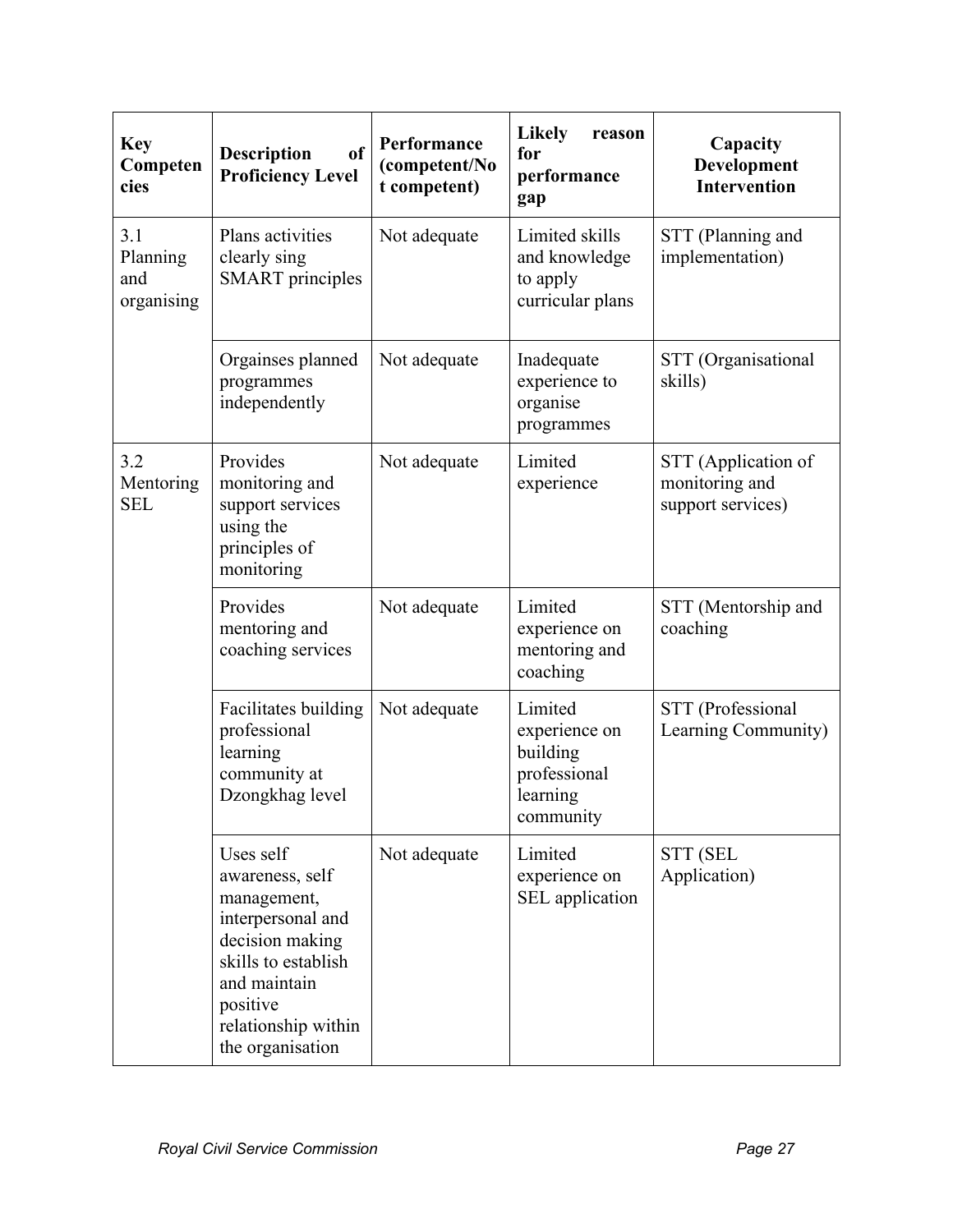| Exhibits resilience<br>under different<br>situations to ensure<br>uninterrupted<br>education            | Not adequate | Limited<br>experience on<br>practice of<br>resilience under<br>different<br>situations | STT (Resilience<br>skills)           |
|---------------------------------------------------------------------------------------------------------|--------------|----------------------------------------------------------------------------------------|--------------------------------------|
| Exhibits loyalty<br>and dedication to<br>TSA WA SUM in<br>discharge of roles<br>and<br>responsibilities | Not adequate | Limited<br>experience                                                                  | STT (Loyalty and<br>dedication)      |
| Exhibits<br>professional code<br>of conduct                                                             | Not adequate | Limited<br>experience                                                                  | STT (Professional<br>code of conduct |

# **2.7.3 Training Needs Assessment at Experienced Level**

| <b>Key Role: 1. Curriculum Designer</b> |                                                                                                               |                                                                                                                               |                                                   |                                                |  |
|-----------------------------------------|---------------------------------------------------------------------------------------------------------------|-------------------------------------------------------------------------------------------------------------------------------|---------------------------------------------------|------------------------------------------------|--|
| Competency<br><b>Areas</b>              | <b>Description of</b><br>Proficiency<br>Level                                                                 | <b>Performance</b><br>(Adequate/N<br>ot adequate)                                                                             | <b>Likely reason</b><br>for<br>performance<br>gap | Capacity<br>Development<br><b>Intervention</b> |  |
| 1.1 Domain<br>knowledge                 | Incorporates<br>emerging<br>domain<br>knowledge                                                               | Not adequate                                                                                                                  | Lack of in-<br>depth domain<br>knowledge          | STT (Refresher<br>course, mentorship)          |  |
|                                         | Disseminates the<br>application of<br>emerging trends<br>and technologies<br>in the domain to<br>stakeholders | <b>Disseminates</b><br>the<br>application of<br>emerging<br>trends and<br>technologies<br>in the domain<br>to<br>stakeholders | Limited<br>exposure                               | STT (Emerging trends<br>and technologies)      |  |
|                                         | Advocates on<br>values and<br>culture                                                                         | Not Adequate                                                                                                                  | Lack of<br>experience                             | STT (Values and<br>culture)                    |  |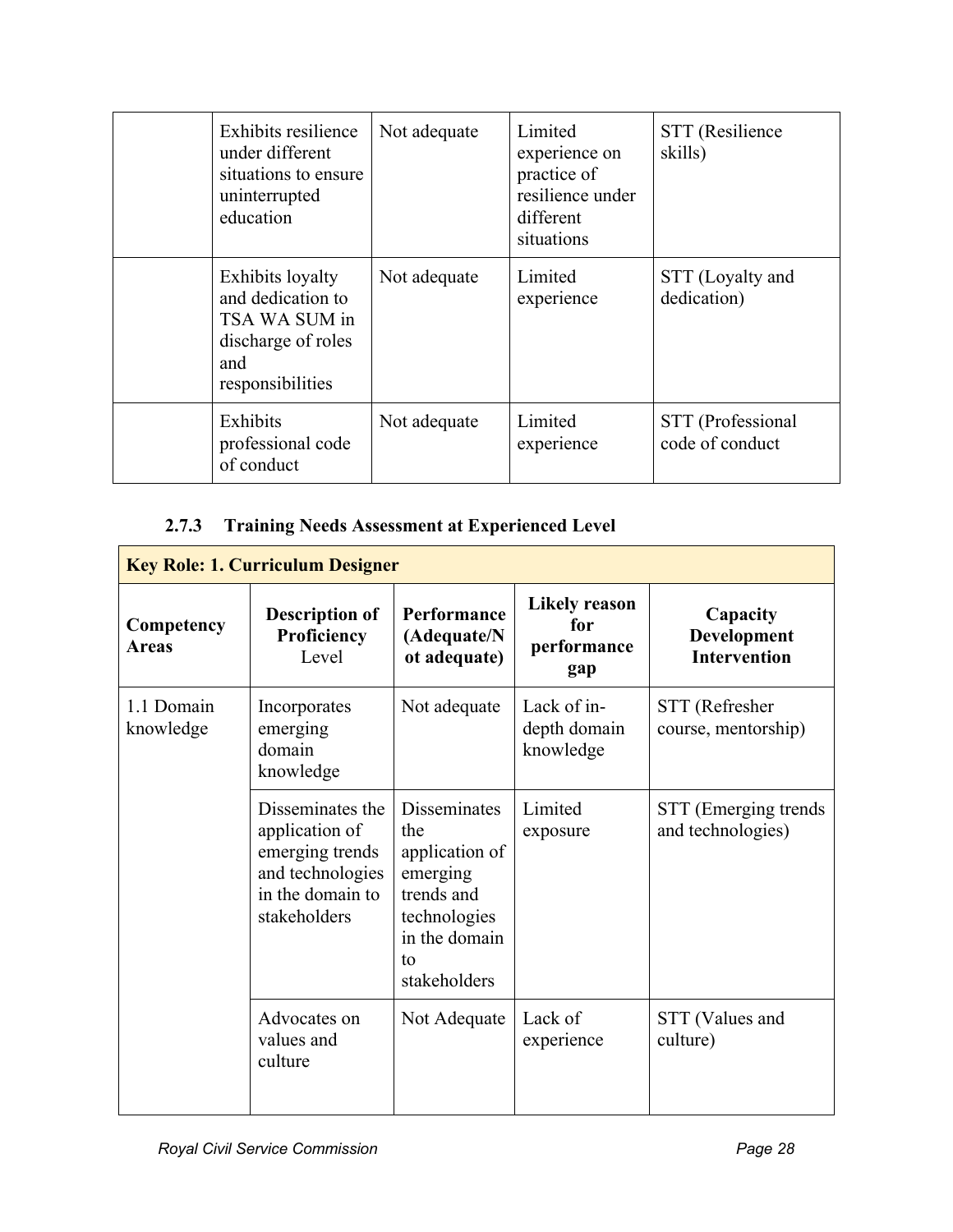|  | integrated in the<br>domain areas                                                                          |              |                                                                       |                                                            |
|--|------------------------------------------------------------------------------------------------------------|--------------|-----------------------------------------------------------------------|------------------------------------------------------------|
|  | Designs variety<br>of TLM by<br>selecting<br>appropriate<br>learning<br>materials                          | Not adequate | Limited<br>exposure                                                   | <b>STT (TLM</b><br>development)                            |
|  | Analyses<br>curriculum<br>theories and<br>principles to<br>develop holistic<br>and inclusive<br>curriculum | Not adequate | Limited<br>exposure                                                   | STT (Theories and<br>models of<br>curriculum)              |
|  | Analyses<br>relevant<br>educational<br>philosophy to<br>develop relevant<br>curriculum                     | Not adequate | Limited<br>exposure on<br>application of<br>educational<br>philosophy | STT (Analytical<br>skills)                                 |
|  | Analyses the<br>relevant<br>pedagogies to be<br>incorporated in<br>the curriculum                          |              | Limited<br>experience                                                 | STT (Pedagogies                                            |
|  | Propagates<br>integration of<br>emerging<br>technological<br>pedagogies                                    | Not adequate | Limited<br>experience                                                 | STT (Technological<br>pedagogies)                          |
|  | Propagates<br>integration of<br>appropriate<br>assessment tools<br>and techniques                          | Not adequate | Limited<br>experience                                                 | STT (Propagation of<br>assessment tools and<br>techniques) |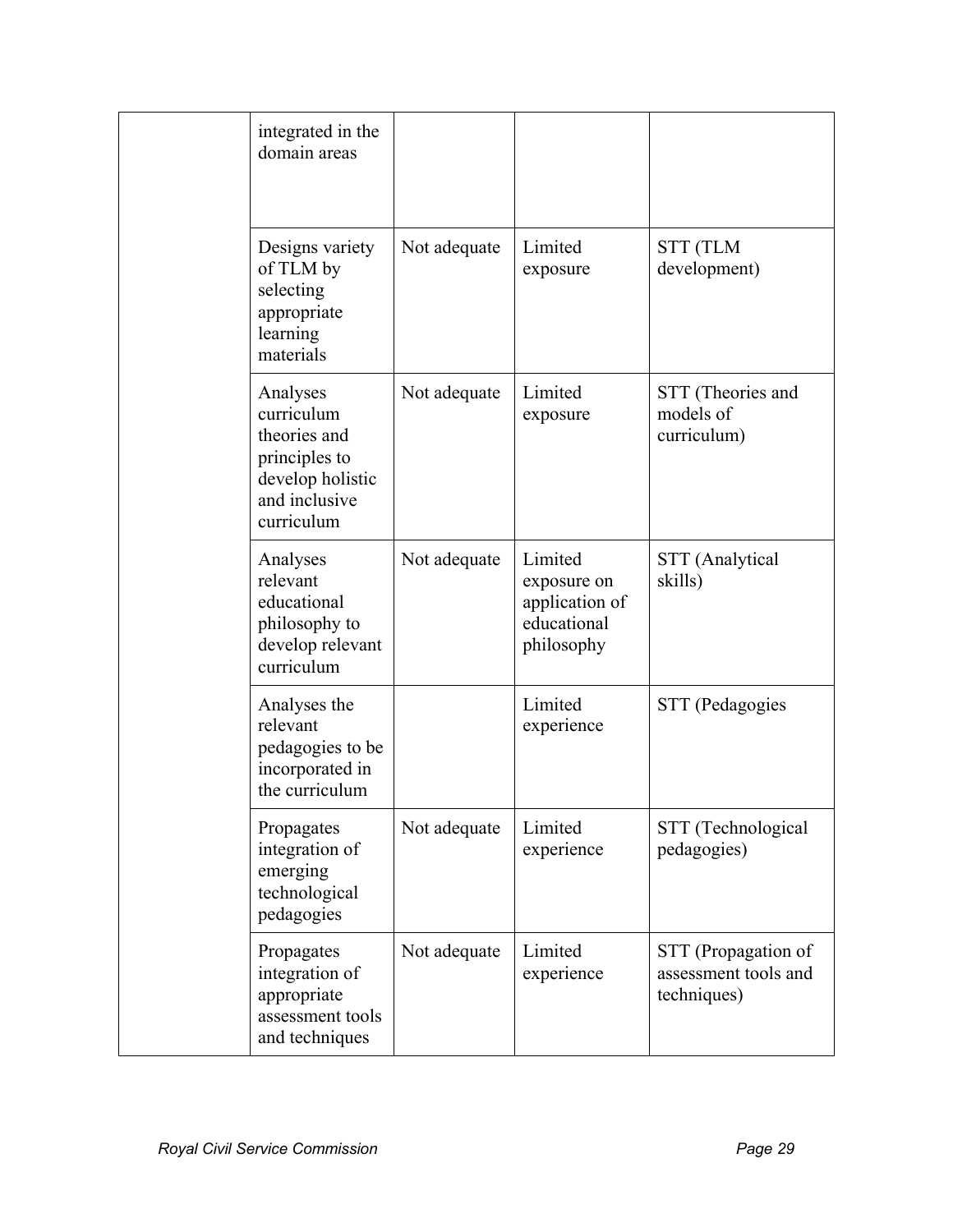| 1.2 Curriculum<br>research           | Co-author's<br>research                                                                                             | Not adequate                                           | Limited<br>research<br>experience and<br>skills   | STT (Research skills<br>and research work)                            |
|--------------------------------------|---------------------------------------------------------------------------------------------------------------------|--------------------------------------------------------|---------------------------------------------------|-----------------------------------------------------------------------|
|                                      | Develops<br>curriculum<br>aligned to<br>national and<br>international<br>standards                                  |                                                        | Limited<br>experience                             | STT (Curriculum<br>Development)                                       |
|                                      | <b>Key Role: 2. Learning Facilitator</b>                                                                            |                                                        |                                                   |                                                                       |
| <b>Key</b><br>Competencies           | <b>Description of</b><br>Proficiency<br>Level                                                                       | Performance<br>(competent/<br><b>Not</b><br>competent) | <b>Likely reason</b><br>for<br>performance<br>gap | Capacity<br>Development<br><b>Intervention</b>                        |
| 2.1<br>Communicatio<br>n             | Analyses the<br>importance of<br>visual<br>communication<br>skills to develop<br>training modules<br>and curriculum | Not adequate                                           | Limited<br>exposure                               | STT (Visual<br>communication)                                         |
|                                      | Applies texts,<br>graphics and<br>videos to<br>develop training<br>modules and<br>curriculum                        | Not adequate                                           | Limited<br>knowledge and<br>experience            | STT(Application of<br>visual<br>communication)                        |
|                                      | Speaks clearly,<br>concisely and<br>emphatically to<br>orient<br>stakeholders on<br>curriculum<br>related matters   | Not adequate                                           | Limited<br>exposure                               | STT (Effective verbal<br>communication<br>skills/Refresher<br>course) |
| 2.2 Teamwork<br>and<br>collaboration | Involves<br>regional<br>communities to<br>implement<br>curriculum                                                   | Not adequate                                           | Limited<br>networking<br>strategies and<br>skills | STT (Networking<br>with stakeholders<br>within the region)            |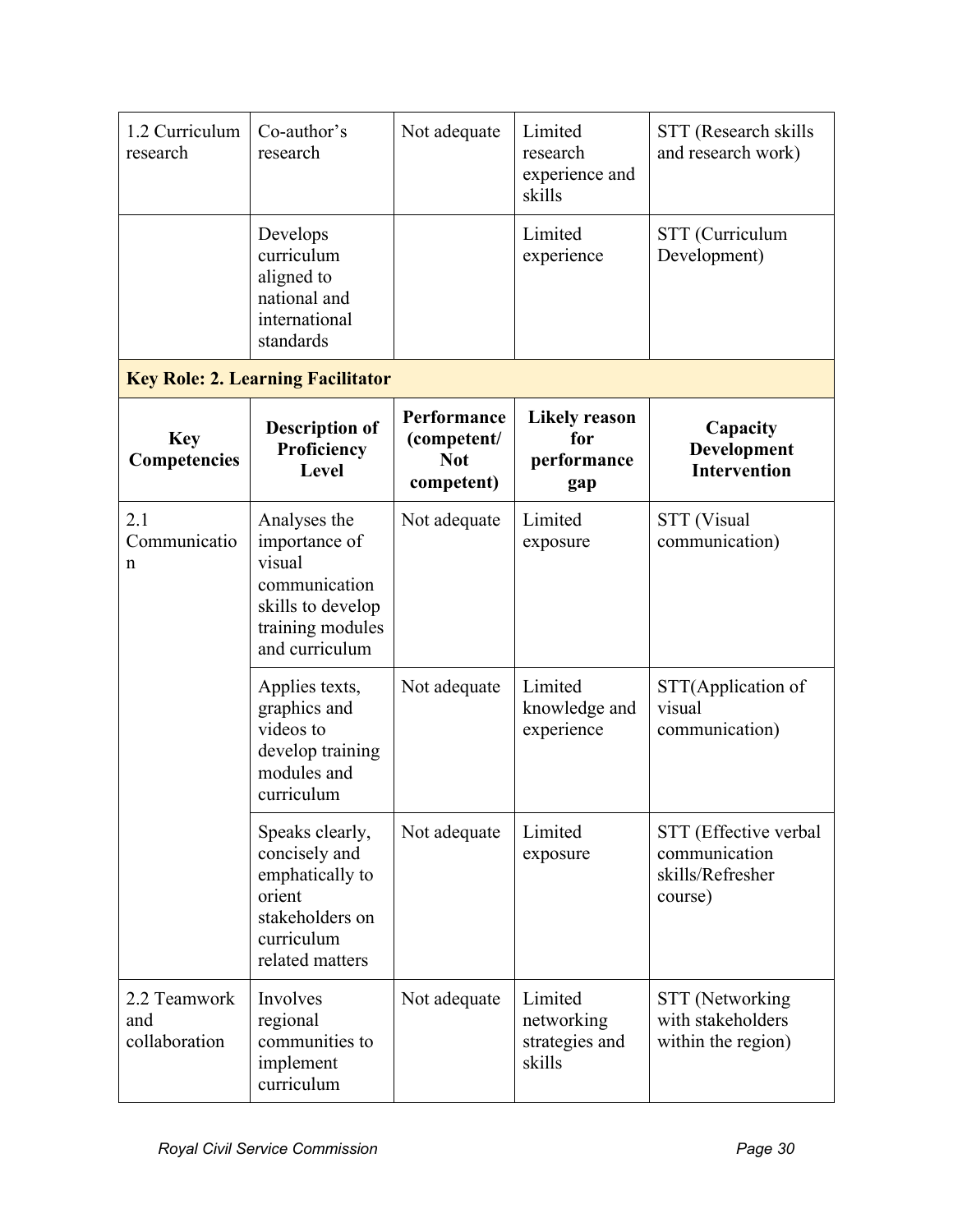|                                | Involves<br>teachers and<br>parents to<br>address the<br>challenges in<br>curriculum<br>implementation           | Not adequate                                           | Limited<br>experience to<br>involve<br>teachers and<br>parents in<br>curriculum<br>implementation | STT (Networking<br>with the stakeholders)                            |
|--------------------------------|------------------------------------------------------------------------------------------------------------------|--------------------------------------------------------|---------------------------------------------------------------------------------------------------|----------------------------------------------------------------------|
|                                | Applies the<br>skills of team<br>spirit and<br>collaborative<br>mindset to<br>achieve<br>organisational<br>goals | Not adequate                                           | Limited<br>experience                                                                             | STT (Team building)                                                  |
|                                | Anticipates<br>sources of<br>conflicts and<br>takes preemptive<br>measures to<br>resolve                         | Not adequate                                           | Limited skills<br>and experience                                                                  | STT (Strategies to<br>identify, anticipate<br>and resolve conflicts) |
|                                |                                                                                                                  |                                                        |                                                                                                   |                                                                      |
|                                | <b>Key Role: 3. Instructional Leader</b>                                                                         |                                                        |                                                                                                   |                                                                      |
| <b>Key</b><br>Competencies     | <b>Description of</b><br>Proficiency<br>Level                                                                    | Performance<br>(competent/<br><b>Not</b><br>competent) | <b>Likely reason</b><br>for<br>performance<br>gap                                                 | Capacity<br>Development<br><b>Intervention</b>                       |
| 3.1 Planning<br>and organising | Incorporates<br>changes in the<br>plan based on<br>the emerging<br>needs and<br>priorities                       | Not adequate                                           | Limited skills<br>and knowledge<br>to analyse and<br>modify<br>curricular plans                   | STT (Planning and<br>implementation)                                 |
|                                | Adapts and<br>organises the<br>programme to<br>respond to the<br>changing needs                                  | Not adequate                                           | Limited<br>experience to<br>analyse the<br>organisational<br>skills                               | STT (Organisational<br>skills)                                       |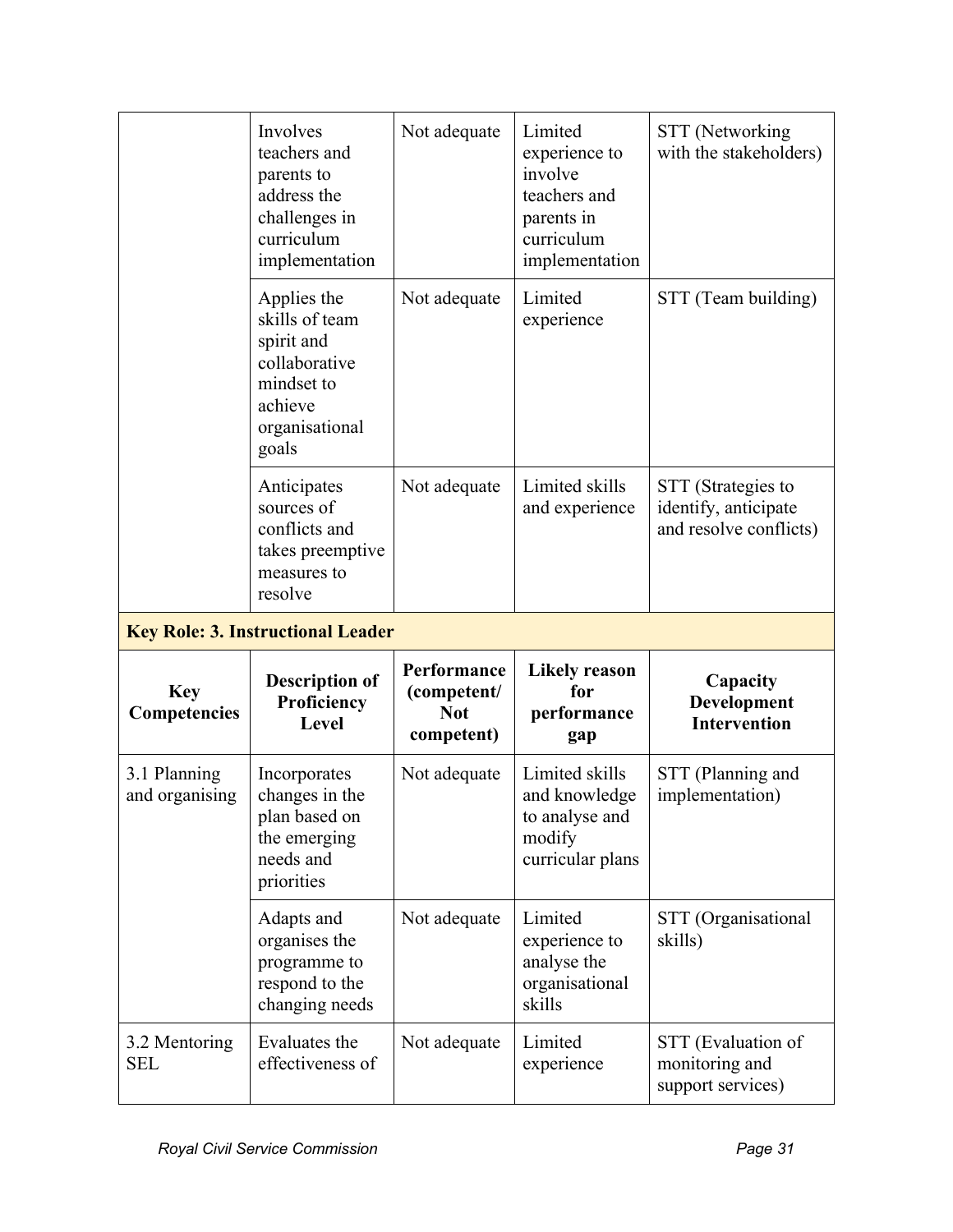| monitoring and<br>support services                                                                                                                                                                            |              |                                                                               |                                                             |
|---------------------------------------------------------------------------------------------------------------------------------------------------------------------------------------------------------------|--------------|-------------------------------------------------------------------------------|-------------------------------------------------------------|
| Assesses the<br>impact of<br>mentoring and<br>coaching<br>services                                                                                                                                            | Not adequate | Limited<br>experience on<br>mentoring and<br>coaching                         | STT (Mentorship and<br>coaching)                            |
| Facilitates<br>building<br>professional<br>learning<br>community at<br>regional level                                                                                                                         | Not adequate | Limited<br>experience on<br>building<br>professional<br>learning<br>community | STT (Professional<br>Learning Community)                    |
| Uses self-<br>awareness, self-<br>management,<br>interpersonal<br>and decision<br>making skills to<br>establish and<br>maintain<br>positive<br>relationship<br>while dealing<br>with relevant<br>stakeholders | Not adequate | Limited<br>experience on<br><b>SEL</b><br>application                         | <b>STT (SEL</b><br>Application)                             |
| Advocates<br>resilience under<br>different<br>situations to<br>ensure<br>uninterrupted<br>education                                                                                                           | Not adequate | Limited skills<br>on advocating<br>resilience                                 | STT (Advocacy<br>skills)                                    |
| Advocates on<br>the importance<br>of loyalty and<br>dedication to<br>TSA WA SUM                                                                                                                               | Not adequate | Limited skills<br>on advocacy                                                 | STT (Loyalty and<br>dedication                              |
| Advocates on<br>professional<br>code of conduct                                                                                                                                                               | Not adequate | Limited skills<br>on advocacy                                                 | STT (Advocacy skills<br>on professional code<br>of conduct) |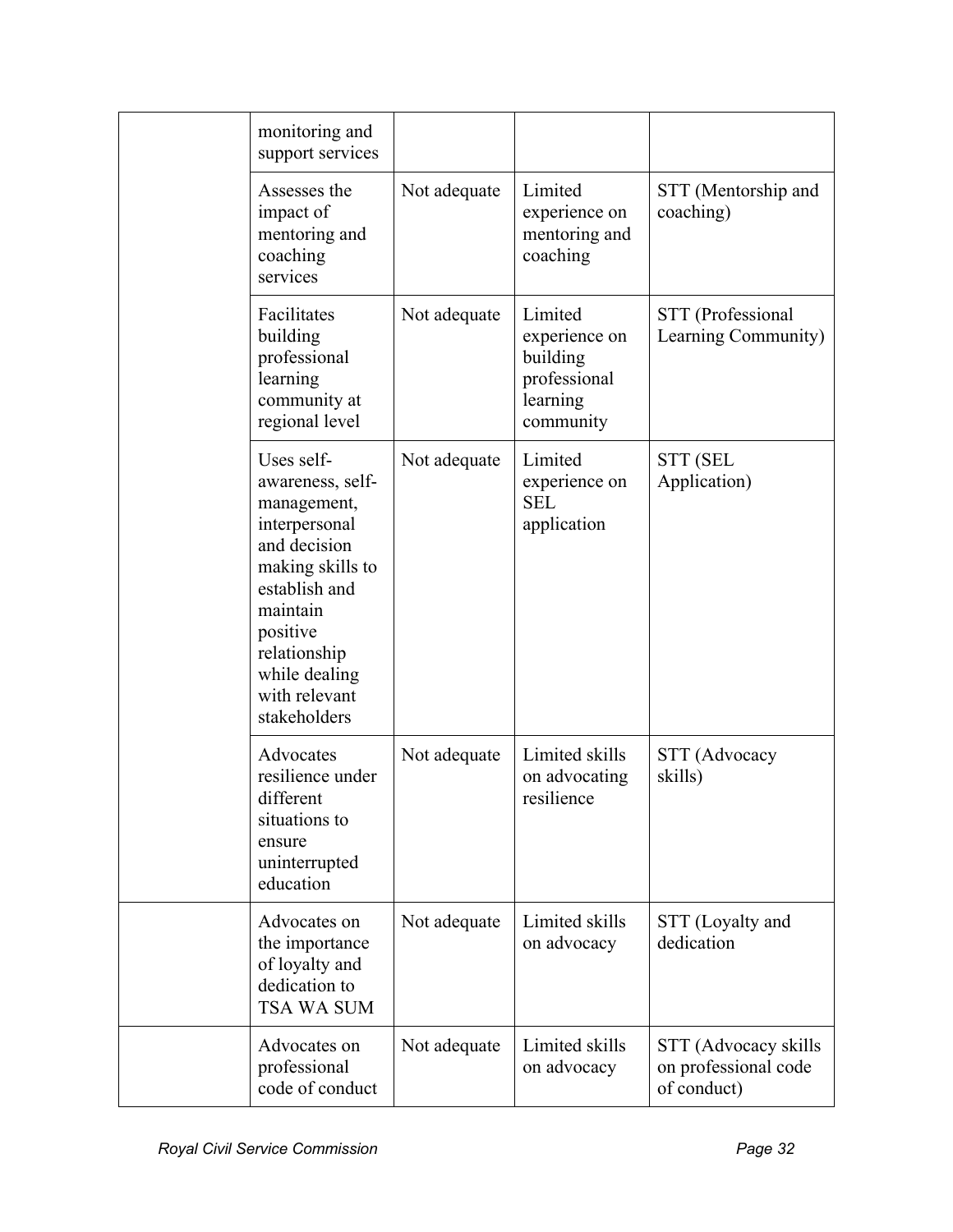# **2.7.4 Training Needs Assessment at Advanced Level**

| <b>Key Role: 1. Curriculum Designer</b> |                                                                                                                          |                                           |                                                                                                  |                                                                      |  |
|-----------------------------------------|--------------------------------------------------------------------------------------------------------------------------|-------------------------------------------|--------------------------------------------------------------------------------------------------|----------------------------------------------------------------------|--|
| Competen<br>cy Areas                    | <b>Description of</b><br><b>Proficiency Level</b>                                                                        | Performance<br>(Adequate/Not<br>adequate) | <b>Likely reason</b><br>for<br>performance<br>gap                                                | Capacity<br>Development<br><b>Intervention</b>                       |  |
| 1.1 Domain<br>knowledge                 | Propagates<br>emerging domain<br>knowledge to<br>relevant<br>professional<br>community                                   | Not adequate                              | Limited<br>experience to<br>propagate<br>emerging<br>knowledge and<br>skills                     | STT (Integration of<br>emerging knowledge<br>and skills)             |  |
|                                         | Facilitates<br>implementation of<br>emerging trends<br>and technologies in<br>other domains                              | Not adequate                              | Lack of<br>experience to<br>lead others                                                          | STT (Emerging<br>trends and<br>technologies,<br>Mentorship)          |  |
|                                         | Mentors others to<br>incorporate values<br>and culture in the<br>domain areas                                            | Not Adequate                              | Limited<br>mentoring skills                                                                      | STT (Mentorship)                                                     |  |
|                                         | Leads other<br>professionals in<br>designing and<br>developing<br>appropriate TLM                                        | Not adequate                              | Lack of<br>leadership skills                                                                     | <b>STT (TLM</b><br>development,<br>mentorship)                       |  |
|                                         | Guides others to<br>apply curriculum<br>theories and<br>principles to<br>develop holistic and<br>inclusive<br>curriculum | Not adequate                              | Lack of<br>expertise to<br>guide<br>professionals on<br>curriculum<br>theories and<br>principles | STT (Emerging<br>trends in curriculum<br>theories and<br>principles) |  |
|                                         | Mentors others to<br>apply educational<br>philosophy to<br>develop relevant<br>curriculum                                | Not adequate                              | Limited<br>experience to<br>guide<br>professionals on<br>applying                                | STT (Guidance on<br>educational<br>philosophy,<br>mentorship)        |  |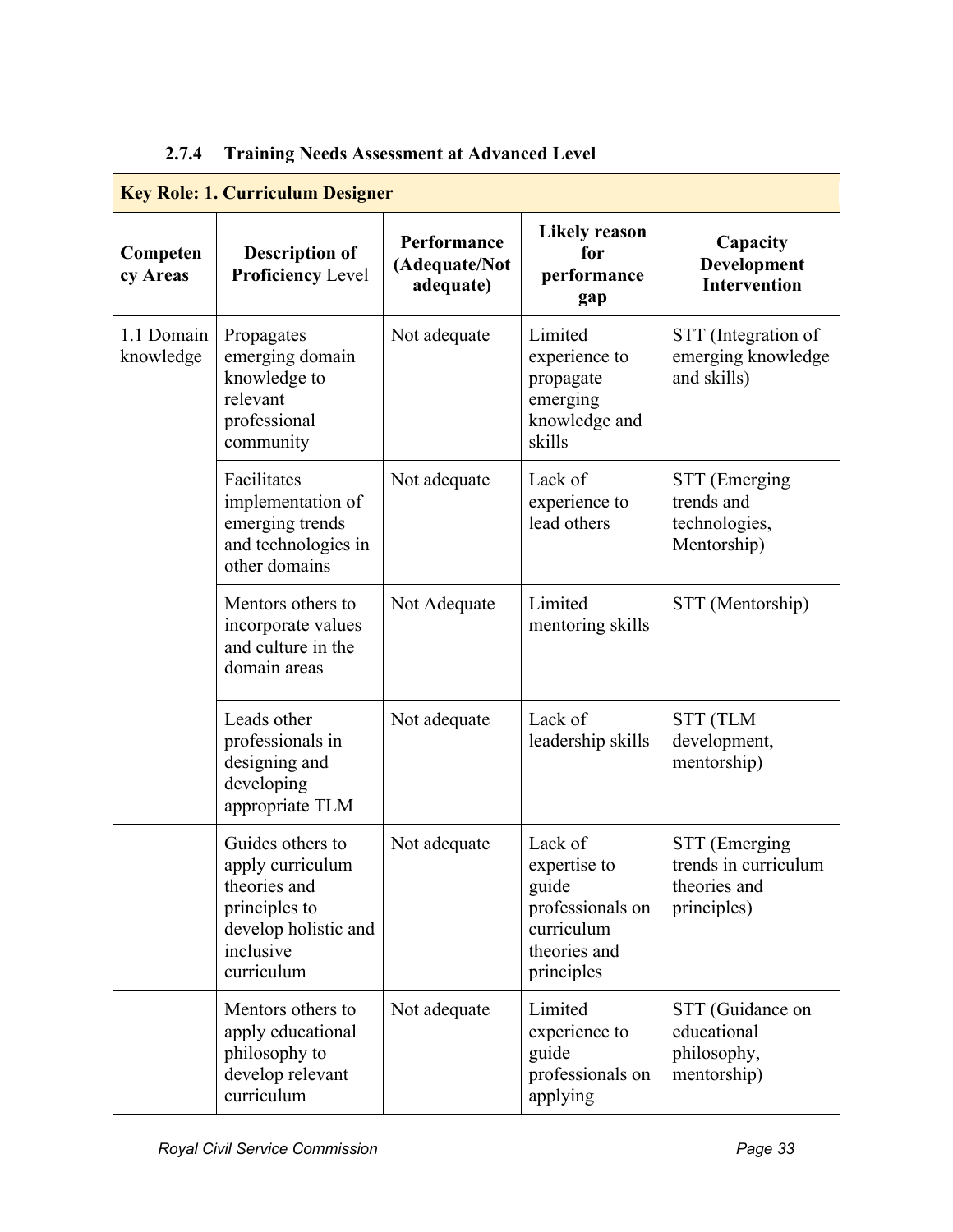|                                |                                                                                                  |                                              | educational<br>philosophy                                              |                                                           |
|--------------------------------|--------------------------------------------------------------------------------------------------|----------------------------------------------|------------------------------------------------------------------------|-----------------------------------------------------------|
|                                | Advocates the<br>application of<br>appropriate<br>pedagogies in<br>different contexts            | Not adequate                                 | Limited<br>experience                                                  | STT (Pedagogies)                                          |
|                                | Leads in integrating<br>emerging<br>technological<br>pedagogies                                  | Not adequate                                 | Limited<br>experience                                                  | STT (Technological<br>pedagogies)                         |
|                                | Mentos others in<br>integrating<br>appropriate<br>assessment tools<br>and techniques             | Not adequate                                 | Limited<br>experience                                                  | STT (Mentorship on<br>assessment tools and<br>techniques) |
| 1.2<br>Curriculum<br>research  | Carries out research<br>independently                                                            | Not adequate                                 | Limited<br>experience to<br>guide<br>professionals in<br>research work | STT (Research skills<br>and research work)                |
|                                | Mentors others to<br>develop curriculum<br>aligned to national<br>and international<br>standards | Not adequate                                 | Limited<br>experience                                                  | STT (Curriculum<br>Development/Mento<br>rship)            |
|                                | <b>Key Role: 2. Learning Facilitator</b>                                                         |                                              |                                                                        |                                                           |
| <b>Key</b><br>Competen<br>cies | <sub>of</sub><br><b>Description</b><br><b>Proficiency Level</b>                                  | Performance<br>(competent/No<br>t competent) | <b>Likely</b><br>reason<br>for<br>performance<br>gap                   | Capacity<br>Development<br><b>Intervention</b>            |
| 2.1<br>Communic<br>ation       | Mentors<br>professionals on<br>visual<br>communication<br>skills to develop                      | Not adequate                                 | Lack of<br>mentoring skills                                            | STT (Visual<br>communication,<br>Mentorship)              |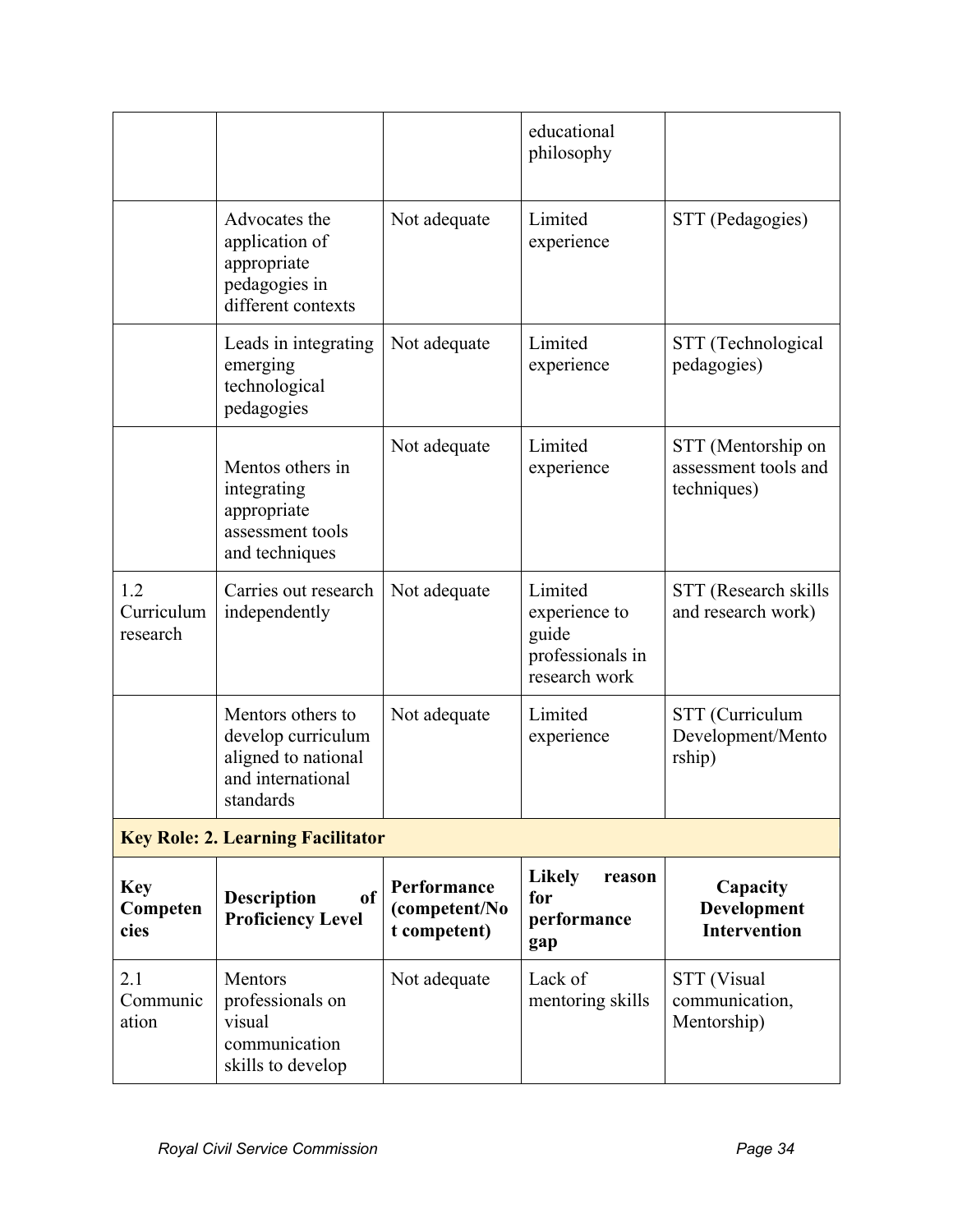| <b>Key</b><br>Competen<br>cies              | of<br><b>Description</b><br><b>Proficiency Level</b>                                                                      | Performance<br>(competent/No<br>t competent) | <b>Likely</b><br>reason<br>for<br>performance<br>gap                                                              | Capacity<br>Development<br><b>Intervention</b>                           |
|---------------------------------------------|---------------------------------------------------------------------------------------------------------------------------|----------------------------------------------|-------------------------------------------------------------------------------------------------------------------|--------------------------------------------------------------------------|
|                                             | <b>Key Role: 3. Instructional Leader</b>                                                                                  |                                              |                                                                                                                   |                                                                          |
|                                             | Helps others to<br>resolve conflicts                                                                                      | Not adequate                                 | Limited skills<br>and experience                                                                                  | STT (Strategies to<br>mentor others on<br>how to resolve<br>conflicts)   |
|                                             | Fosters team spirit<br>and collaborative<br>mindset within the<br>team to achieve<br>organisational goals                 | Not adequate                                 | Limited<br>experience                                                                                             | STT (Team<br>building)                                                   |
|                                             | Involves the<br>teachers, parents<br>and policy makers<br>to address the<br>challenges in<br>curriculum<br>implementation | Not adequate                                 | Limited<br>experience to<br>involve teachers,<br>parents, and<br>policy makers in<br>curriculum<br>implementation | STT (Networking<br>with the<br>stakeholders)                             |
| 2.2<br>Teamwork<br>and<br>collaborati<br>on | Involves various<br>stakeholders at<br>national level to<br>implement<br>curriculum                                       | Not adequate                                 | Lack of<br>exposure and<br>networking<br>strategies and<br>skills                                                 | STT (Networking<br>with stakeholders at<br>national level)               |
|                                             | Speaks clearly,<br>concisely,<br>emphatically and<br>engages others in<br>discussion in<br>various contexts               | Not adequate                                 | Limited<br>exposure to<br>different<br>contexts                                                                   | STT (Effective<br>verbal<br>communication<br>skills/Refresher<br>course) |
|                                             | Facilitates on use of<br>relevant visual<br>communication<br>skills                                                       | Not adequate                                 | Lack of<br>mentoring skills                                                                                       | STT(Facilitation on<br>use of visual<br>communication)                   |
|                                             | training modules<br>and curriculum                                                                                        |                                              |                                                                                                                   |                                                                          |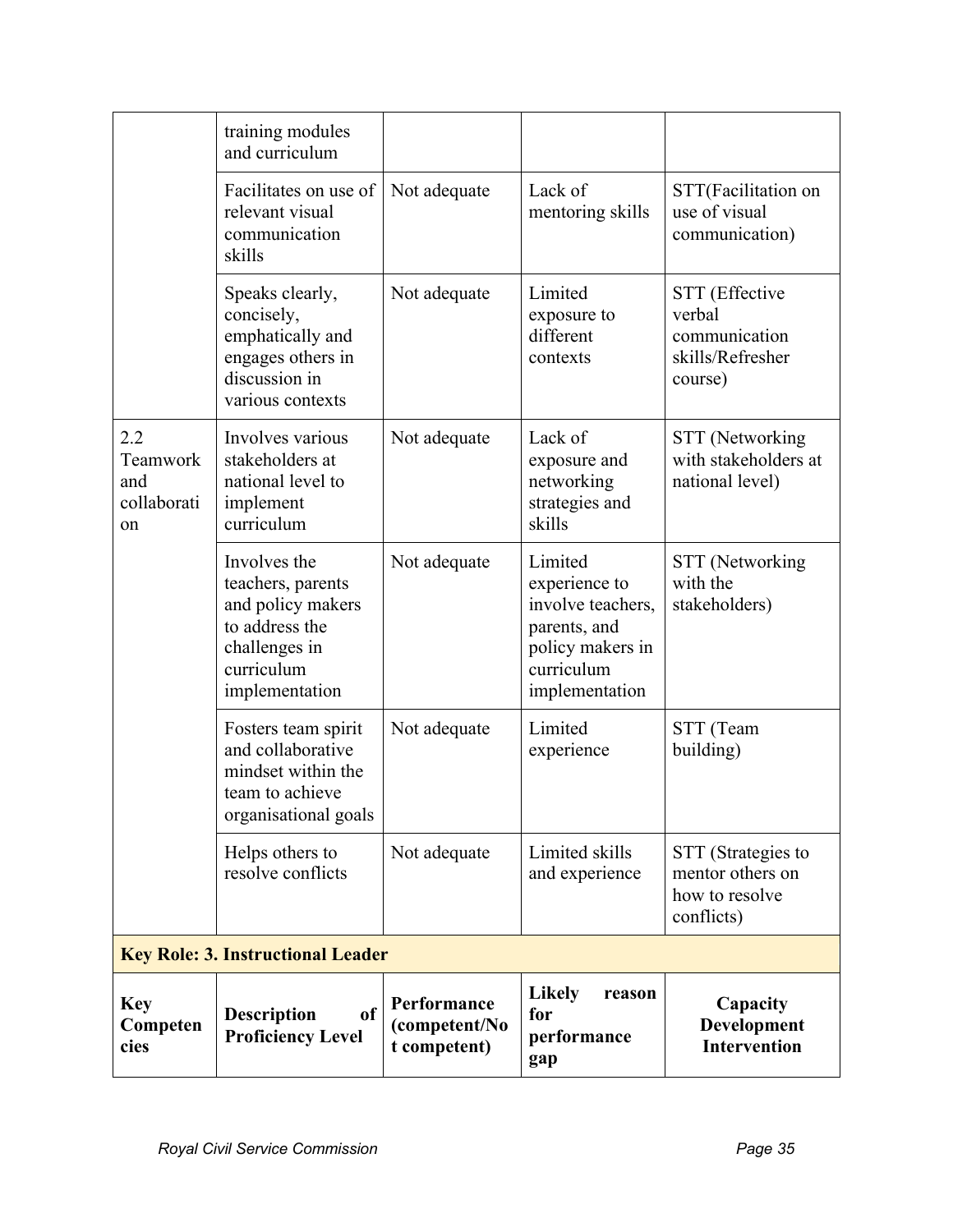| 3.1<br>Planning<br>and<br>organising | Provides guidance<br>to other<br>professionals in<br>planning activities                                                                                                                                            | Not adequate | Limited skills<br>and knowledge<br>to train other<br>professionals            | STT (Curriculum<br>planning and<br>implementation,<br>mentorship) |
|--------------------------------------|---------------------------------------------------------------------------------------------------------------------------------------------------------------------------------------------------------------------|--------------|-------------------------------------------------------------------------------|-------------------------------------------------------------------|
|                                      | Uses innovative<br>strategies to<br>organise the<br>programmes                                                                                                                                                      | Not adequate | Limited<br>experience in<br>mentoring<br>professionals                        | STT (Organisational<br>skills, mentorship)                        |
| 3.2<br>Mentoring<br><b>SEL</b>       | Guides<br>professionals on<br>monitoring and<br>support services                                                                                                                                                    | Not adequate | Limited<br>experience                                                         | <b>STT</b> (Monitoring<br>and support services,<br>mentorship)    |
|                                      | Provides<br>recommendation to<br>others on mentoring<br>and coaching<br>services                                                                                                                                    | Not adequate | Limited<br>experience on<br>mentoring and<br>coaching                         | STT (Mentorship<br>and coaching)                                  |
|                                      | Facilitates building<br>professional<br>learning community<br>at national level                                                                                                                                     | Not adequate | Limited<br>experience on<br>building<br>professional<br>learning<br>community | STT (Professional<br>Learning<br>Community)                       |
|                                      | Promotes use of<br>self-awareness,<br>self-management,<br>interpersonal and<br>decision-making<br>skills to establish<br>and maintain<br>positive<br>relationship while<br>dealing with<br>relevant<br>stakeholders | Not adequate | Limited<br>experience on<br>SEL application                                   | STT (SEL advocacy)                                                |
|                                      | Mentors other<br>professionals build<br>resilience to cope<br>with unexpected<br>changes in                                                                                                                         | Not adequate | Limited skills on<br>mentoring others<br>on building<br>resilience            | STT (Leadership<br>skills on fostering<br>resilience)             |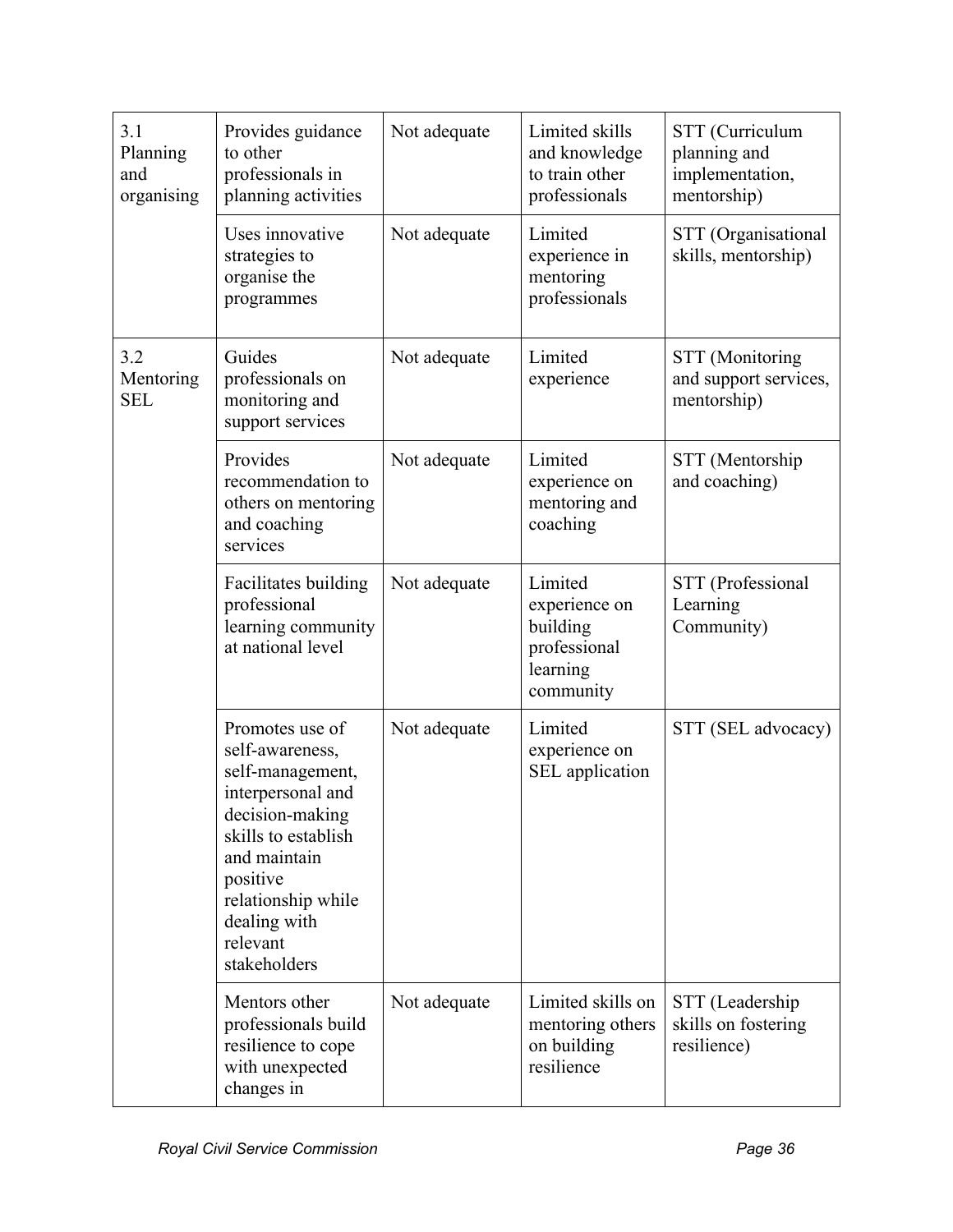| education landscape                                                |              |                       |                                                                   |
|--------------------------------------------------------------------|--------------|-----------------------|-------------------------------------------------------------------|
| Models in<br>exhibiting loyalty<br>and dedication to<br>TSA WA SUM | Not adequate | Limited<br>experience | STT (Loyalty and<br>dedication)                                   |
| Mentors others on<br>professional code<br>of conduct               | Not adequate | Limited<br>experience | (Leadership)<br>STT<br>skills on professional<br>code of conduct) |

# **2.8 Short-term Program and Learning Objectives**

The framework has highlighted the likely reasons for the gaps and interventions proposed above. In order to provide a capacity building program, the following are the expected learning objectives. The respective proficiency level officials will be able to achieve the objectives mentioned against each of the training.

| <b>Foundational Proficiency Level (P5 - P4)</b> |                                                                                                       |                                     |                                                                                                                                                                         |
|-------------------------------------------------|-------------------------------------------------------------------------------------------------------|-------------------------------------|-------------------------------------------------------------------------------------------------------------------------------------------------------------------------|
| $SI. \#$                                        | <b>Training/Intervention</b>                                                                          | <b>Methods of</b><br>Implementation | <b>Learning Objectives</b>                                                                                                                                              |
| 1                                               | Can be sufficed with mentoring<br>and coaching                                                        | Mentoring and<br>coaching           | As per the learning objectives stated for<br>respective BIs                                                                                                             |
|                                                 | <b>Intermediate Proficiency Level (P3)</b>                                                            |                                     |                                                                                                                                                                         |
| $SI. \#$                                        | <b>Methods of</b><br><b>Intervention/Training</b><br>Requirement                                      | <b>Methods of</b><br>Implementation | <b>Learning Objectives</b>                                                                                                                                              |
|                                                 | <b>Teaching Learning Material</b><br>development incorporating<br>emerging trends and<br>technologies | <b>STT</b>                          | 1. Acquire skills to design variety of<br>TI M<br>2. Identify emerging trends and<br>technologies<br>3. Integrate emerging trends and<br>technologies in the curriculum |
| 2                                               | Effective communication skills                                                                        | <b>STT</b>                          | 1. Identify types of communication skills                                                                                                                               |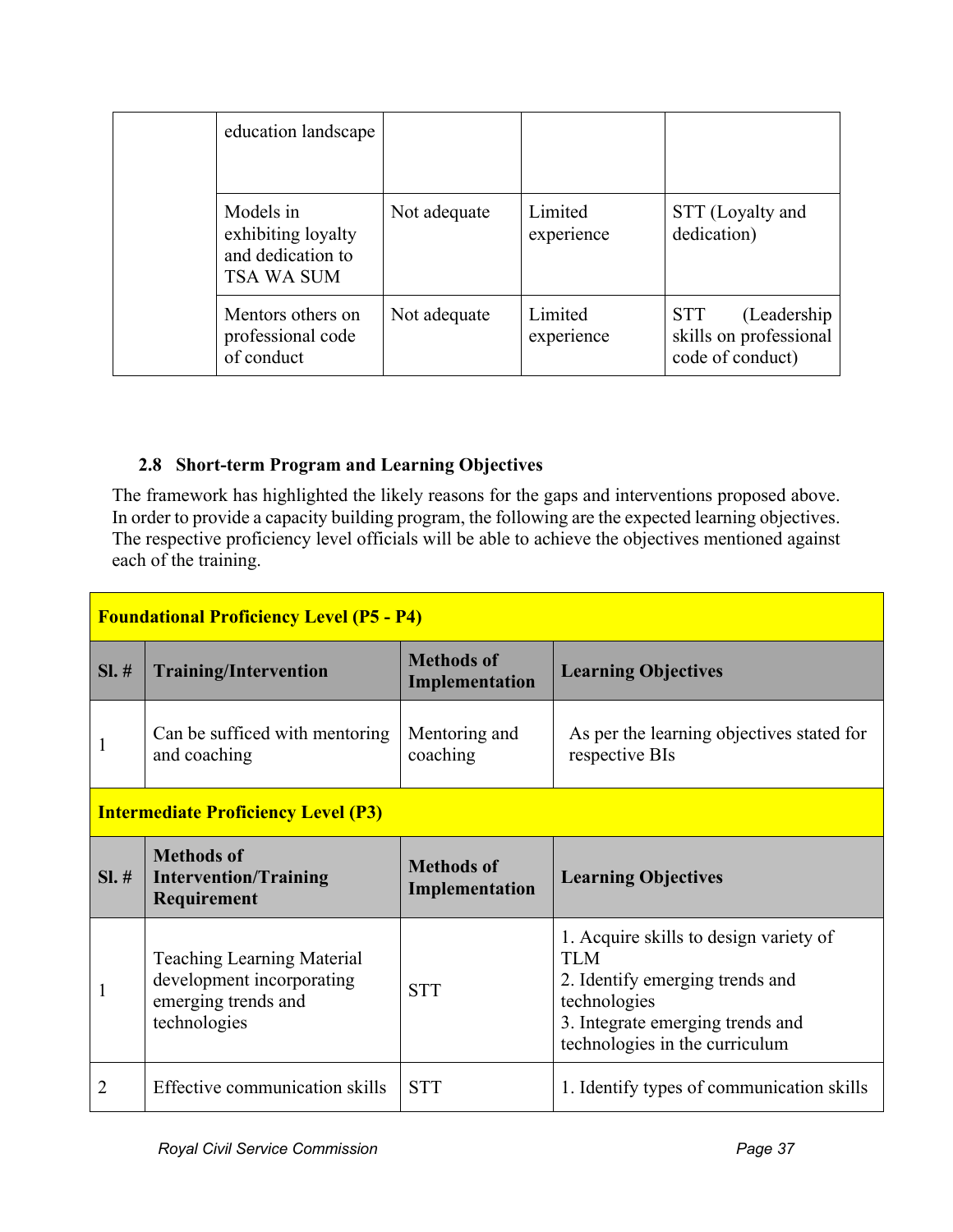|   |                                                                |            | 2. Select relevant mode of<br>communication skills for effective to<br>conduct training programmes<br>3. Apply appropriate and effective<br>communication skills for training,<br>coaching and mentoring<br>4. Apply effective communication skills<br>to build community partnership and team<br>spirit |
|---|----------------------------------------------------------------|------------|----------------------------------------------------------------------------------------------------------------------------------------------------------------------------------------------------------------------------------------------------------------------------------------------------------|
| 3 | Applied Research: Design,<br><b>Instrumentation and Report</b> | <b>STT</b> | 1. Explain research methodology and<br>designs to carry out research<br>2. Acquire research knowledge and skills<br>to carry out research<br>3. Develop curriculum aligned to national<br>and international standards based on<br>empirical evidence                                                     |

# **Experienced Proficiency Level (P2)**

| $SI. \#$ | <b>Methods of</b><br><b>Intervention/Training</b><br>Requirement                        | <b>Methods of</b><br>Implementation | <b>Learning Objectives</b>                                                                                                                                                                                        |
|----------|-----------------------------------------------------------------------------------------|-------------------------------------|-------------------------------------------------------------------------------------------------------------------------------------------------------------------------------------------------------------------|
| 1        | Curriculum theories, principles<br>and educational philosophy                           | <b>STT</b>                          | 1. Explain different curriculum theories<br>and principles<br>2. Apply relevant curriculum theories and<br>principles<br>3. Apply educational philosophy to<br>develop curriculum                                 |
| 2        | Effective pedagogies and<br>assessment practices for<br>inclusive and quality education | <b>STT</b>                          | 1. Gain skills to analyse appropriate<br>pedagogies<br>2. Acquire skills to integrate effective<br>assessment tools and techniques<br>3. Acquire skills to mentor others on<br>pedagogies and assessment practice |
| 3        | Program planning and<br>management                                                      | <b>STT</b>                          | 1 Identify organisational knowledge and<br>skills<br>2. Apply the skills and processes of<br>planning to organise programmes<br>3. Apply the skills to develop plan and<br>strategies for curriculum delivery     |
|          | <b>Advanced Proficiency Level (P1)</b>                                                  |                                     |                                                                                                                                                                                                                   |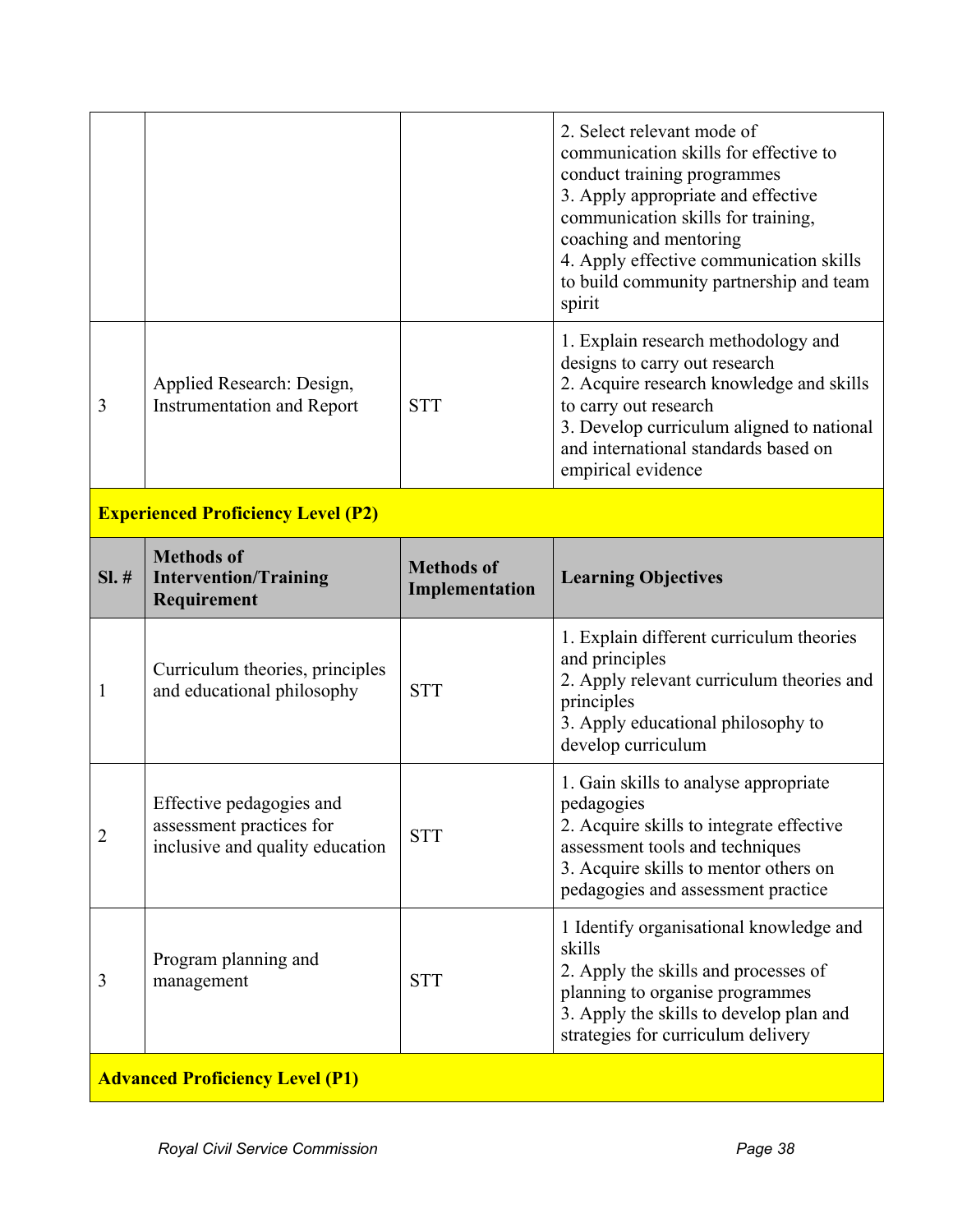| $SI. \#$ | <b>Methods of</b><br><b>Intervention/Training</b><br>Requirement | <b>Methods of</b><br><b>Implementation</b> | <b>Learning Objectives</b>                                                                                                                                                                                                                                                                    |
|----------|------------------------------------------------------------------|--------------------------------------------|-----------------------------------------------------------------------------------------------------------------------------------------------------------------------------------------------------------------------------------------------------------------------------------------------|
|          | Social Emotional Learning<br>skills                              | <b>STT</b>                                 | 1. Establish understanding of SEL 2.<br>Apply components of SEL knowledge<br>and skills to achieve common goals<br>3. Identify principles and components of<br>resilience<br>4. Apply the principles of resilience to<br>resolve issues and conflicts                                         |
| 2        | Educational leadership                                           | <b>STT</b>                                 | 1. Gain knowledge and skills on<br>leadership and professional code of<br>conduct<br>2. Apply skills to exhibit professional<br>code of conduct<br>3. Acquire skills to lead others in<br>cultivating habits of professionalism<br>4. Help internalise the value of loyalty<br>and dedication |

# **2.9 Proposed Long-term Program (Specialization)**

| Program                                                        |
|----------------------------------------------------------------|
| <b>LTT</b> (Masters in the subject/Curriculum and Instruction) |

#### **2.10 Implementation of Competency based Framework**

The implementation of training and other intervention has to be based on the mandatory **program/interventions** listed under section under the training needs analysis (Section 2.8) of this document. The mandatory list of training/intervention includes all the programs against the behavior indicators that are found to be "Not Competent" under the Training Needs Analysis. However, for implementation, it has to be prioritized based on the following:

- a. Annual prioritization
- b. Most critical area of intervention
- c. Availability of the resource allocation
- d. Rationalization of selection of participants

Implementation has to be initiated and spearheaded by the department concerned or parent agency in close coordination and collaboration with the respective HR Division.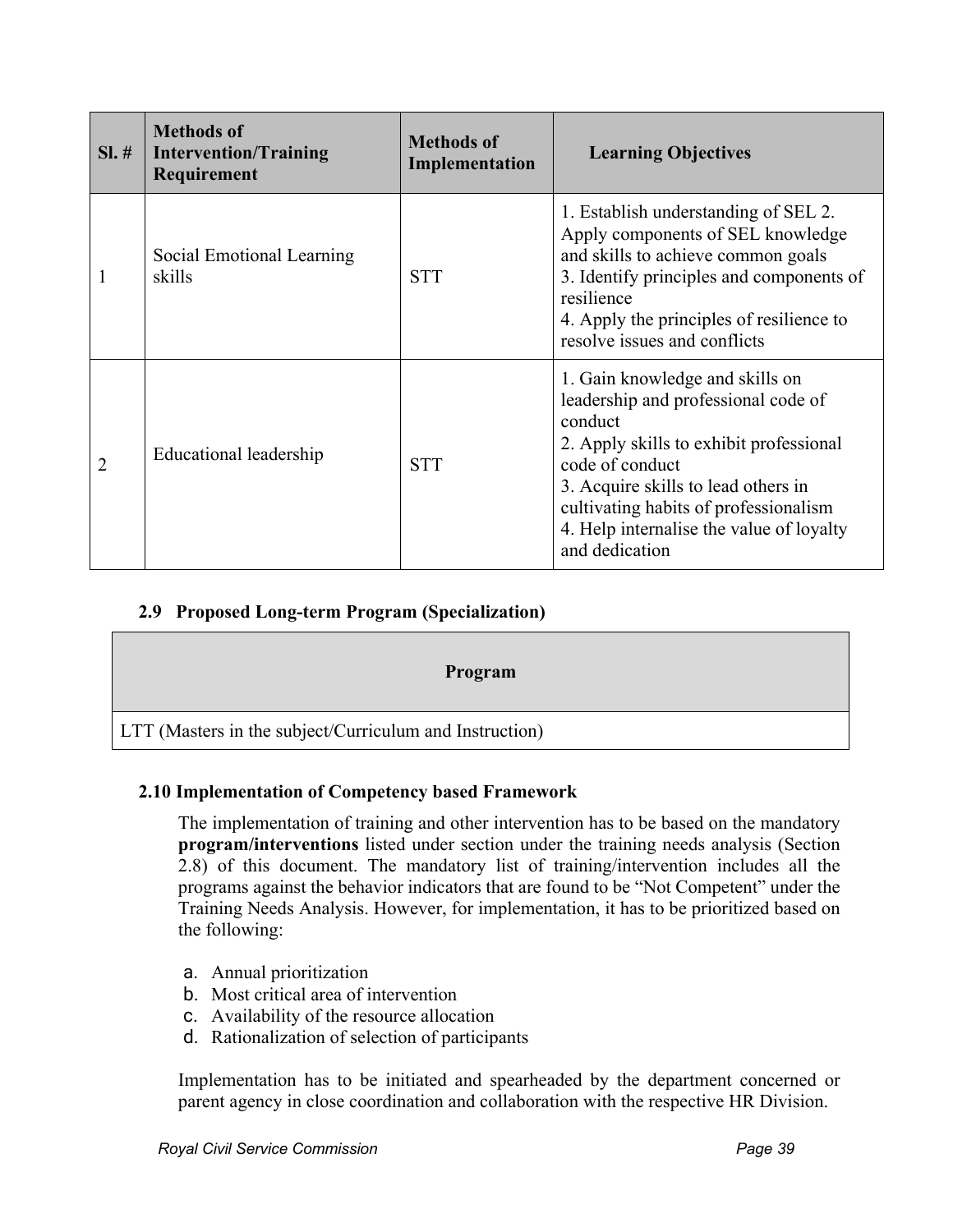#### **2.11 Recommendations**

Recommendations for the capacity building program.

- $\star$  Inhouse training
- $\star$  Mentoring and coaching,
- $\star$  LTT/STT with a follow up mechanism.
- $\star$  Cascading of the training programmes
- $\star$  Institute training impact assessment

#### **3 Conclusion**

CBF is a model that broadly defines the blueprint for excellent performance within an organisation focusing on the competencies of the professionals. … It aims to guide an organization to identify the skills needed by employees, assist continuous development and professionalization to deliver responsibilities effectively and enhance efficiency. It also helps the organisation to communicate which behaviours are required, valued, recognized and rewarded with respect to the roles of professionals. In a nutshell, it emphasises on the development of the required competencies and outcomes of the professionals rather than the duties and responsibilities, which might change with the change of job.

Competency Based Framework is intended to motivate and incentivise professionals to perform and deliver superior performance. It focuses on people which reflect unique characteristics of people doing the job rather than focusing on job or duties. The implementation of CBF is expected to facilitate recruitment and deployment, human resource development and performance management of an organisation. It also ensures that employees in general have a common understanding of the organization's values and expected excellent performance behaviours. Thus, CBF is intended to enhance professionalism with effective and superior service delivery.